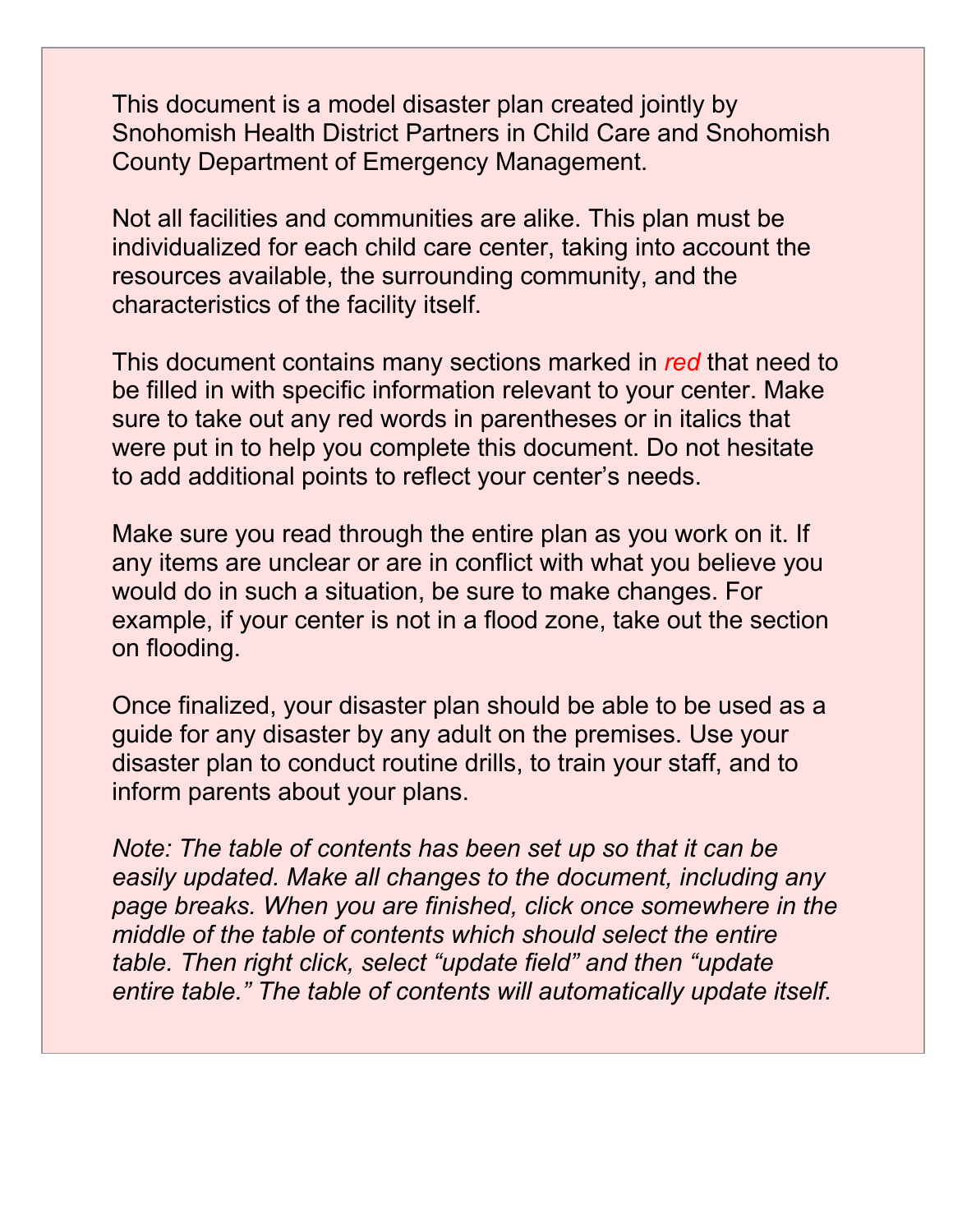

# Child Care Center Crisis/Disaster Response Handbook

**Snohomish County Snohomish Health District Dept. of Emergency Management Partners in Child Care Everett, WA 98204 Everett, WA 98204 425-423-7635 425-339-5230**



**3509 109th Street SW 3020 Rucker Avenue, Ste. 203**



**SNOHOMISH HEALTH DISTRICT**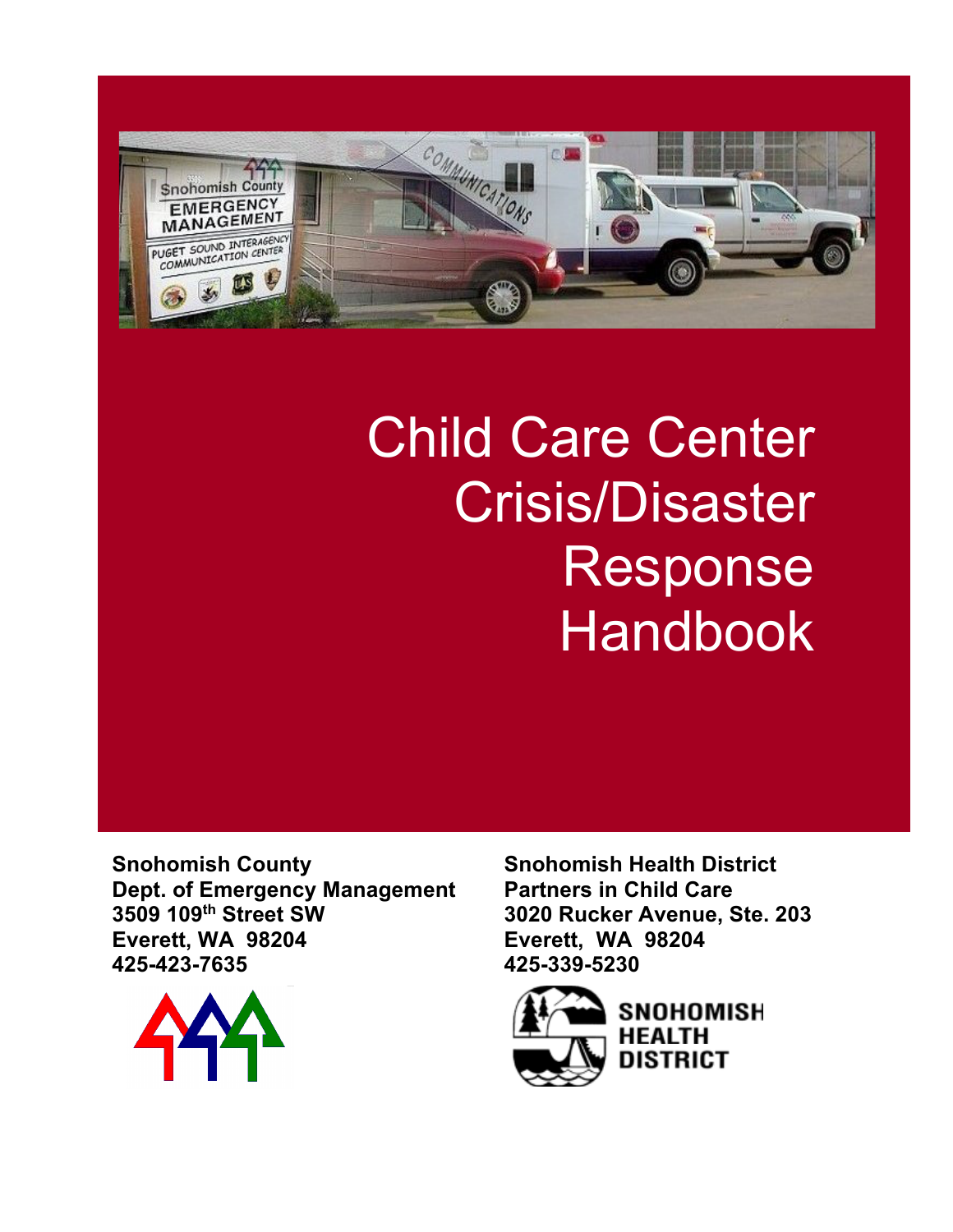# **Child Care Center Crisis/Disaster Response Handbook**

The purpose of this handbook is to give child care center personnel step-by-step procedures on how to respond to disaster/crisis situations during the first 30 minutes. Following the listed instructions in sequential order will help to prioritize notification of emergency response personnel and to limit escalation and injury during the initial impact of the situation. In this document, "Director" means the center director or the person-in-charge at the time of the incident or disaster. "Parent" means the child's parent or legal guardian.

This handbook was written by Snohomish County Department of Emergency Management, reviewed and edited by Snohomish Health District Partners in Child Care program, and individualized by the child care center.

This policy was last reviewed and updated on: 11-01-2005

# **OUR CENTER'S ADDRESS IS: 10315 20th St. SE**

**Lake Stevens, WA 98258**

**OUR CENTER'S PHONE NUMBER IS: 425-334-3885 Main Building 425-334-5412 Kindergarten Building**

# **OUR NEAREST CROSS-STREETS ARE: 20th St. SE South Lake Stevens Rd**

Snohomish County Dept. of Emergency Management Snohomish Health District 3509 109th Street SW 3020 Rucker Avenue, Ste. 203 Everett, WA 98204 Everett, WA 98204 425-423-7635 425-339-5230





**Snohomish County Department of Emergency Management** 1 *Snohomish Health District Partners in Child Care Program March 2007*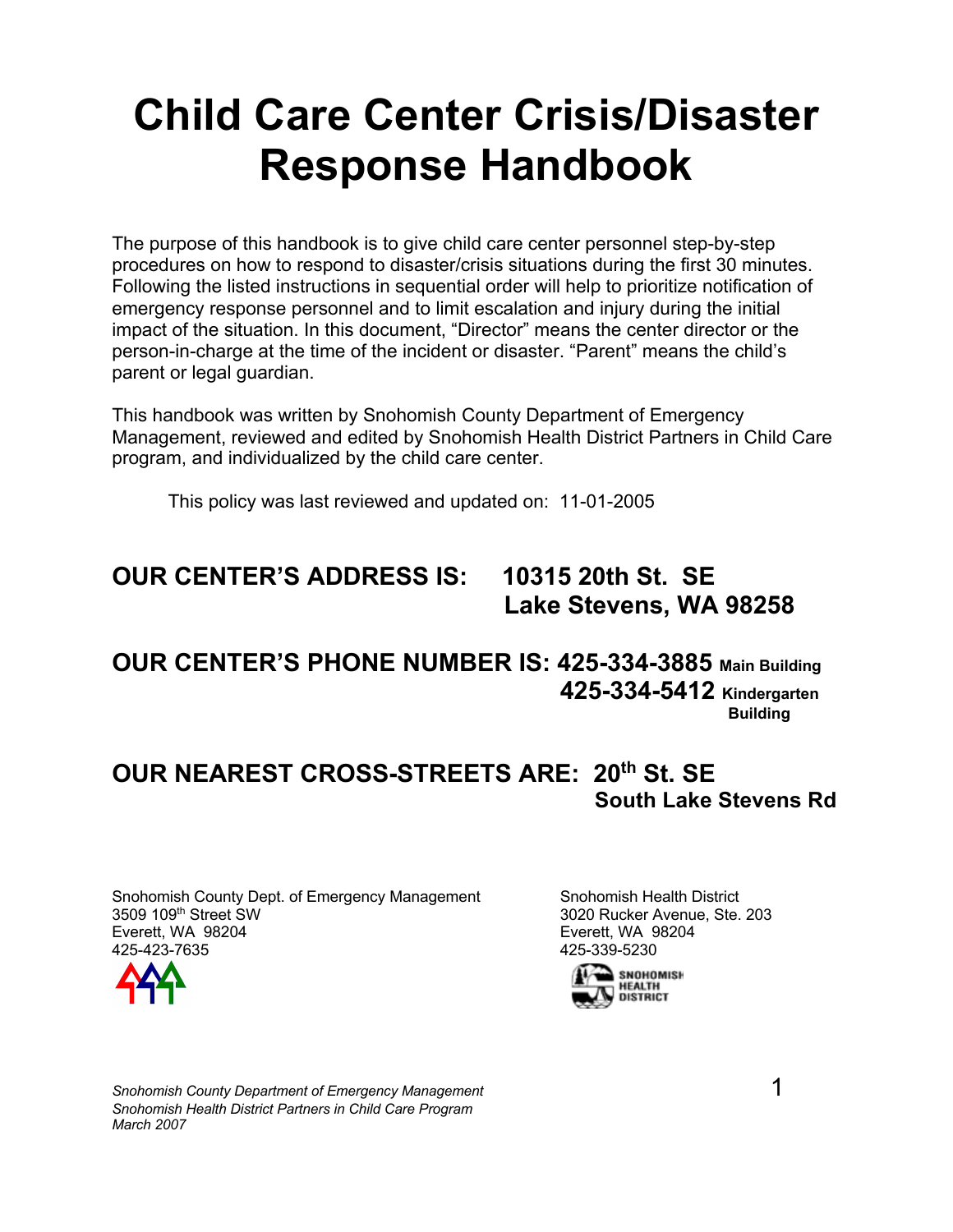# **Table of Contents**

Snohomish County Department of Emergency Management Snohomish Health District Partners in Child Care Program March 2007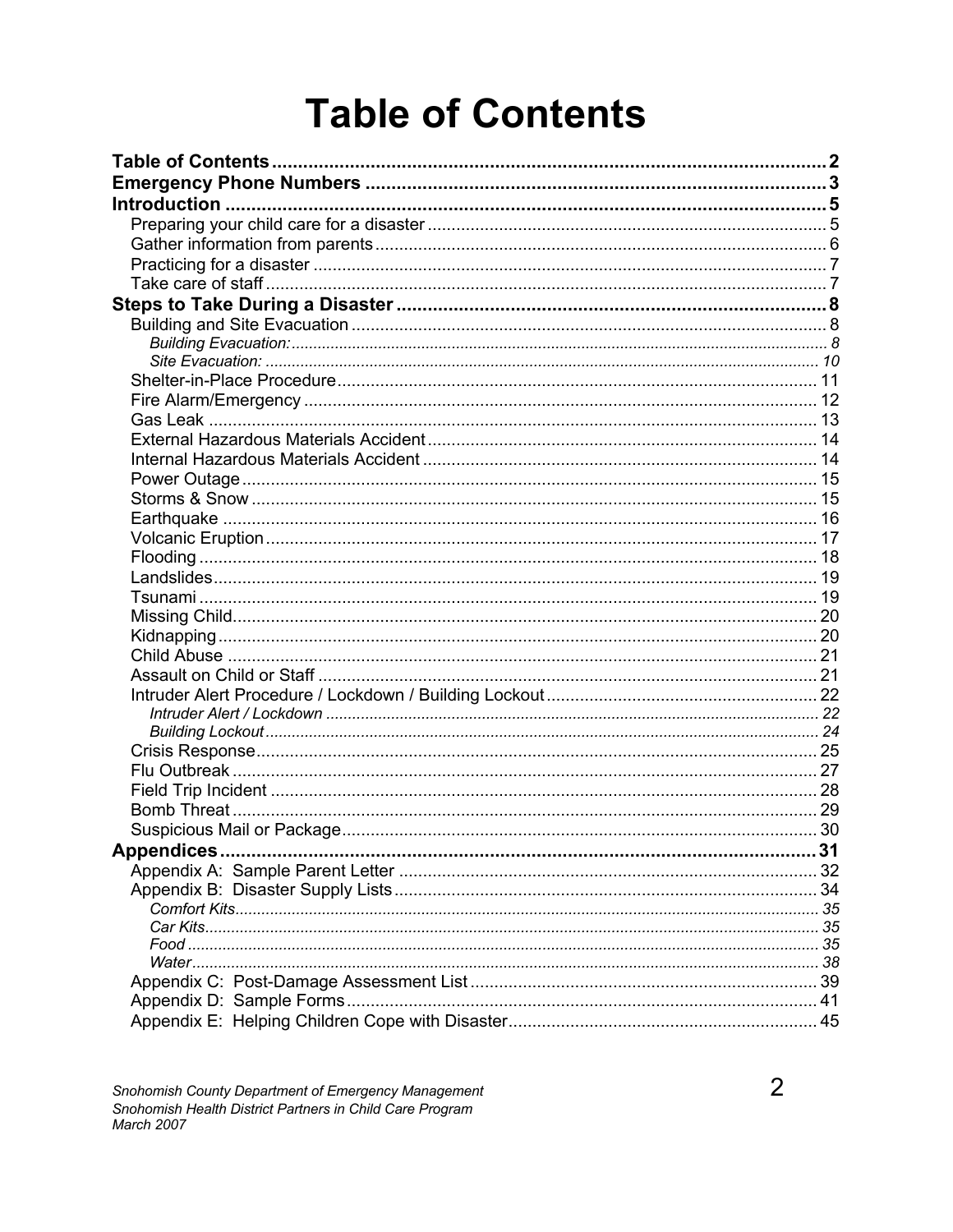# **Emergency Phone Numbers**

| <b>Emergency Assistance</b>                                                                                              | Number(s)             |
|--------------------------------------------------------------------------------------------------------------------------|-----------------------|
| Police                                                                                                                   | 911                   |
| <b>Fire/Medics</b>                                                                                                       | 911                   |
| Providence Colby Campus Hospital Emergency Room 425-261-3000                                                             |                       |
| Providence Pacific Campus Hospital Emergency Room 425-258-7555                                                           |                       |
| <b>Poison Control Center</b>                                                                                             | 1-800-222-1222        |
| PUD (Electricity)                                                                                                        | 425-783-1000          |
| <b>Puget Sound Energy (Gas)</b>                                                                                          | 1-888-225-5773        |
| Lake Stevens Sewer District Water District                                                                               | 425-334-8588          |
| <b>Property Manager: Janet Kaintz</b>                                                                                    |                       |
| Slater & Associates Thompson Insurance Enterprises Insurance Agency 1-503-624-0466                                       |                       |
| Auto Policy Number: Sub contracted out to Durham Transportation & Country Dawn Private<br><b>Bus</b>                     |                       |
| Building Policy Number: 00479700000703 Main Building                                                                     |                       |
| KRKO Radio - 1389 am                                                                                                     | 425-304-1381 ext. 117 |
| KIRO Radio - 710 am                                                                                                      | 206-421-5476          |
| <b>Center Cell Phone</b>                                                                                                 |                       |
| <b>Director Home Phone</b>                                                                                               |                       |
| <b>Out-of-Area Contact</b>                                                                                               |                       |
| <b>Child Protective Services</b>                                                                                         | 1-800-562-5624        |
| Child Care Licensor: Wendy Lin                                                                                           | 425-339-1835          |
| <b>Snohomish Health District</b>                                                                                         | 425-339-5230          |
| Alternate Site Location (Near Child Care Center)                                                                         | Kindergarten Building |
| 1816 South Lake Stevens Rd                                                                                               |                       |
| Lake Stevens, WA 98258                                                                                                   |                       |
| Alternate Site Location (Evacuation Site)<br><b>Country Dawn Preschool</b><br>10315 20th St SE<br>Lake Stevens, WA 98258 | Main Building         |
| Location of Nearest Payphone                                                                                             |                       |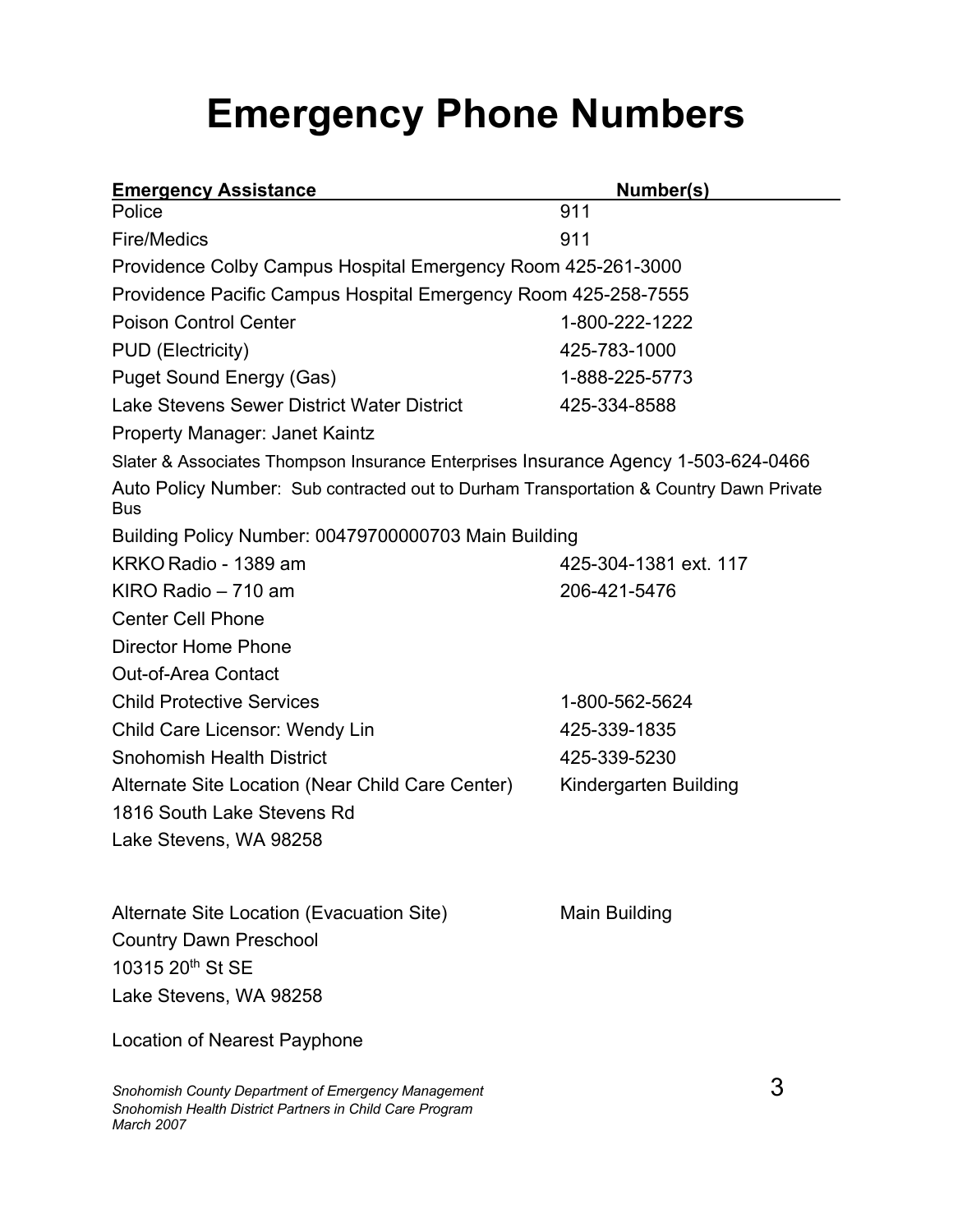425-334-3033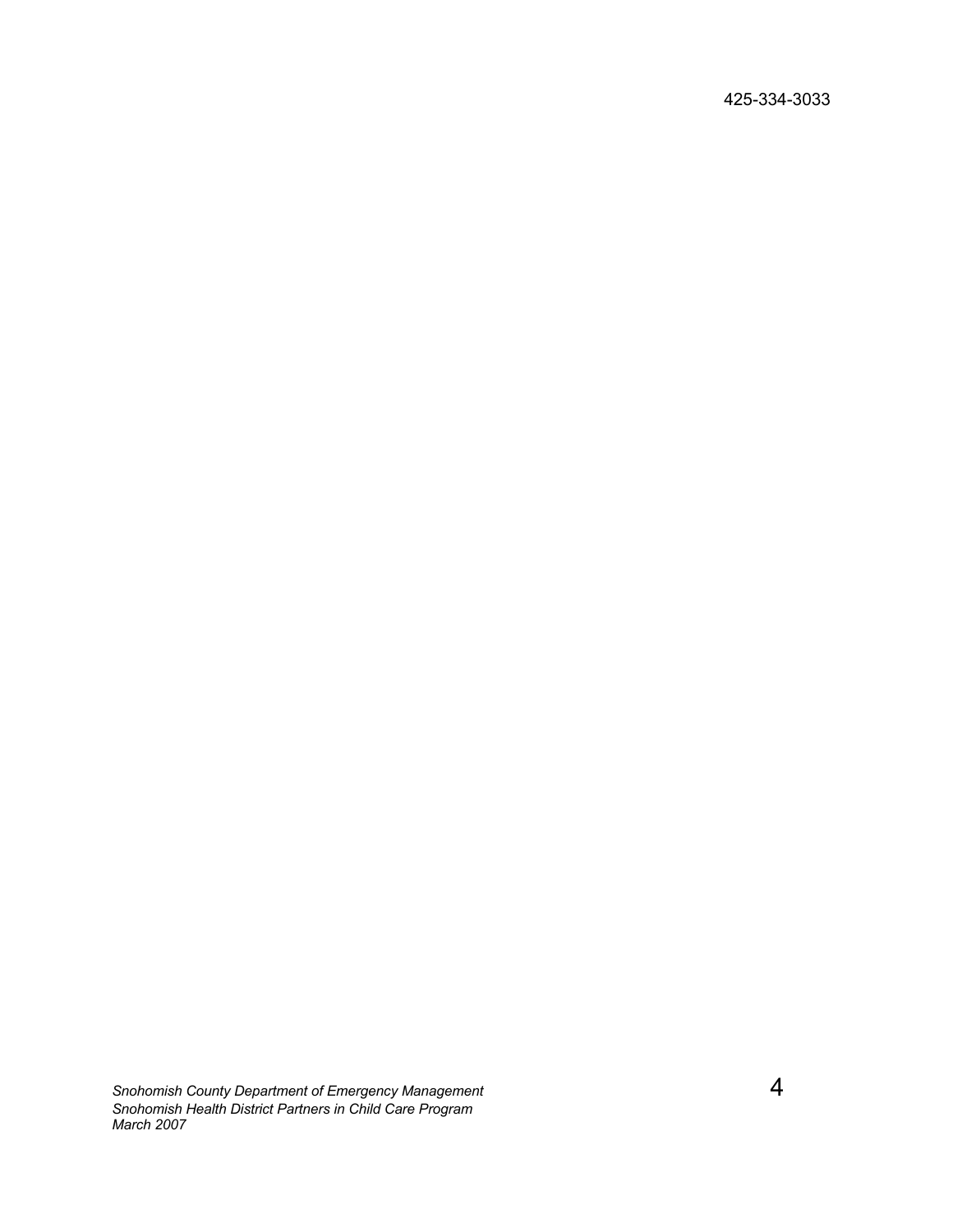# **Introduction**

In order to ensure the safety of all the children who attend this center and the staff who work here, this center has developed a comprehensive Crisis/Disaster Response plan. By putting together this plan and sharing it with parents, we hope to be prepared when disaster strikes.

### **Preparing your child care for a disaster**

This child care center has taken many steps to prepare the facility, children, staff, and parents, for the unexpected

### **Drills**

 $\Box$  The center conducts fire drills on a monthly basis and records the dates as required by licensing.

 $\Box$  The center conducts disaster drills on a quarterly basis and records the dates.

 $\Box$  There are two designated escape routes from each area. Evacuation maps are posted in each classroom.

### **Kits**

- $\Box$  The center has gathered a 72-hour preparedness kit and has included a 72-hour supply of any medications or supplies for those with special needs. These kits are kept in the stainless steel shed behind Pre-Kindergarten module
- $\Box$  The center checks its emergency kits and emergency medication expiration dates on a regular basis. This is done every 6 months and the water containers are also changed out at this time.

 $\Box$  For those with special needs or life-threatening health conditions, who require medication or supplies on a regular basis or on an as-needed basis, those medications or supplies are kept on-site and will be taken with if evacuation is required.

 $\Box$  Fire extinguishers are located throughout the center. The locations are by all exits and in the kitchen. They are checked monthly and recharged annually.

 $\Box$  The center's smoke alarms are checked monthly.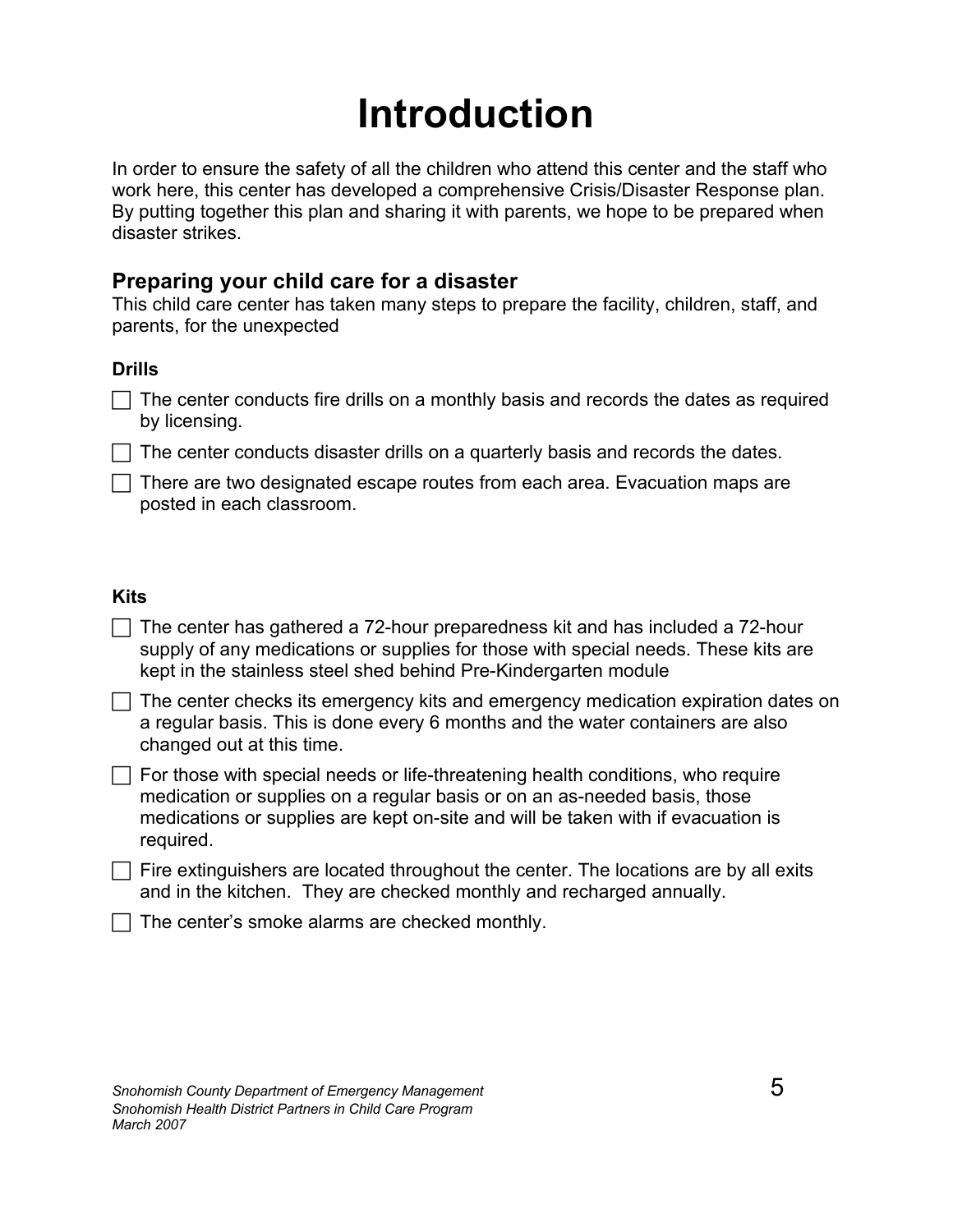### **Communication**

- $\Box$  At least one corded phone is available to use if there is no electricity and we have located our nearest payphone.
- $\Box$  Emergency phone numbers are posted by each phone in the center.

The center has designated an out-of-area contact. This contact is *(name and phone*) *number of out-of-area contact)*. Parents are instructed to call this number if they cannot get through to the center on the local phone grid.

- $\Box$  Children will only be released to individuals listed on the child's emergency contact form. Parents need to ensure these are kept up-to-date.
- $\Box$  The center has communicated with Tom Thumb Grocery who may be able to help out in the event of a major disaster.

### **Training**

- $\Box$  Staff have been trained on how and when to shut off all utilities.
- $\Box$  Older children are taught to call 911 if directed to do so by a staff member.
- $\Box$  At least one staff member trained in CPR and first-aid is with each group of children as required by licensing.

# **Gather information from parents**

Make sure that all parents have reviewed the disaster plan and understand the steps that the center will take in the event of an emergency. All parents need to be given the center's out-of-area contact number and should in turn provide the center with an out-ofarea contact for their family (*see Appendix A)*.

Discuss with parents their plans and availability to pick up a child after a major disaster. Some parents work nearby, while others have a long commute. If roads are blocked, it could be quite some time before the parents are able to pick up their children.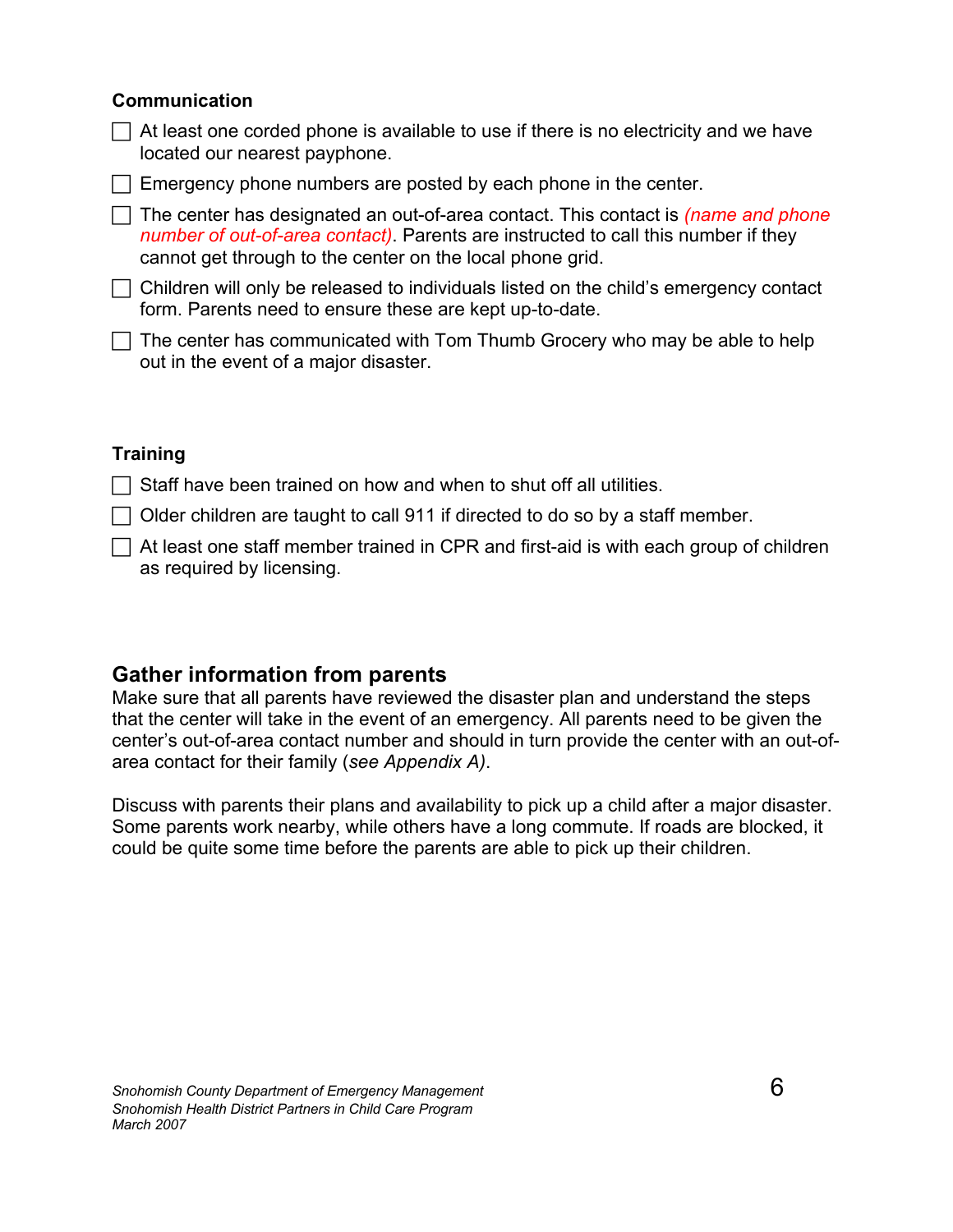# **Practicing for a disaster**

Child care centers are required by licensing to conduct monthly fire drills and record the date and time of each. Disaster drills need to be conducted at least quarterly. It is up to the center to choose which type of disaster they will practice for each time. It is advisable to practice earthquake drills frequently. Periodic practicing of lockdowns and shelter in place is also important. A disaster drill log has been included in the appendix of this document. Some situations are difficult to practice for during normal operation of the center. For such scenarios involving site evacuation, it is a good idea to run through the situation verbally as a group during a staff meeting. In this way, questions can be answered and possible hurdles can be figured out.

When practicing fire or disaster drills, make sure to vary the time of day and day of the week. You cannot predict when a disaster will happen and if you've never practiced during pick-up time or lunch time, there could be a lot of confusion at the center. Consider conducting periodic drills without giving staff members warning. They need to be able to react, even when not mentally prepared for the situation.

All staff should receive regular training on disaster preparedness. The entire plan should be reviewed at least annually, and with all new staff as they start work. Use this handbook during staff meetings to review procedures for various disasters. Make sure you have discussed roles and responsibilities for different scenarios. Staff should be familiar with how to use a fire extinguisher and it is best if they have had practice actually using one. Make sure all staff that is required to have CPR and First Aid training is up to date on their certification. Teach staff how to shut off any utilities, such as natural gas.

# **Take care of staff**

Disasters affect all of us. Center staff members will likely be concerned about their own family members, but will also be needed at the center to help the children in their care. Directors should provide staff with information and assistance in preparing their own families for times of disaster. Each staff should have an out-of-area contact for their family, disaster supplies at home and in their personal vehicle, and a plan for connecting with their other family members. If staff members are individually prepared, their personal worries will be reduced and they will be better able to focus on helping the children in their care who rely on them.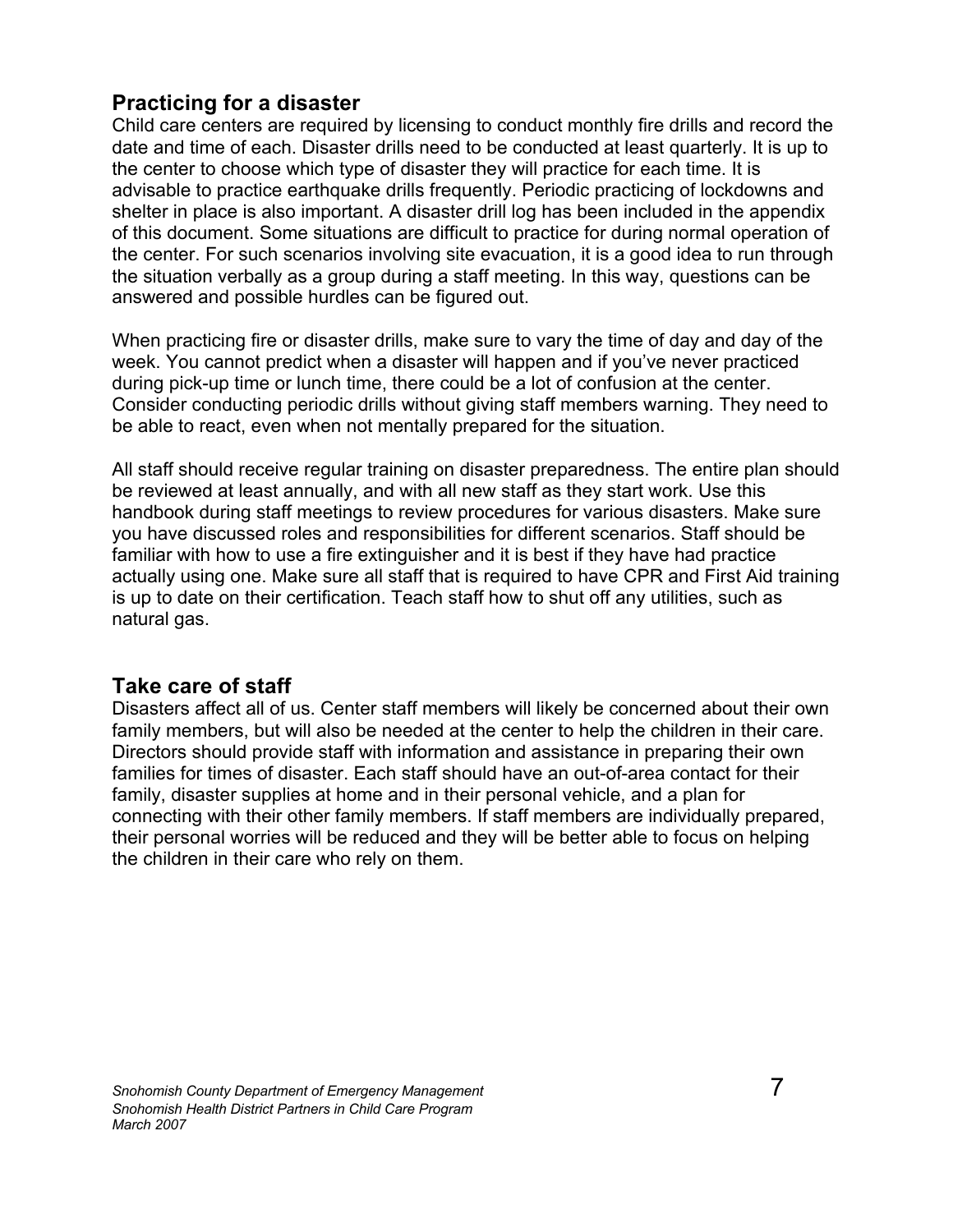# **Steps to Take During a Disaster**

# **Building and Site Evacuation**

# *Building Evacuation:*

| Make a quick assessment of the situation in the classroom and of any injuries to the<br>children or adults                                                                                                                                                                                                                                       |
|--------------------------------------------------------------------------------------------------------------------------------------------------------------------------------------------------------------------------------------------------------------------------------------------------------------------------------------------------|
| Director evaluates the evacuation route to be sure that it appears clear of<br>obstructions                                                                                                                                                                                                                                                      |
| Director gives instruction to evacuate                                                                                                                                                                                                                                                                                                           |
| If possible and time allows, have children take jackets and coats                                                                                                                                                                                                                                                                                |
| Staff should take the following items:<br>disaster supplies which are stored stainless steel shed behind building<br>class/staff attendance sheets and visitor sign-in sheets<br>٠<br>children's emergency and medical information/supplies<br>٠<br>cell phone, if available<br>٠                                                                |
| Staff should assemble children 2 by 2 to evacuate the building (preferably one<br>teacher leading the children and one teacher following behind). Infants will be put<br>into rolling evacuation cribs. Young toddlers will be evacuated by: Infants will be put<br>into rolling evacuation cribs & young toddlers will be evacuated by walking. |
| Take attendance; if safe to do so, search the building for anyone missing                                                                                                                                                                                                                                                                        |
| Have children sit down if possible                                                                                                                                                                                                                                                                                                               |
| If a gas leak or other incident that requires individuals be located further away from<br>the child care, have teachers move children to the pre-designated area or no less<br>than one block from the child care; The pre-designated location is: 10315 20 <sup>th</sup> St. SE                                                                 |
| Lake Stevens, WA<br>98258                                                                                                                                                                                                                                                                                                                        |
| Director will evaluate the situation with the help of responding agencies (fire, police,<br>etc.) and determine if it is safe to enter building. If not, determine if it is necessary to<br>move to the alternate site location (follow Site Evacuation procedure in this plan), or<br>to stay put until it is safe re-enter the building.       |
| Director will notify parents immediately if evacuation looks to be long term or if<br>children are moved to alternate site location; parents will be notified (how- note on<br>the door, note left in a designated spot, and call to out-of-area contact)                                                                                        |
| Director will report incident to licensor                                                                                                                                                                                                                                                                                                        |
| Director will complete a written incident report at the earliest opportunity; incident<br>reports are stored at Front Desk in the children's files.                                                                                                                                                                                              |
| All parents will be notified of incident                                                                                                                                                                                                                                                                                                         |

**Snohomish County Department of Emergency Management** 8 and 8 and 8 and 8 and 8 and 8 and 8 and 8 and 8 and 8 and 8 and 8 and 8 and 8 and 8 and 8 and 8 and 8 and 8 and 8 and 8 and 8 and 8 and 8 and 8 and 8 and 8 and 8 and *Snohomish Health District Partners in Child Care Program March 2007*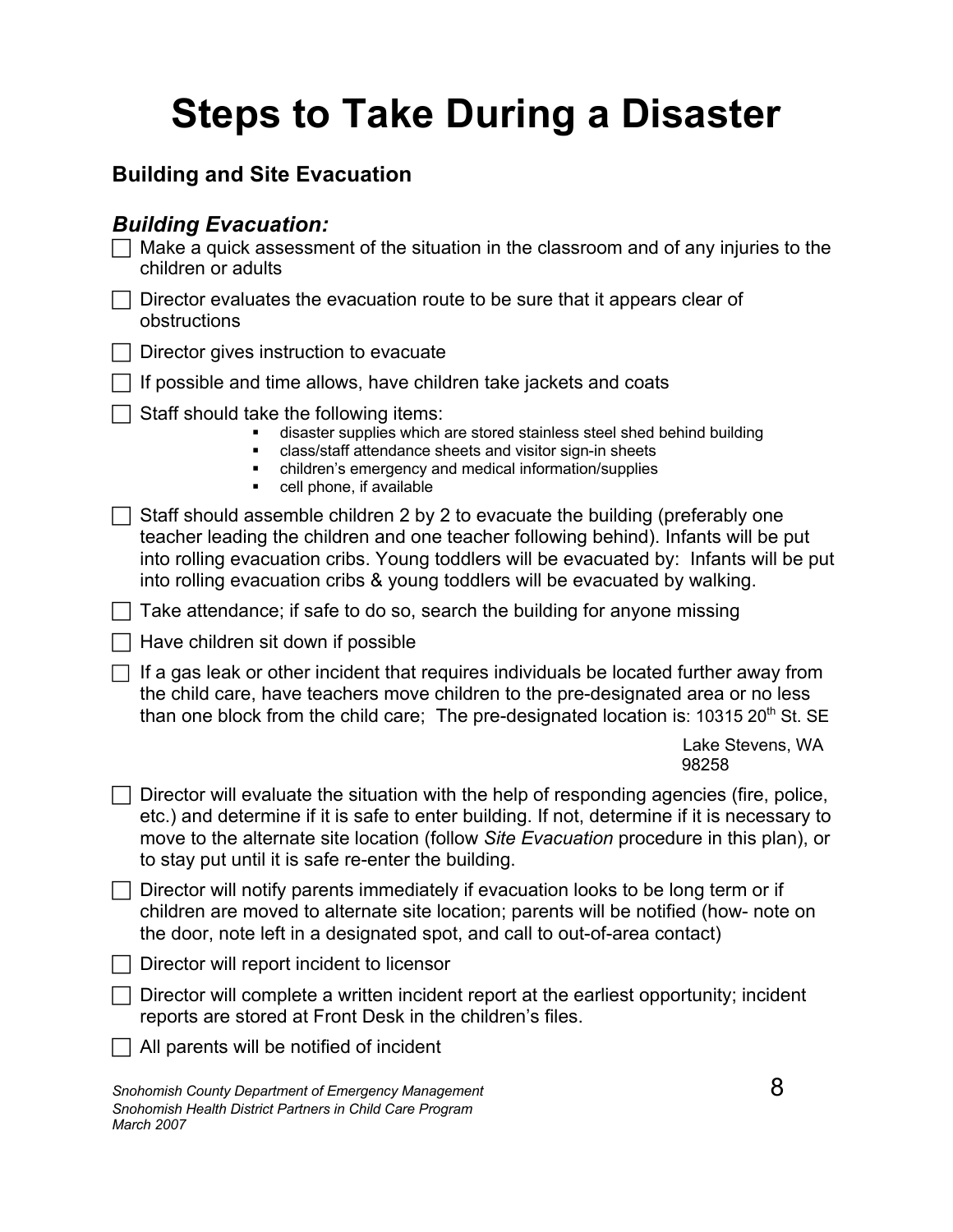*Snohomish County Department of Emergency Management Snohomish Health District Partners in Child Care Program March 2007*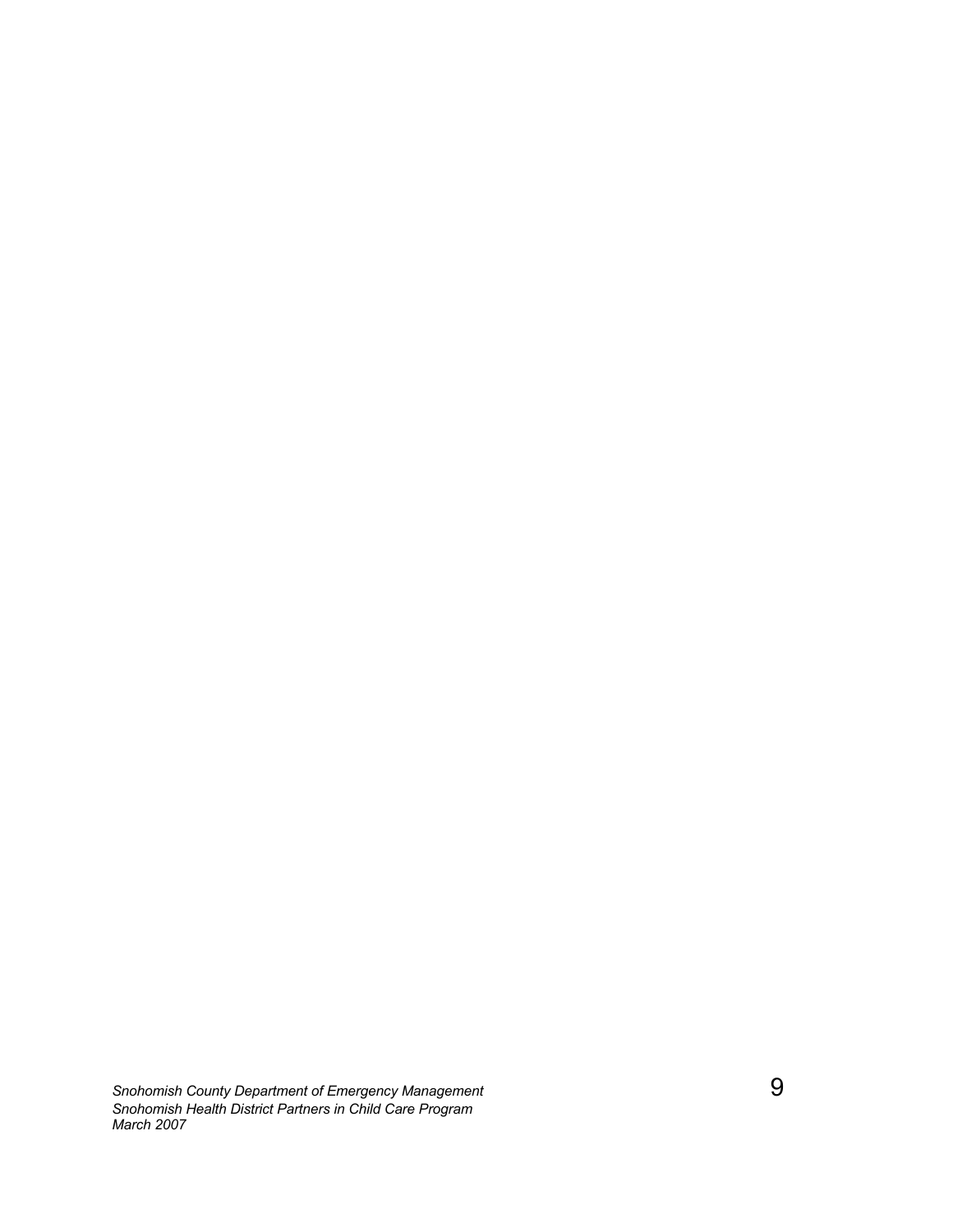# *Site Evacuation:*

 $\Box$  If it is determined that staff and children will be moved to the alternate site location distant from the child care, assign children to a designated teacher

- $\Box$  Staff should bring the following items to the alternate sites:
	- § disaster supplies which are stored in the stainless steel shed behind building
		- § class/staff attendance sheets and visitor sign-in sheets
		- children's emergency and medical information/supplies
		- cell phone, if available

 $\Box$  Children will be taken to the alternate site location by: walking behind Burger King to the Kindergarten Building & by walking behind Burger King to the Main Building

 $\Box$  Once at the alternate site location, take attendance again. Teachers must remain with their group of children until the children are picked up by parents or emergency contacts.

- $\Box$  Director will continue to communicate with parents and coordinate pick-up of children
- $\Box$  Director will report incident to licensor
- $\Box$  Director will complete a written incident report at the earliest opportunity; incident reports are stored at Front Desk in children's files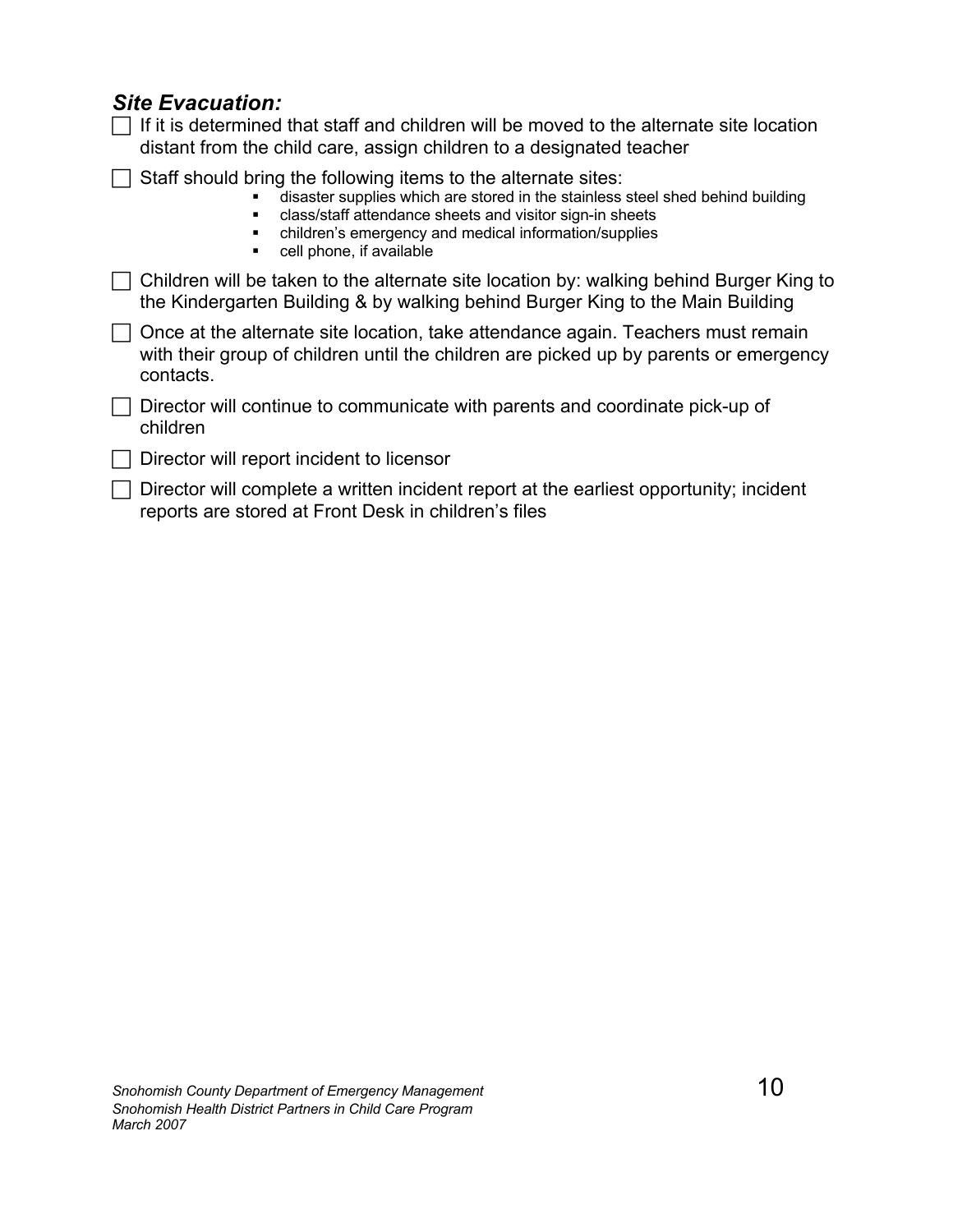# **Shelter-in-Place Procedure**

Shelter-In-Place should be conducted when you are instructed to do so by emergency personnel or your radio or television; or if you see a vapor cloud or smell an unusual odor outside.

|                   | Gather all children inside in a location which is easiest to seal off from the outside,<br>such as a room or two with few exterior windows and doors. This location is the<br>Enrichment Room, in center of the main building.                                                                                    |
|-------------------|-------------------------------------------------------------------------------------------------------------------------------------------------------------------------------------------------------------------------------------------------------------------------------------------------------------------|
|                   | Call 911 if you haven't already done so; Director or designee should turn on and<br>listen to the radio KIRO710 AM or KRKO 1380 AM; Listen for emergency information<br>from your local fire or police department                                                                                                 |
|                   | Director or facility maintenance person to turn off all fans, heating, cooling, or<br>ventilation systems and clothes dryers                                                                                                                                                                                      |
|                   | Close and lock windows and doors (Locked windows seal better) and close as many<br>interior doors as possible                                                                                                                                                                                                     |
|                   | Close off non-essential rooms such as storage areas, laundry room, etc.                                                                                                                                                                                                                                           |
|                   | Seal gaps around windows, doors, heating/air conditioning vents, bathroom and<br>kitchen exhaust fans, stove, and dryer vents with pre-cut plastic sheeting, wax<br>paper, or aluminum foil and duct tape                                                                                                         |
|                   | Stay alert to loudspeaker announcements; emergency personnel from your local<br>police or fire departments may give you specific instructions via loudspeaker or door-<br>to-door                                                                                                                                 |
| $\vert \ \ \vert$ | If determined necessary, you can provide a minimal amount of breathing protection<br>by covering mouths and noses with a damp cloths                                                                                                                                                                              |
| $\vert \ \ \vert$ | If you are told there is danger of explosion, close the window shades, blinds, or<br>curtains; to avoid injuries, keep children away from windows                                                                                                                                                                 |
|                   | Director should stay in touch with responding agencies/emergency personnel                                                                                                                                                                                                                                        |
|                   | Director and emergency personnel in charge will determine whether to stay<br>sheltered in place or to evacuate                                                                                                                                                                                                    |
|                   | Advise parents not to pick children up from the child care until the incident is over.<br>The presence of parents searching for their children will only cause confusion and<br>may lead to exposure to toxic chemicals. Once sheltered in place you will not want<br>to open the door to let parents in and out. |
|                   | Have emergency disaster supplies and emergency contact cards handy                                                                                                                                                                                                                                                |
|                   | Once the incident is over; inform parents, take down plastic, turn ventilation system<br>back on                                                                                                                                                                                                                  |
|                   | Director will report incident to licensor                                                                                                                                                                                                                                                                         |
|                   | Director will complete a written incident report at that earliest opportunity; Incident<br>reports are stored at Front Desk in children's files                                                                                                                                                                   |
|                   |                                                                                                                                                                                                                                                                                                                   |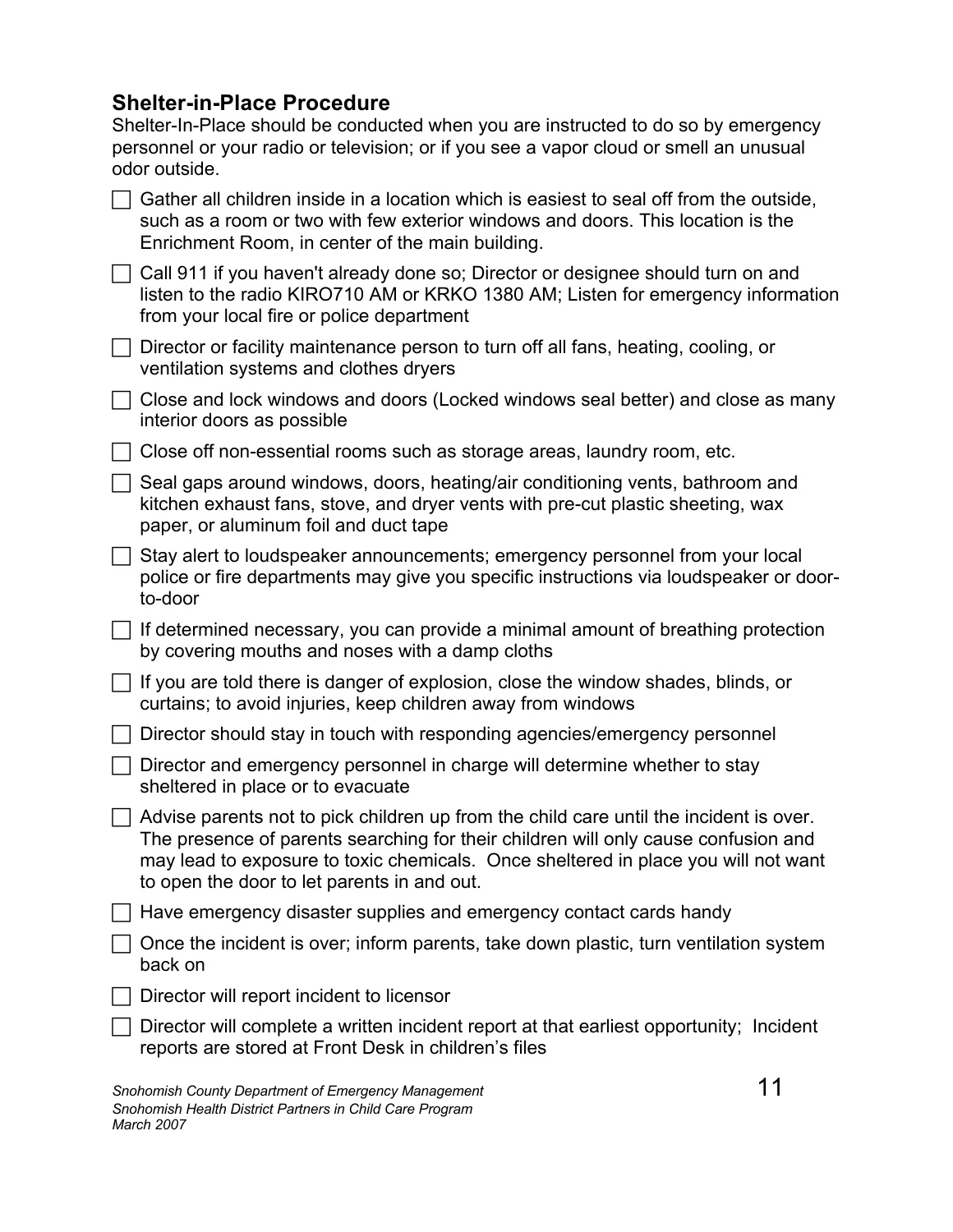# **Fire Alarm/Emergency**

If smoke or fire is seen or if there is another emergency requiring evacuation:

- $\Box$  Activate fire alarm if not sounding
- □ Evacuate children, visitors, and staff (follow *Building Evacuation procedure* in this plan); drop and crawl to avoid smoke and close doors behind you; take the following items with you:
	- § disaster supplies which are stored in the stainless steel shed behind building
	- class/staff attendance sheets and visitor sign-in sheets
	- children's emergency and medical information/supplies
	- cell phone, if available

| □ Call 911 from outside the building |  |  |  |  |
|--------------------------------------|--|--|--|--|
|--------------------------------------|--|--|--|--|

- $\Box$  Take attendance; if safe to do so, search the building for anyone missing
- $\Box$  Director or staff member will check area of concern and use fire extinguisher if safe to do so
- $\Box$  Have the following items ready for police and fire personnel:
	- § Number of children in care, assistants, family members, volunteers, and visitors
	- § Knowledge of anyone remaining in the building
	- Floor plan and internal systems information (see *Appendix C*)
- $\Box$  If it is determined that the building is unsafe, move children to alternate site location; follow *Site Evacuation procedure* in this plan
- $\Box$  Director will notify parents of evacuation and alternate site location, if applicable
- $\Box$  Director will report incident to licensor
- $\Box$  Director will complete a written incident report at the earliest opportunity; incident reports are stored at Front Desk in children's files
- $\Box$  All parents will be notified of incident
- $\Box$  Front Desk Staff grab Sign In and Out Book & Visitor Sign In and Out Book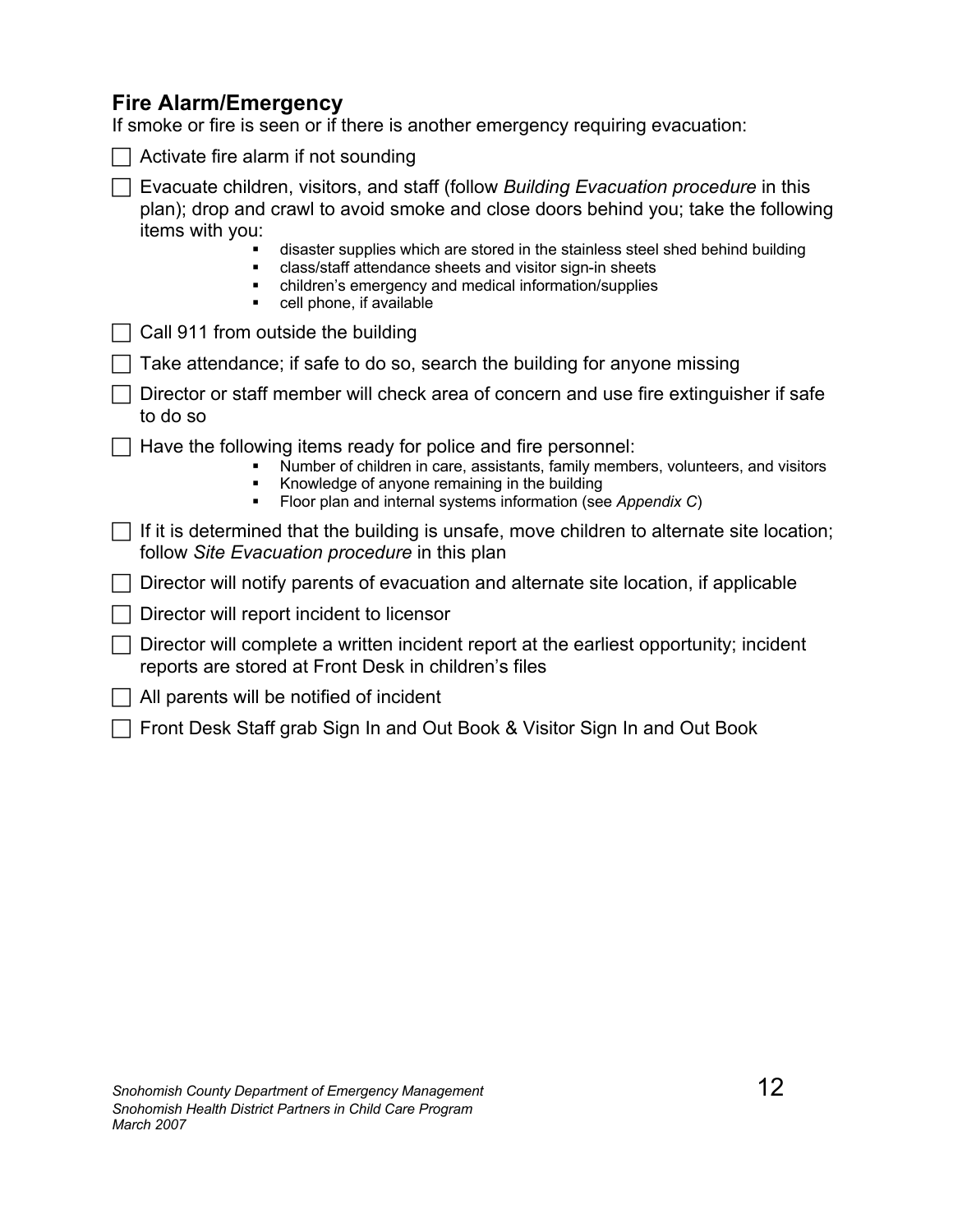# **Gas Leak at Kindergarten Building**

If gas odor is detected:

|  |  | $\Box$ DO NOT activate the fire alarm system or any other electrical equipment |  |  |  |  |  |  |  |
|--|--|--------------------------------------------------------------------------------|--|--|--|--|--|--|--|
|--|--|--------------------------------------------------------------------------------|--|--|--|--|--|--|--|

- $\Box$  Notify center Director
- **Evacuate children and staff (see** *Building Evacuation procedure* **in this plan) and** close doors behind you but leave a window open; take the following items with you:
	- § disaster supplies which are stored in stainless steel shed behind main building
		- § class/staff attendance sheets and visitor sign-in sheets
		- children's emergency and medical information/supplies
		- cell phone, if available

|  |  |  | $\Box$ Call 911 from outside the building |  |
|--|--|--|-------------------------------------------|--|
|  |  |  |                                           |  |

- $\Box$  Move children to a designated area no less than one block from the child care; This location is 10315 20<sup>th</sup> St SE Lake Stevens, WA 98258
- $\Box$  Take attendance
- $\Box$  If possible, turn gas off with the wrench stored on North wall above AED box at kindergarten building

 $\Box$  Have the following items ready for police and fire personnel:

- Location of leak, if known
- Number of children in care, staff, volunteers, and visitors<br>■ Knowledge of anyone remaining in the building
- § Knowledge of anyone remaining in the building
- Floor plan and internal systems information (see *Appendix C*)
- $\Box$  Director will notify parents immediately if evacuation looks to be long term or if children are moved to alternate site location; if necessary to move to the alternate site location, follow *Site Evacuation procedure* in this plan
- $\Box$  Director will report incident to licensor
- $\Box$  Director will complete a written incident report at the earliest opportunity; incident reports are stored in children's files
- $\Box$  All parents will be notified of incident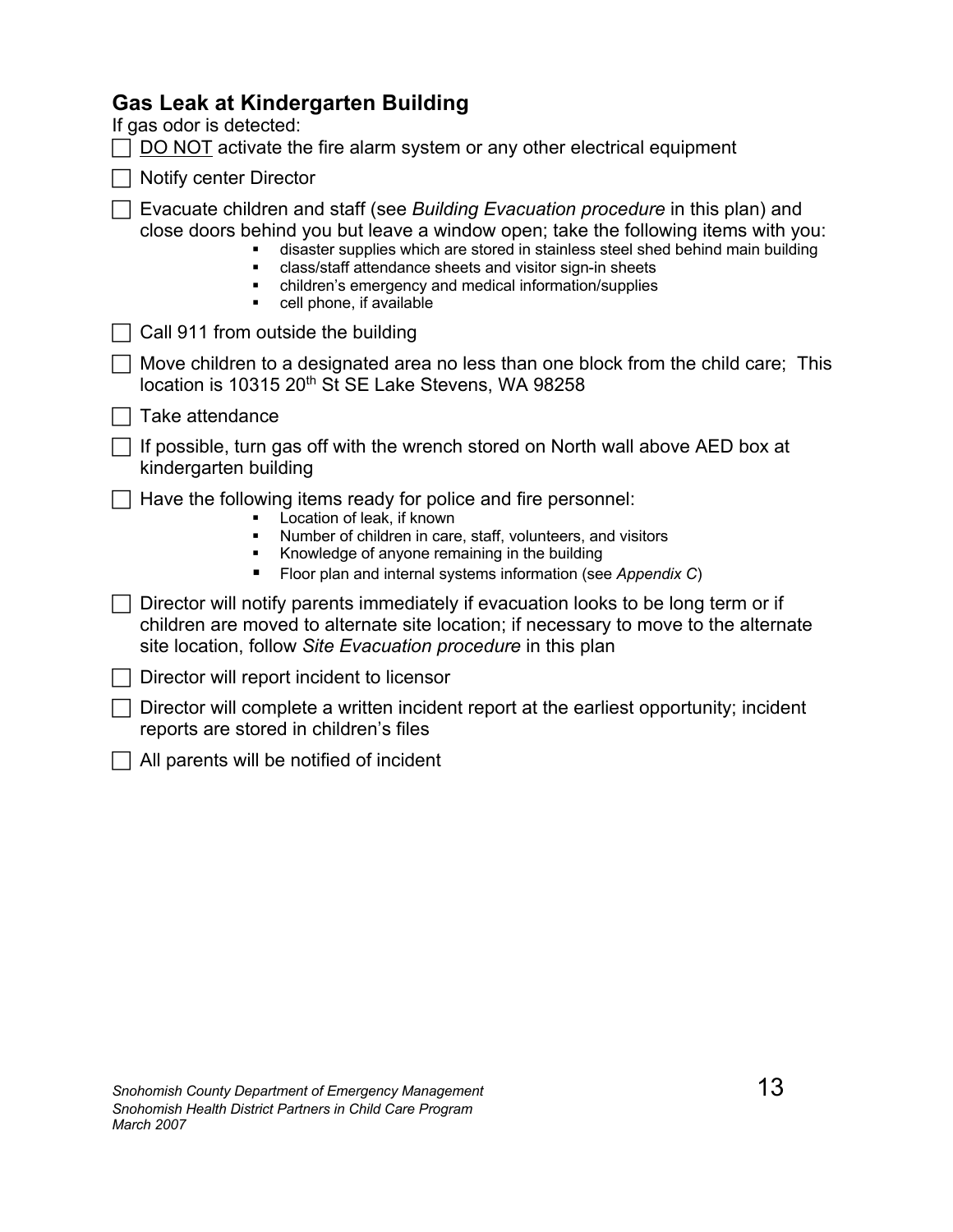| <b>External Hazardous Materials Accident</b>                                                                                                                                                                                                                         |
|----------------------------------------------------------------------------------------------------------------------------------------------------------------------------------------------------------------------------------------------------------------------|
| Call 911 immediately; have staff initiate the Shelter in Place procedure in this plan<br>unless directed to do otherwise by emergency personnel via the dispatcher                                                                                                   |
| Have the following items ready for police and fire personnel:<br>Location and description (liquid, gas) of hazard, if known<br>Number of children in care, staff, volunteers, and visitors<br>٠<br>Floor plan and internal systems information (see appendix C)<br>п |
| Follow instructions given by responding agency for either Shelter in Place procedure<br>or Building and Site Evacuation procedure in this plan                                                                                                                       |
| If evacuated, call on transportation resource to take children and staff to alternate<br>child care site; our transportation resource is (describe - staff cars or walking if<br>possible)                                                                           |
| Notify parents of move to alternate site location                                                                                                                                                                                                                    |
| If Shelter-in-Place occurs, and media attention is significant, call parents to let them<br>know of situation                                                                                                                                                        |
| Director will report incident to licensor                                                                                                                                                                                                                            |
| Director will complete a written incident report at the earliest opportunity; incident<br>reports are stored at Front Desk in children's files                                                                                                                       |
| All parents will be notified of incident                                                                                                                                                                                                                             |
|                                                                                                                                                                                                                                                                      |
|                                                                                                                                                                                                                                                                      |

# **Internal Hazardous Materials Accident**

| $\Box$ In the event a person comes into direct contact with a suspected hazardous       |
|-----------------------------------------------------------------------------------------|
| material, follow safety precautions posted on-site or listed on the container. Call the |
| hospital emergency room for additional instruction. Contact poison control center for   |
| common household product poisonings.                                                    |

 $\Box$  Call 911 if additional assistance is needed

 $\Box$  Director will report incident to licensor

 $\Box$  Director will complete a written incident report at the earliest opportunity; incident reports are stored at Front Desk in children's files

It is strongly suggested that all potentially hazardous materials be removed from within the center. Household toxic chemicals should be stored separately, locked up, and stationary so as not to fall over in the event of an earthquake.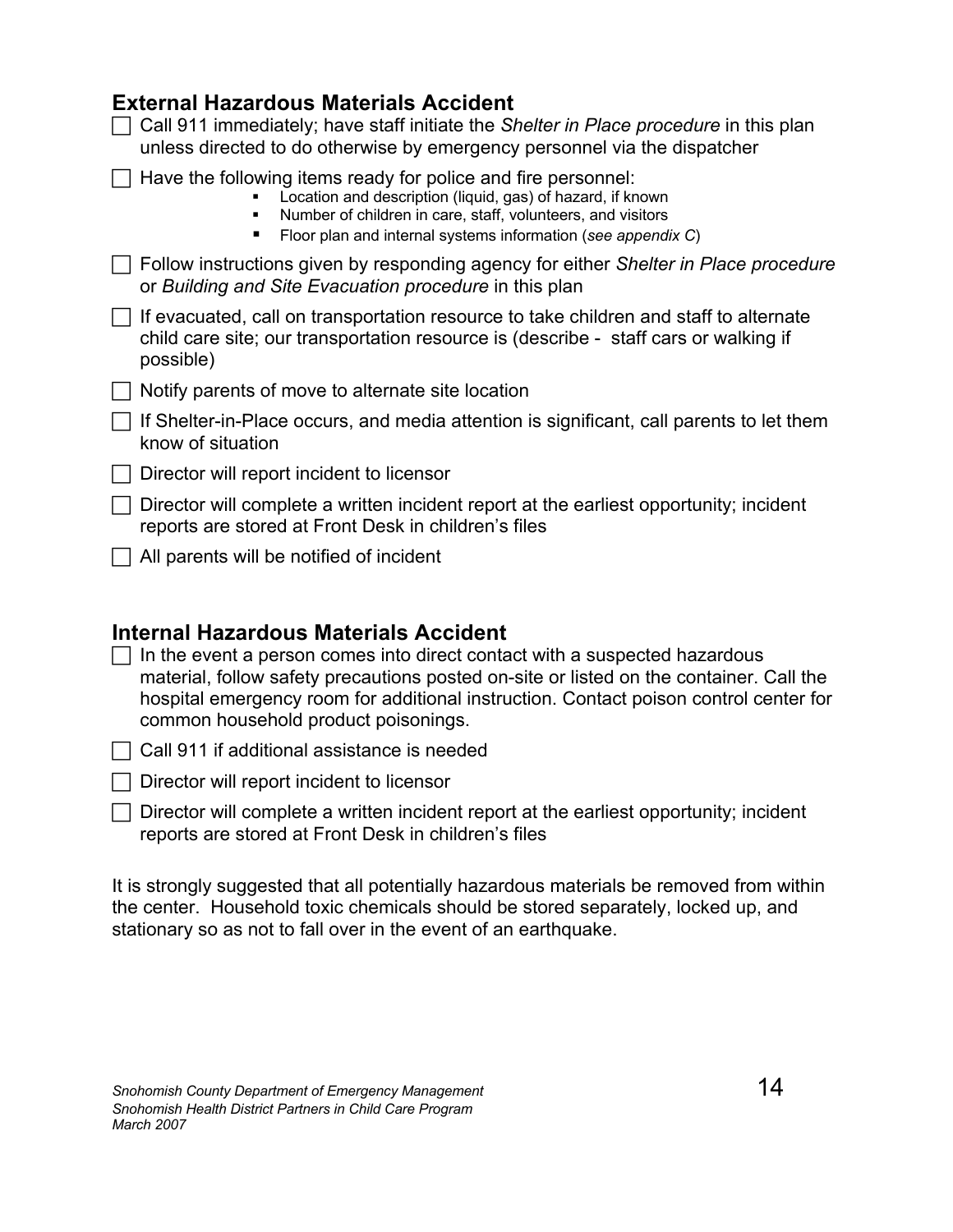# **Power Outage**

 $\Box$  Director or designee will try to locate the problem and activate alternate lighting system; flashlights and batteries are located in classrooms and at Front Desk

- $\Box$  Call 911 if concerned about a fire or safety hazard
- $\Box$  Unplug all electrical equipment; turn off all but one light
- $\Box$  Director to contact property manager, if needed
- $\Box$  Director to call PUD

 $\Box$  Call Snohomish Health District to help determine if center needs to be closed. Also, consider the following items in making your decision:

- Can you safely prepare/store food?
- Do you need to move to an alternate site?
- Can you safely transport the children?
- How will you notify parents?

 $\Box$  All parents will be notified if power outage is prolonged

 $\Box$  Director will report incident to licensor

 $\Box$  Director will complete a written incident report at the earliest opportunity; incident reports are stored at Front Desk in children's files

# **Storms & Snow**

| $\Box$ Director will determine prior to opening hours, whether or not to open the center; |
|-------------------------------------------------------------------------------------------|
| families will be notified by local Radio Station: North Sound 1380                        |

| $\Box$ If the child care must close during hours of operation because of snow or storm the |  |
|--------------------------------------------------------------------------------------------|--|
| director or supervisor will notify parents by telephone                                    |  |

 $\Box$  If weather conditions prevent a parent or legal guardian from reaching the facility to recover a child, the center staff will care for the child (maintaining proper child: staff ratios) until such time as the parent, legal guardian, or emergency contact person can safely claim the child. The disaster supplies will be used as needed.

 $\Box$  If the above persons cannot claim the child within 72 hours of the center closing, the director will contact police. Child may be transported to a Child Protective Services care site if necessary.

- $\Box$  Director will report incident to licensor
- $\Box$  Director will complete a written incident report at the earliest opportunity; incident reports are stored at Front Desk in children's files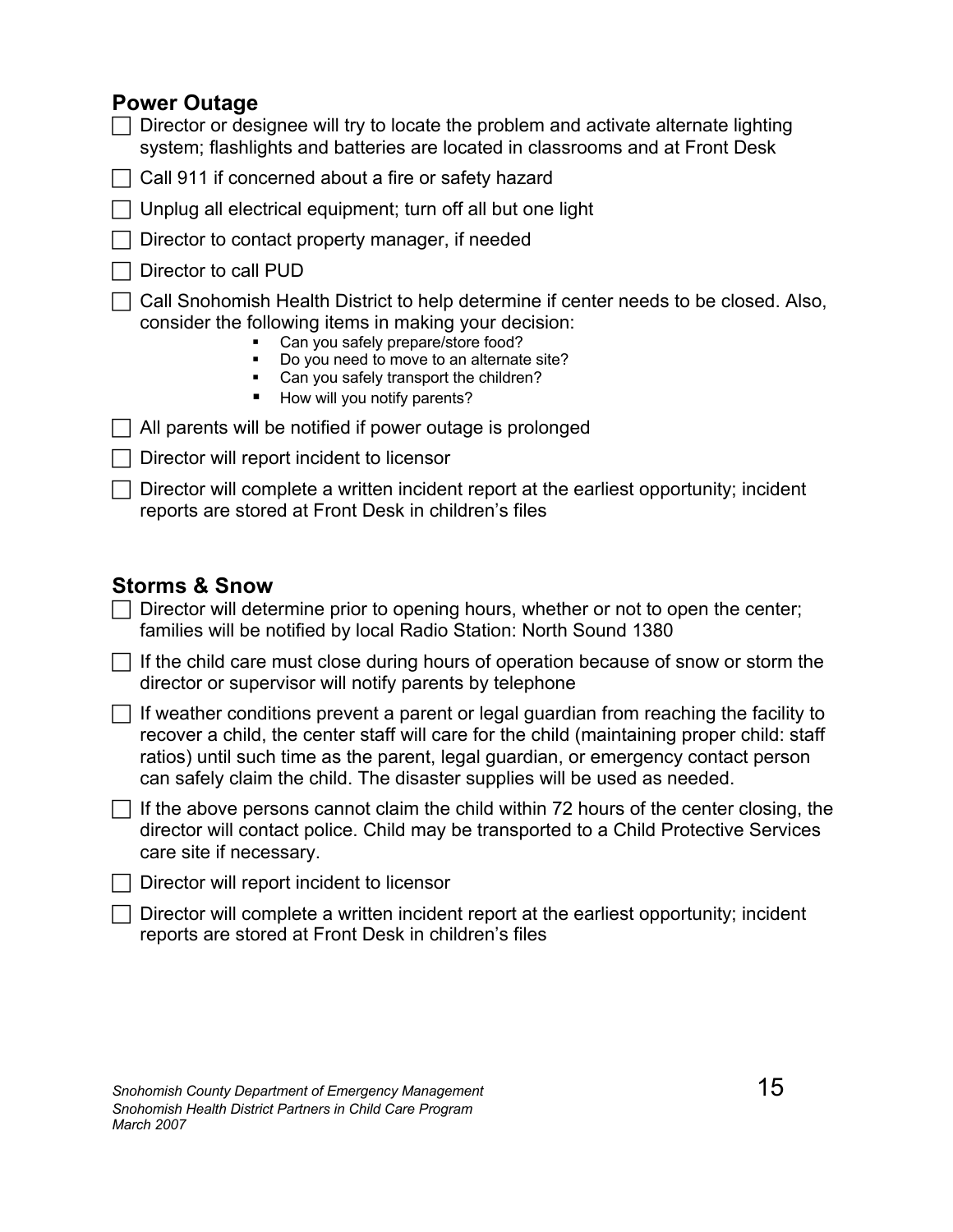# **Earthquake**

In the event of ground movement the following procedures should be carried out:

| Staff "drop, cover, and hold." Direct all children to "DROP, COVER and HOLD" and<br>remain that way until the earth stops moving – stay away from windows, bookcases,<br>and filing cabinets. Hold onto the item you are using as a cover, if it moves, move<br>with it. Keep talking to children until it is safe to move.                                                              |
|------------------------------------------------------------------------------------------------------------------------------------------------------------------------------------------------------------------------------------------------------------------------------------------------------------------------------------------------------------------------------------------|
| If no items are available for cover, crouch by a load-bearing wall and cover your<br>head with your arms. Instruct children to do the same.                                                                                                                                                                                                                                              |
| If outside "drop, cover and hold," keeping away from glass, bricks, and power lines.<br>If you are outside near a building and there is no safer location, take cover in a<br>doorway to protect yourself and children.                                                                                                                                                                  |
| When the earthquake stops the following procedures should be carried out:                                                                                                                                                                                                                                                                                                                |
| Teachers and staff check themselves and children for any injuries                                                                                                                                                                                                                                                                                                                        |
| Check evacuation routes for damage (also see Tsunami procedure if in a Tsunami<br>inundation area)                                                                                                                                                                                                                                                                                       |
| Evacuate children and staff (see Building Evacuation section of this plan if<br>necessary) and close doors behind you; take the following items with you:<br>disaster supplies which are stored in stainless steel shed behind building<br>class/staff attendance sheets and visitor sign-in sheets<br>children's emergency and medical information/supplies<br>cell phone, if available |
| Staff will render first aid to those who need it                                                                                                                                                                                                                                                                                                                                         |
| Teachers will take attendance and then report to Director outside to account for all<br>children and adults                                                                                                                                                                                                                                                                              |
| Check utilities for disruption/damage (gas, water, sewer); if you smell gas, turn the<br>gas off with the wrench stored on North wall above AED Box at Kindergarten<br>building. Also see Gas Leak section of this plan                                                                                                                                                                  |
| Have a team of two individuals (at least one familiar with building assessment)<br>inspect the exterior of the building following the post-earthquake damage<br>assessment list in Appendix C and report findings to the Director; the trained adult is:<br>Supervisor in charge                                                                                                         |
| Determine if it is safe for a rescue team to go into building to locate anyone missing<br>or injured                                                                                                                                                                                                                                                                                     |
| Listen to KIRO 710 AM for information on the surrounding area                                                                                                                                                                                                                                                                                                                            |
| Determine status of emergency supplies and equipment                                                                                                                                                                                                                                                                                                                                     |
| Call child care's out-of-area contact with information on the center's status (injuries,<br>evacuation, children remaining in care, children who have been picked up)                                                                                                                                                                                                                    |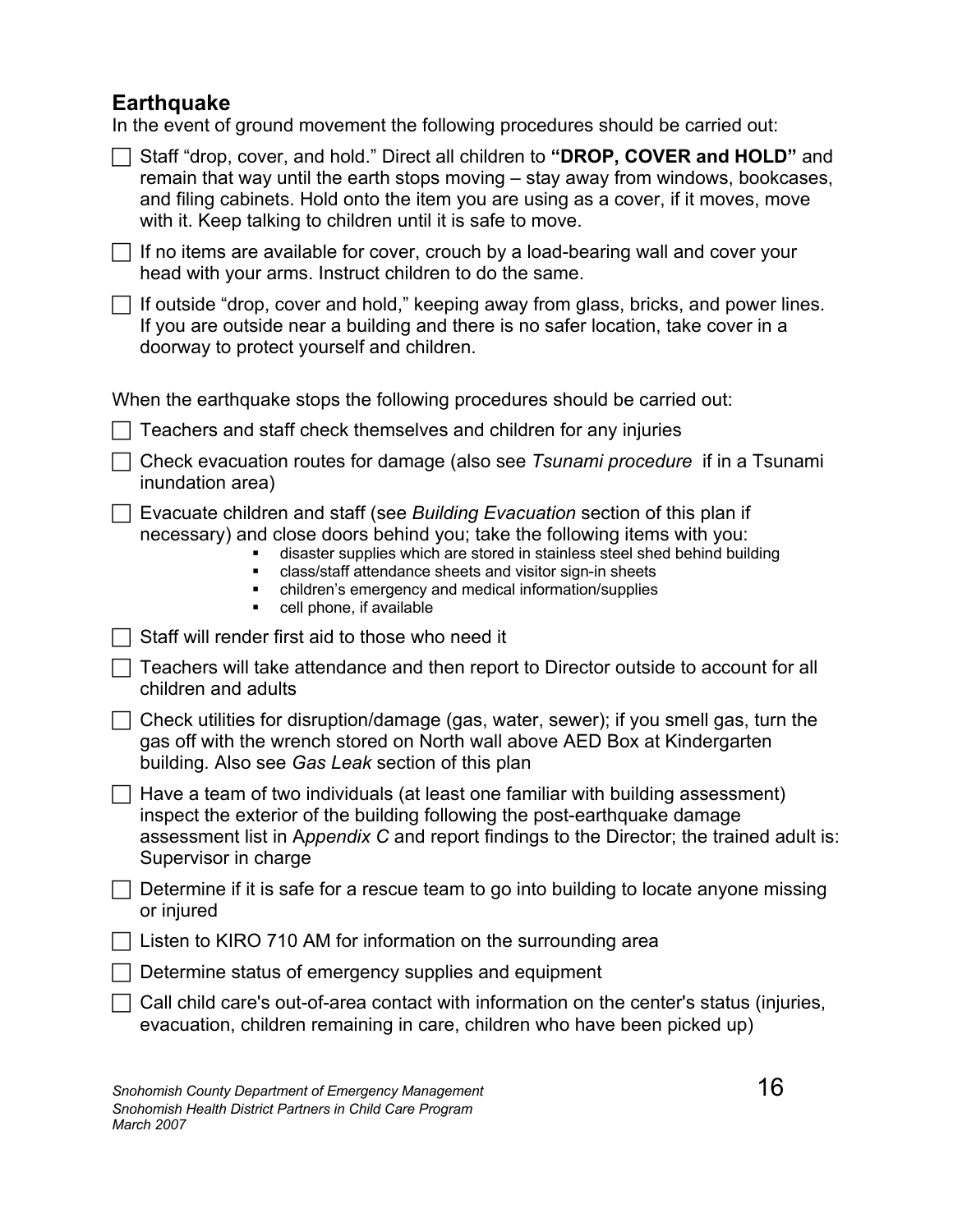| this plan and report findings to the Director                                                                                                                                                                 |  |
|---------------------------------------------------------------------------------------------------------------------------------------------------------------------------------------------------------------|--|
| If it is decided to evacuate to an alternate location, post a notice indicating your new<br>location, date and time you left; follow the Site Evacuation procedure in this plan.<br>The notice will be posted |  |
| Call parents with center status information; if not possible, report center status<br>information to KRKO radio station for announcement over the air for parent to hear                                      |  |
| If parents cannot be contacted after 4 hours, the child's out-of-area contact will be<br>called if possible                                                                                                   |  |
| Director will report incident to licensor                                                                                                                                                                     |  |
| Director will complete a written incident report at the earliest opportunity; incident<br>reports are stored at Front Desk in children's files                                                                |  |
|                                                                                                                                                                                                               |  |

"DROP, COVER and HOLD" should be taught and practiced with the children at least once a month.

# **Volcanic Eruption**

A volcanic eruption will likely also be accompanied by other disasters such as earthquakes, flooding, landslides or mudflows (also known as lahars).

| $\Box$ When notified of possible eruption (if within inundation area), director or designee |
|---------------------------------------------------------------------------------------------|
| will listen to KIRO Radio 710 AM for Volcano/Lahar warning reports and evacuation           |
| directions.                                                                                 |

 $\Box$  If a lahar warning is issued and evacuation directives given, move children and staff to the alternate site location; follow *Site Evacuation* procedure in this plan.

 $\Box$  Director will notify all parents immediately if evacuation takes place.

 $\Box$  If not in the inundation area but Volcanic Ash fall is imminent close doors, windows and dampers. Place damp towels at door thresholds and other draft sources, tape drafty windows.

 $\Box$  Protect dust sensitive electronics (e.g., computers, machinery)

 $\Box$  Dust often using vacuum attachments rather than dust cloths, which may become abrasive.

 $\Box$  Remove outdoor clothing before entering the building if possible – ask parents to remove their shoes and shake off as much ash as they can before entering the main section of the child care facility.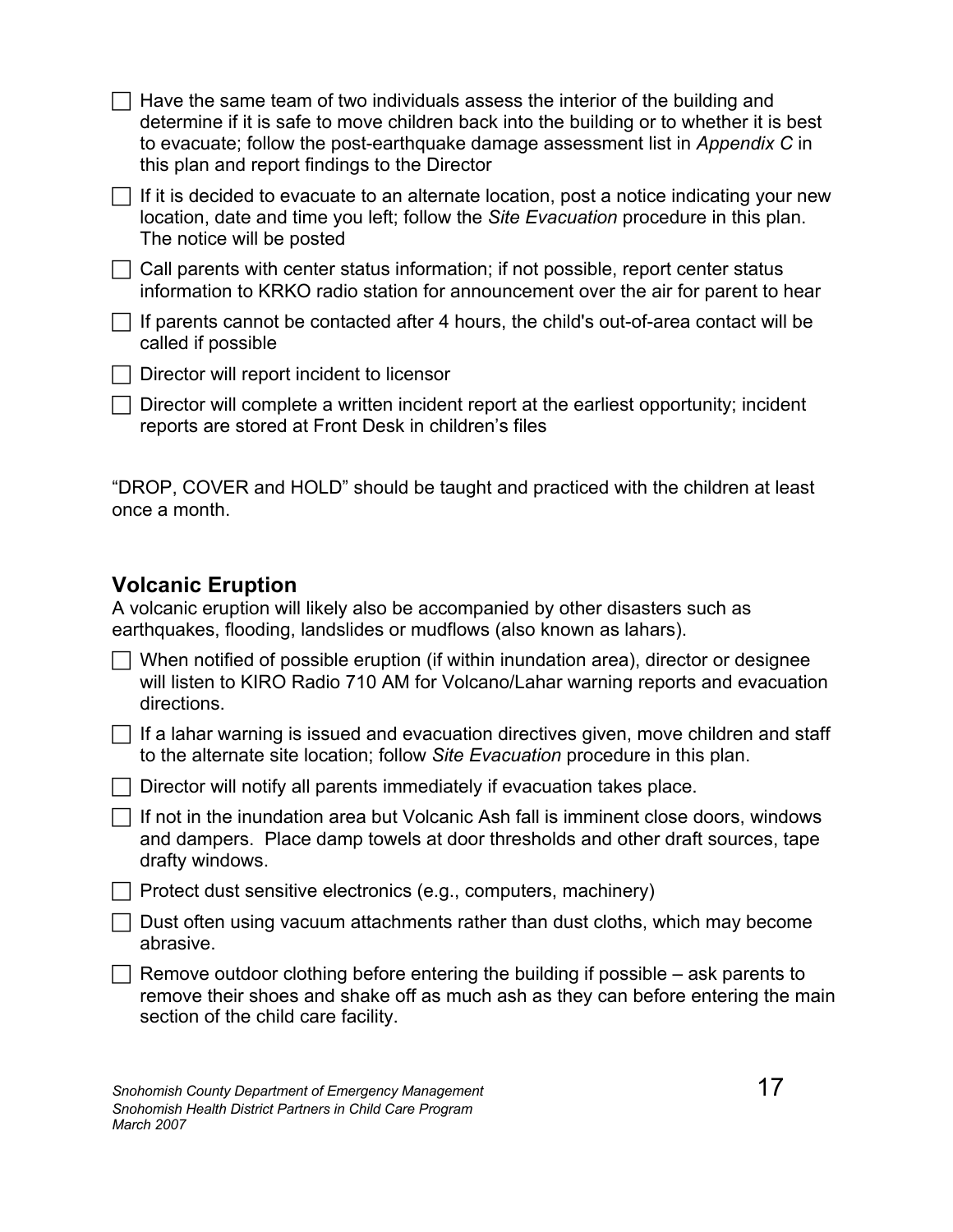| When going outside use dust masks and eye protection. If you don't have a dust<br>mask, use a wet handkerchief.                                                                                                                                                                                                                                                                                                  |
|------------------------------------------------------------------------------------------------------------------------------------------------------------------------------------------------------------------------------------------------------------------------------------------------------------------------------------------------------------------------------------------------------------------|
| Prior to sweeping, dampen ash to ease removal. Be careful to not wash ash into<br>drainpipes, sewers, storm drains etc. Seek advice from officials regarding disposal<br>of volcanic ash in your community.                                                                                                                                                                                                      |
| Keep children indoors; discourage active play in dusty settings. Dust masks do not<br>fit well on small children.                                                                                                                                                                                                                                                                                                |
| The weight of ash can cause roofs to collapse. Since most roofs cannot support<br>more than four inches of wet ash, keep roofs free of thick accumulation. Once ash<br>fall stops, sweep or shovel ash from roof's and gutters. A one-inch layer of ash<br>weighs 5-10 pounds per square foot when dry, but 10-15 pounds per square foot<br>when wet. Wear a dust mask and use precautions on ladders and roofs. |
| Put stoppers in the tops of your drainpipes (at the gutters)                                                                                                                                                                                                                                                                                                                                                     |
| Minimize driving (change oil and air filters frequently) use ample windshield washer<br>fluid.                                                                                                                                                                                                                                                                                                                   |
| Director will complete a written incident report at the earliest opportunity; incident<br>reports are stored at Front Desk in children's files                                                                                                                                                                                                                                                                   |
| Director will call insurance company (if needed)                                                                                                                                                                                                                                                                                                                                                                 |

# **Flooding**

If center is in a flood prone area:

- $\Box$  During severe weather, director or designee will listen to KIRO Radio 710 AM for flood watch and flood warning reports
- $\Box$  If a flood warning is issued, move children and staff to the alternate site location; follow *Site Evacuation* procedure in this plan
- $\Box$  Director will notify all parents immediately
- $\Box$  Director will report incident to licensor
- $\Box$  Director will complete a written incident report at the earliest opportunity; incident reports are stored at Front Desk in children's files
- $\Box$  Director will call insurance company (if needed)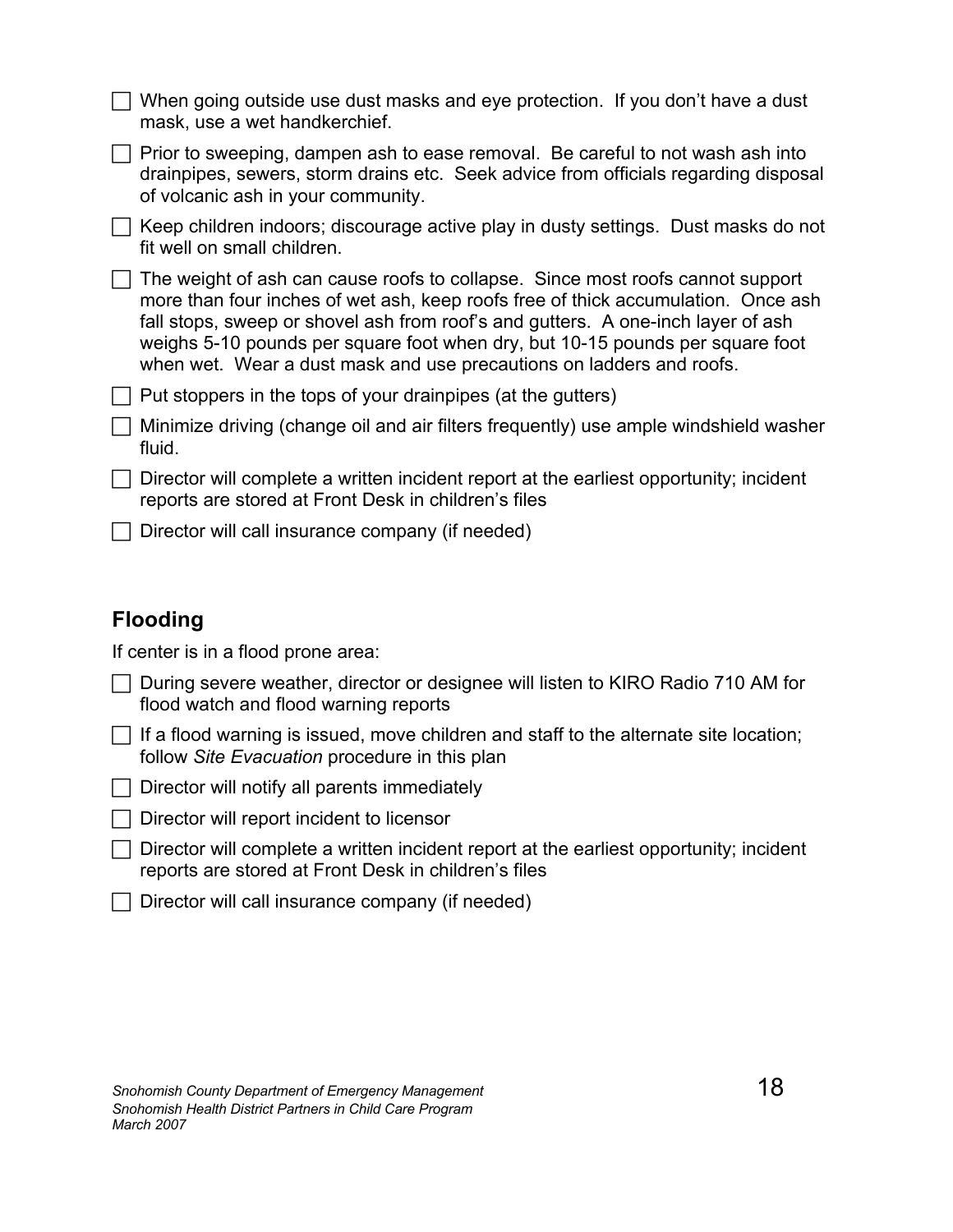### **Landslides**

If center is in landslide prone area:

| □ During severe weather, director or designee will listen to KIRO Radio 710 AM for |
|------------------------------------------------------------------------------------|
| watch and warning reports, especially during snowmelt and saturating rain events   |

| $\Box$ Staff will keep an eye out for increased water/mud flow downhill, tree |  |
|-------------------------------------------------------------------------------|--|
| movement/leaning, and sounds of earth movement                                |  |

- $\Box$  If a landslide seems imminent or a warning is issued, move children and staff to the alternate site location; follow *Site Evacuation* procedure in this plan
- $\Box$  Director will notify all parents immediately
- $\Box$  Director will report incident to licensor
- $\Box$  Director will complete a written incident report at the earliest opportunity; incident reports are stored at Front Desk in children's files
- $\Box$  Director will call insurance company (if needed)

# **Tsunami**

If center is in a Tsunami inundation area as defined by USGS:

- $\Box$  If you feel the ground shake, follow the *Earthquake* procedure in this plan; if it was an off-shore earthquake, a tsunami may begin to form.
- $\Box$  Once the ground stops shaking and all staff and children have been accounted for and if your facility is in a Tsunami inundation area, immediately move to high ground or inland. Do not wait for an official warning.
- $\Box$  Move children and staff to an inland alternate site location or a location at least 50 feet above sea level. This location is here at Country Dawn. Follow the *Site Evacuation* procedures in this plan. If you don't have time to travel to high ground, but are in or near a multi-story building, go up to the top level of the building;
- $\Box$  Director will notify parents immediately of the incident, the evacuation, and location if children are moved to an alternate site location.
- $\Box$  Director will report incident to licensor.
- $\Box$  Director will complete a written incident report at the earliest opportunity; incident reports are stored at Front Desk in children's files
- Director will call insurance company (if needed).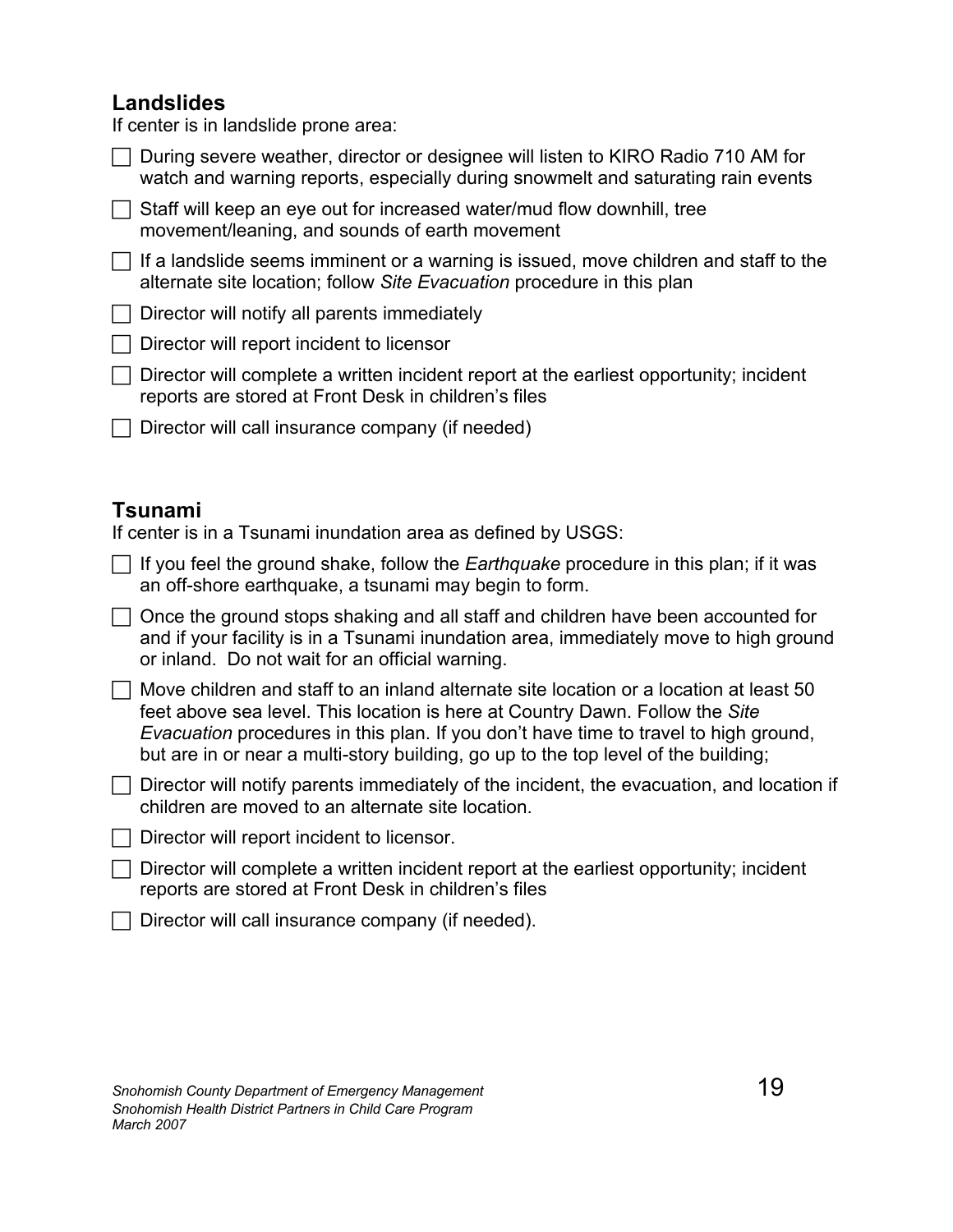# **Missing Child**

 $\Box$  Call 911 immediately; provide the following information:

- § Child's name and age
- § Address
- § Physical and clothing description of the child, including any distinguishing marks such as visible scars or birthmarks
- Medical status, if appropriate
- Time and location child was last seen
- § Person with whom the child was last seen

 $\Box$  Notify Director immediately and search the facility again

| $\Box$ Have child's information including picture, if possible, available for the police upon |  |  |
|-----------------------------------------------------------------------------------------------|--|--|
| their arrival                                                                                 |  |  |

| $\Box$ Director will notify parents of missing child and attempt confirmation that child is with |
|--------------------------------------------------------------------------------------------------|
| family; if not - inform parents of situation and steps taken                                     |

 $\Box$  Director will report incident to licensor and Child Protective Services

 $\Box$  Director will complete a written incident report at the earliest opportunity; incident reports are stored at Front Desk in children's files

# **Kidnapping**

 $\Box$  Call 911 immediately; provide the following information:

- § Child's name and age
- Address
- § Physical and clothing description of the child, including any distinguishing marks such as visible scars or birthmarks
- Physical and clothing description of the suspect
- **•** Medical status, if appropriate
- **•** Time and location child was last seen
- § Vehicle information and direction of travel

 $\Box$  Notify Director immediately

|  | Follow Emergency Lockdown procedure in this plan |  |  |  |  |
|--|--------------------------------------------------|--|--|--|--|
|--|--------------------------------------------------|--|--|--|--|

| $\Box$ Have child's information including picture, if possible, available for the police upon |  |  |
|-----------------------------------------------------------------------------------------------|--|--|
| their arrival                                                                                 |  |  |

- $\Box$  Director will notify parents of missing child; inform parents of situation and steps taken
- $\Box$  Director will report incident to licensor and Child Protective Services
- □ Director will implement *Crisis Response procedure* in this plan
- $\Box$  Director will complete a written incident report at the earliest opportunity; incident reports are stored at Front Desk in children's files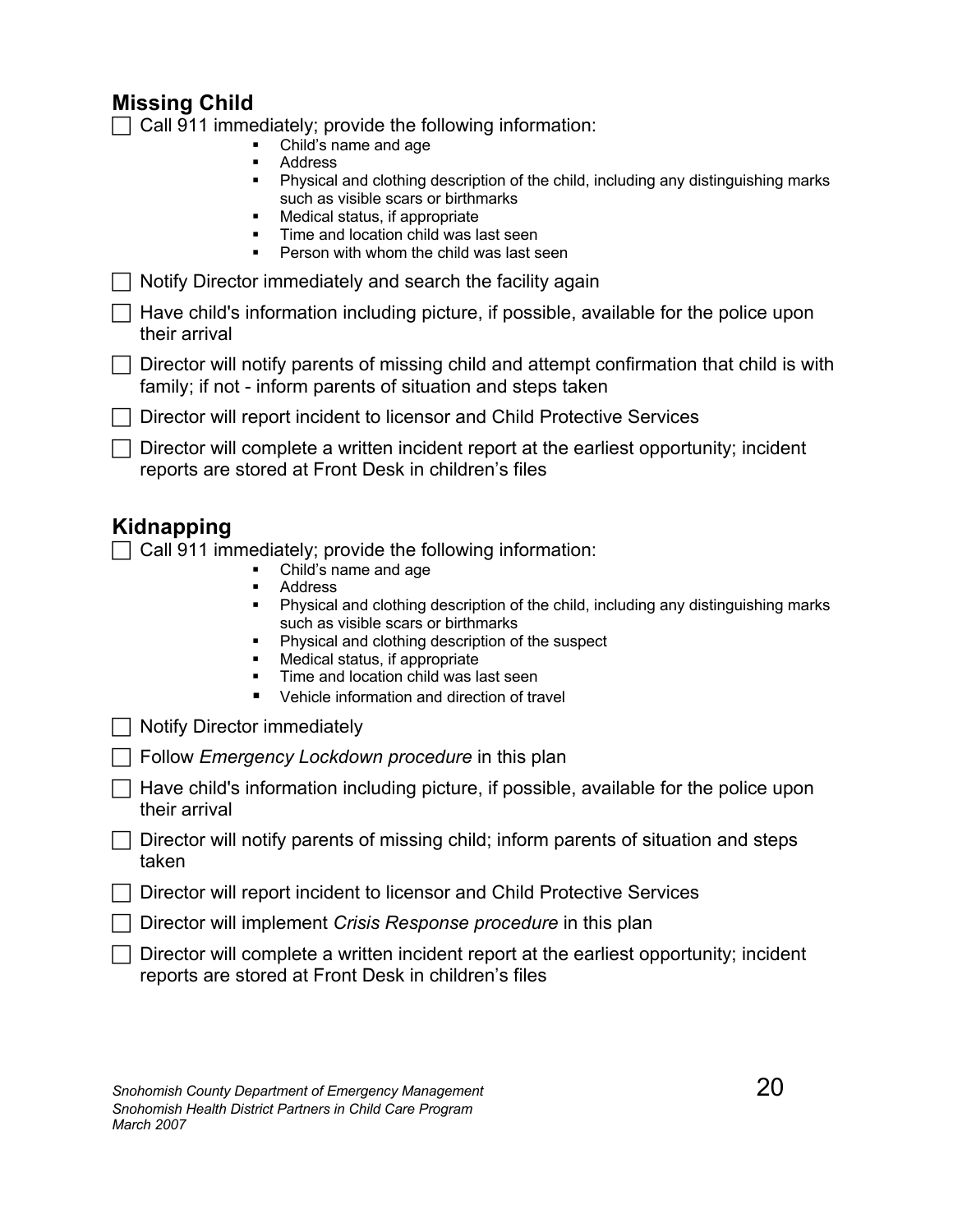# **Child Abuse**

 $\Box$  Report abuse or suspected abuse to the Director

 $\Box$  Director will make a report to Child Protective Services and the licensor (see list under next item for the type of information that may be asked)

 $\Box$  Director and appropriate staff will write down the following information on an incident report\*:

- Date and time of calls to Child Protective Services and Department of Early Learning (licensor)
- § Child's name
- Child's age/birth date
- **Address**
- Name and address of parent or quardian and other children in the home (if known)
- **•** Any statements made by the child (but do NOT interview them)
- § The nature and extent of the injury or injuries, neglect, and/or sexual abuse
- **Any evidence of previous incidences of abuse or neglect including nature and** extent
- § Any other information which may be helpful in establishing the cause of the child's injury or injuries, neglect or death and the identity of the perpetrator or perpetrators

\*Note: These reports may become legal documents. Confidentiality of these reports must be strictly observed.

 $\Box$  Incident reports are stored at Front Desk in children's files

# **Assault on Child or Staff**

| $\Box$ Call 911 if any medical treatment is needed or if police are required (if in doubt – go<br>ahead and call) |
|-------------------------------------------------------------------------------------------------------------------|
| Director will follow "Intruder Alert Procedure" in the Intruder Alert / Lockdown<br><i>procedure</i> in this plan |
| $\Box$ Follow Lockdown or Lockout procedure in this plan as appropriate                                           |
| $\Box$ Staff member or teacher will stay with the victim                                                          |
| $\Box$ Victim's family will be notified by Supervisor when safe to do so                                          |
| $\Box$ If medical treatment is required, director will call Child Protective Services                             |
|                                                                                                                   |

- $\Box$  Director will report incident to licensor
- $\Box$  Director will complete a written incident report at the earliest opportunity; incident reports are stored at Front Desk in Children's files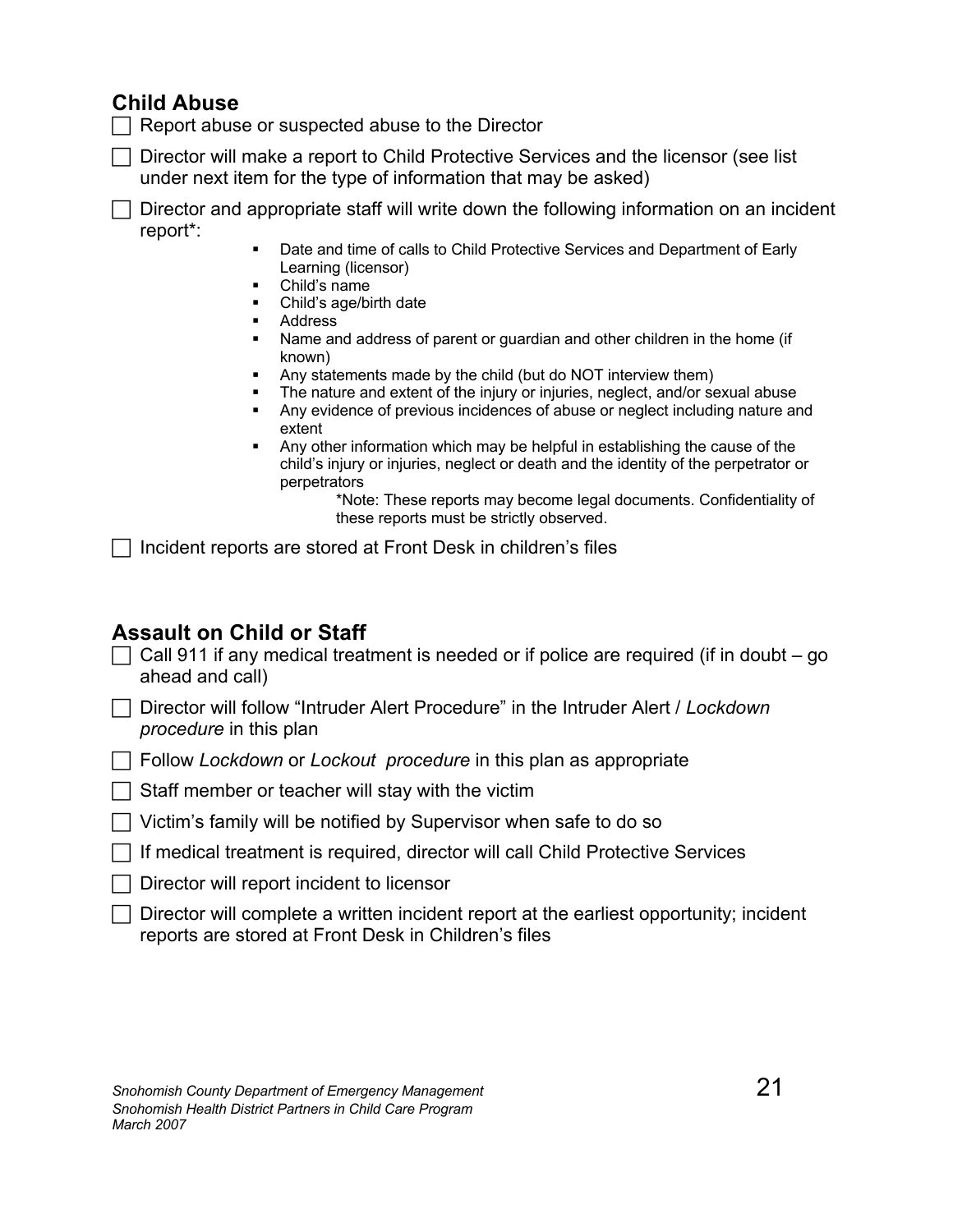# **Intruder Alert Procedure / Lockdown / Building Lockout**

From time to time, schools and child cares have been faced with the threat of unauthorized individuals entering the facility. An intruder is defined as any unauthorized individual who, through act or deed, poses a perceived threat to the safety and welfare of children and employees. If at any time you are dealing with a person you feel uncomfortable around or are fearful for your safety or the safety of others, then you may be faced with an intruder situation. If the intruder is already in the building, initiate the intruder alert procedure and lockdown. Children will be locked down WITHIN their classrooms. If there is suspicious or criminal activity occurring outside the facility, the child care will go into a building lockout. Doors to the outside will be locked and access restricted, but staff and children will be allowed to move between the classrooms inside the building.

### **There are key recommendations to implement regarding a lockdown, including those conducted because of an intruder:**

- It is important that all members of the building's staff understand, support and participate in the Intruder Alert, lockdown, or lockout procedures.
- It is important to practice these procedures in the facility several times per year, just as you practice fire drills.
- Lockdown information will be given to parents upon enrollment. Parents will be notified of all lockdown/lockout drills and events. The facility will provide written materials for parents to help children understand and cope.
- Parents will be given a pre-designated alternate pick up site if children and staff are evacuated. Parents should not try to enter the facility during a lockdown or lockout and may be kept away from the child care until authorities determine it is safe.

# *Intruder Alert / Lockdown*

If a person(s) comes into the facility, assess the situation. If you are uneasy or suspicious of the person(s) immediately have someone call 911.

- If a weapon is present, DO NOT CONFRONT give pre-determined hand signal to another staff member for them to call 911 immediately. This signal is fingers in the shape of a gun*.* Initiate Intruder Alert / Lockdown Procedure.
- If a weapon is **suspected**, confront the intruder in the following manner:
	- Director or designee should try to engage the intruder in conversation, directing toward entrance/lobby/office/exterior door
	- Inform the individual of the policy that all visitors need to sign in and guide him/her to the area where that is done.
	- § Remain calm and avoid sudden moves or gestures
	- **•** Try not to raise your voice but, if necessary, do so decisively and with clarity.
	- If it can be done safely, have a staff member go outside the building to warn approaching parents or the danger and lockdown status.

*Snohomish County Department of Emergency Management* 22 *Snohomish Health District Partners in Child Care Program March 2007*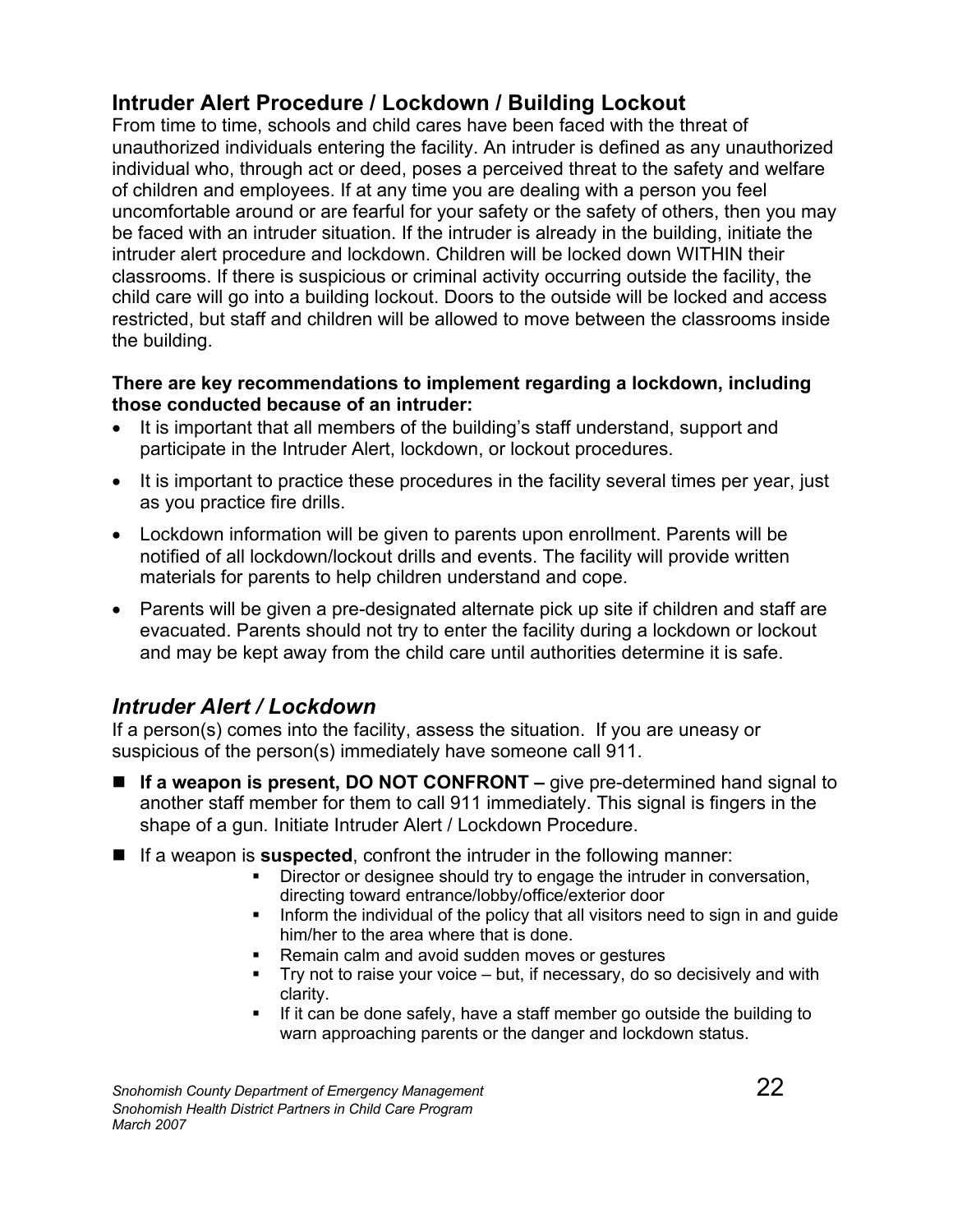§ Alert other staff members to call 911 – initiate Intruder Alert / Lockdown Procedure

■ If **no** weapon is suspected, confront the intruder in the following manner:

- § Approach the individual in a non-confrontational manner with the assistance of another staff member
- Introduce yourself and the person with you to the individual in a nonconfrontational way
- **Ask the individual who they are and how you can be of assistance**
- Inform the individual of the policy that all visitors need to sign in and quide him/her to the area where that is done.
- **•** If the individual refuses, do not confront him/her. Give the other staff member the pre-designated hand signal to call 911
- Initiate Intruder Alert / Lockdown Procedure

If it is determined that the safety and health of children and staff are in jeopardy begin the *Intruder Alert procedure*.

 $\Box$  If the intruder is already inside the building, a hand signal (which has been predetermined and is known by all staff) shall be made to the first staff member seen. That staff member will pass on the hand signal to others throughout the building and will call 911. This hand signal is fingers in the shape of a gun.

Upon hearing the chosen intruder alert announcement the following steps must be implemented:

 $\Box$  Director or designee will immediately call 911 (if it has not been done already) and stay on the phone until help arrives. Await further instructions from emergency response personnel.

 $\Box$  Staff should quickly check the hall and restrooms closest to their classrooms to get children into the rooms

 $\Box$  Lock all doors to classrooms (this includes exterior and interior doors), close and lock all windows, cover all windows and doors, and turn off lights; if doors to hallway cannot be locked, use a doorstop or other wedge to keep the door closed from the inside.

 $\Box$  Keep children away from windows and doors; position children in a safe place against walls or on the floor; position children behind a bookcase or turn a classroom table on its side to use as a buffer

 $\Box$  Staff will maintain (as best they can) a calm atmosphere in the room, keeping alert to emotional needs of the children. (Tip: gather in a story circle behind the table and gather infants into one or two cribs (preferably on wheels) along with items to help keep them quiet, such as bottles, pacifiers, and small, quiet toys)

 $\Box$  Teachers will keep all children in the classroom until an all clear signal has been given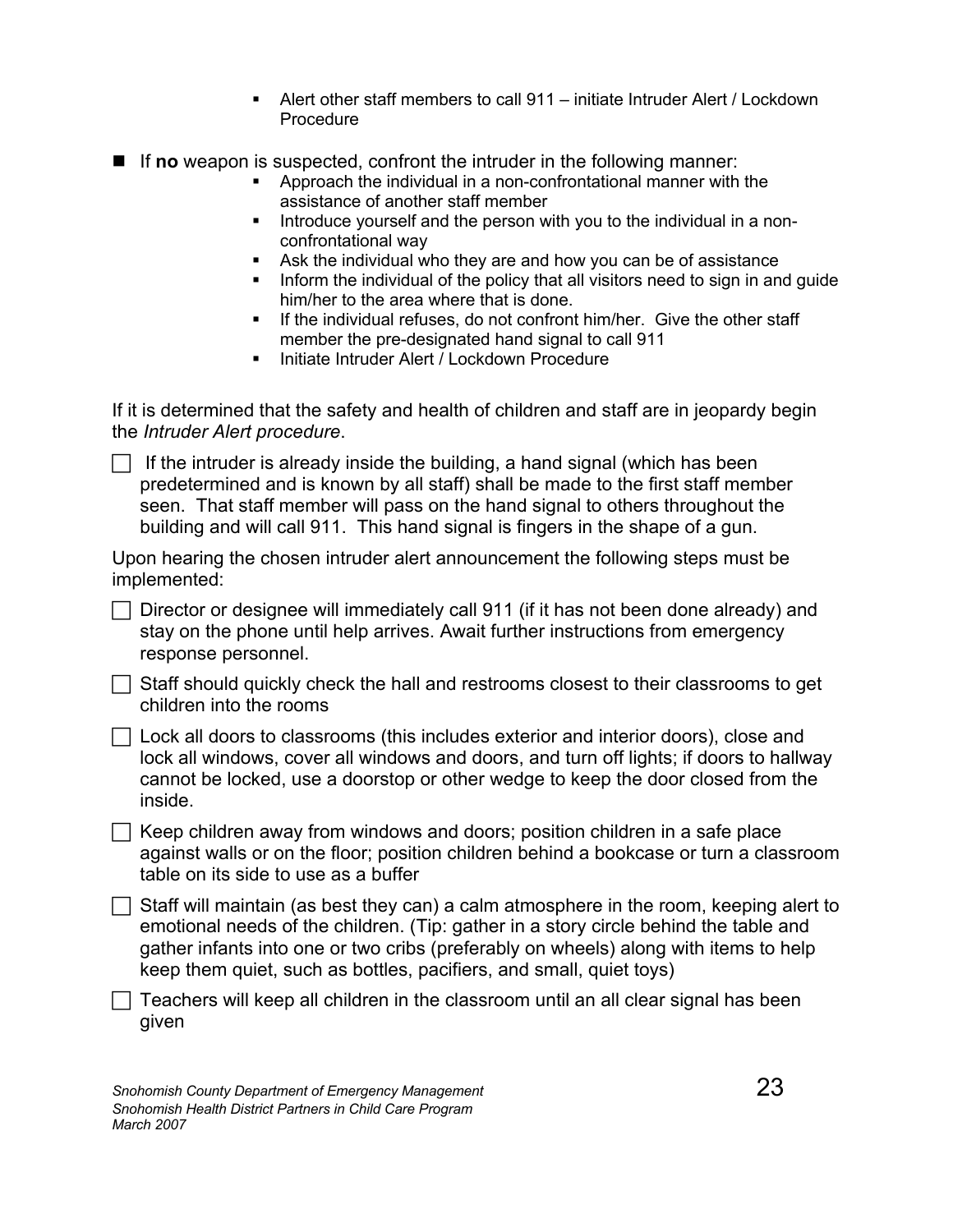| Emergency personnel will inform the site when it is safe to move about and release<br>children from classrooms. Children should not be released to parents until an "all<br>clear" has been called.                                                                                                                         |
|-----------------------------------------------------------------------------------------------------------------------------------------------------------------------------------------------------------------------------------------------------------------------------------------------------------------------------|
| Upon arrival, the local police, in conjunction with the Director, will assume controlling<br>responsibility and may evacuate the building per police standard operating<br>procedures                                                                                                                                       |
| $\Box$ When "All Clear" is heard, the director will apprise the staff of the situation and<br>counsel with children. When the threat has been eliminated, normal activities should<br>be resumed as soon as possible as instructed by the Director.                                                                         |
| Director will apprise parents of all "lockdowns" whether practice or real                                                                                                                                                                                                                                                   |
|                                                                                                                                                                                                                                                                                                                             |
| <b>Building Lockout</b><br>If the suspected intruder is not yet in the building, an announcement will be made (or a<br>bell sounded) which alerts the staff of potential danger. The announcement will be "This<br>is a Code Red Emergency, repeat, this is a code red emergency." A building lockout<br>will be initiated: |
| Any children outside the facility on the playground must be brought inside<br>immediately                                                                                                                                                                                                                                   |
| Immediately lock all exterior doors, close and lock all windows, and cover all<br>windows                                                                                                                                                                                                                                   |
| Director or designee will immediately call 911 and stay on the phone until help<br>arrives; await further instructions from emergency response personnel.                                                                                                                                                                   |
| Keep children away from windows and doors                                                                                                                                                                                                                                                                                   |
| Staff will maintain (as best they can) a calm atmosphere in the building, keeping<br>alert to emotional needs of the children. Activity within the building may continue, but<br>no access to the outside is permitted                                                                                                      |
| Teachers will keep all children in the building until an all-clear signal has been given.                                                                                                                                                                                                                                   |
| Upon arrival, the local police, in conjunction with the Director will assume controlling<br>responsibility and may evacuate the building per police standard operating<br>procedures or may allow parents to pick up children if deemed safe                                                                                |
| Any individuals outside the building wishing to gain admittance must be escorted by<br>law enforcement personnel.                                                                                                                                                                                                           |
| When "All Clear" is heard, the director will apprise the staff of the situation and<br>counsel children. When the threat has been eliminated, normal activities should be<br>resumed as soon as possible as instructed by the Director.                                                                                     |

- $\Box$  Director will apprise parents of all lockdowns or lockouts whether practice or real
- $\Box$  Director will report incident to licensor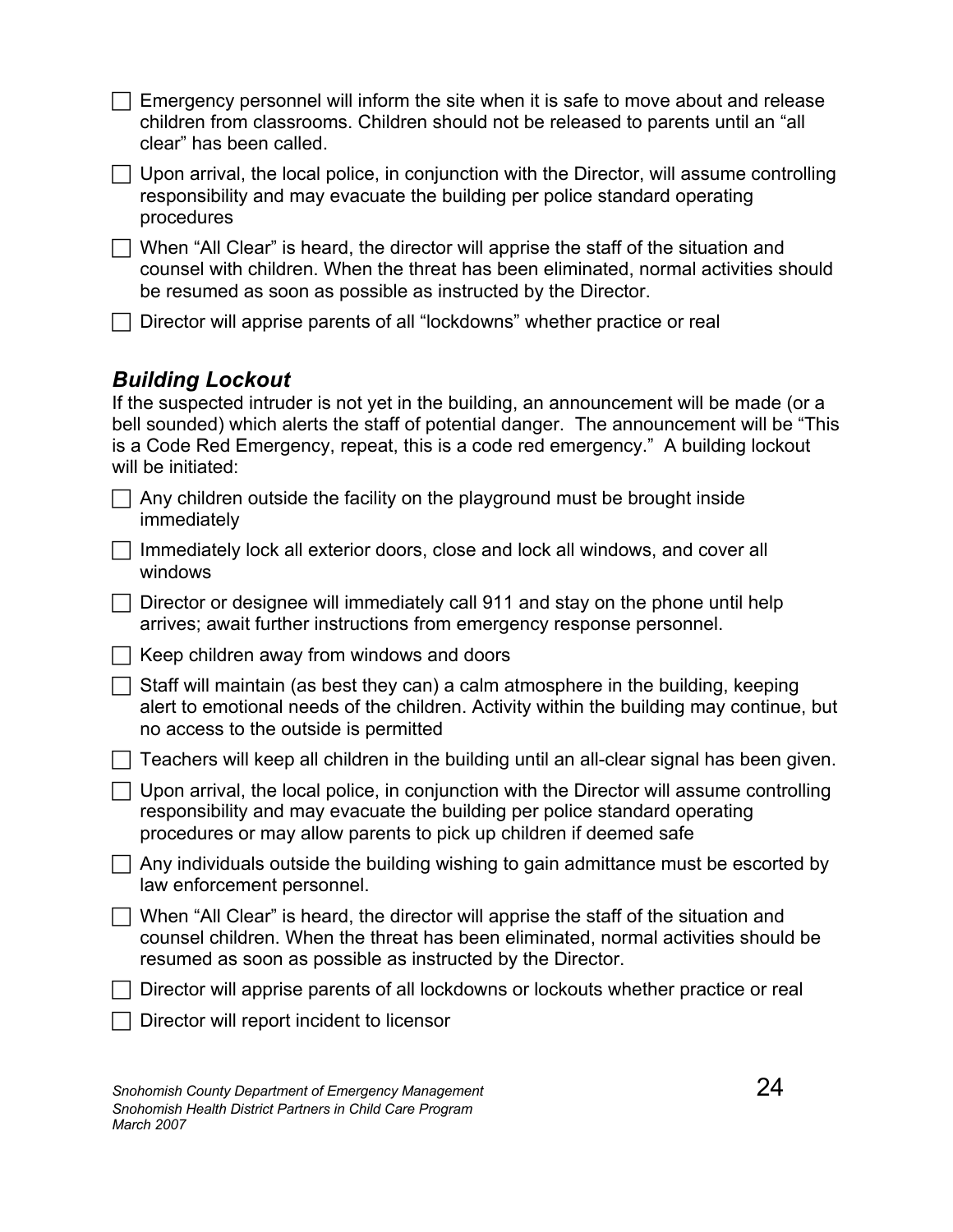$\Box$  Director will complete a written incident report at the earliest opportunity; incident reports are stored at Front Desk in children's files

# **Crisis Response**

When a tragedy strikes, teachers and staff are torn between the need to deal with children's reactions at the same time they are coping with their own reactions. With some advanced planning, this process can be much smoother than when tragedy takes a child care center by surprise.

*Crisis: A sudden, generally unanticipated event that profoundly and negatively affects a significant segment of the child care population and often involves serious injury or death. The psychological and emotional impact will be moderate to severe. Outside assistance may be needed.*

- $\Box$  Director will determine whether or not to maintain normal schedules or to set aside the normal schedule for an all out effort to deal with the crisis. Depending on the crisis, it may be necessary to close the center for the day.
- $\Box$  Director will determine if parent notification becomes an item of priority or can wait for a letter to go home in the evening

 $\Box$  If center specific - Director will keep the local radio station (KRKO) informed as to the status of the child care so parents will have accurate information

- $\Box$  Identify high risk children, staff and parents likely to be most affected by the news (e.g. children of the teacher who is deceased/injured or parents whose children are in the same class as the deceased)
- $\Box$  Gather and inform closest friends of the victims, provide support and information to them before a general announcement is made. If close friends or classmates are absent, assure that a supportive adult gives the news to them, ensuring that they do not get initial information from the media.
- $\Box$  Prepare a formal statement for initial announcement, include minimum details and note additional information will be forthcoming. Also prepare statements for telephone and media inquiries. Have someone who does not get overly emotional answer phones.
- $\Box$  Give teachers the facts about the tragedy and instructions on how to share the information with the children in their care as well as suggestions for assisting children to cope (see information in *Appendix E*)
- $\Box$  Send a letter home to parents explaining the situation. Include specific factual information and information on how the child care is handling the situation. Some parents will need to be contacted by phone, particularly if their child's reaction to the crisis is severe.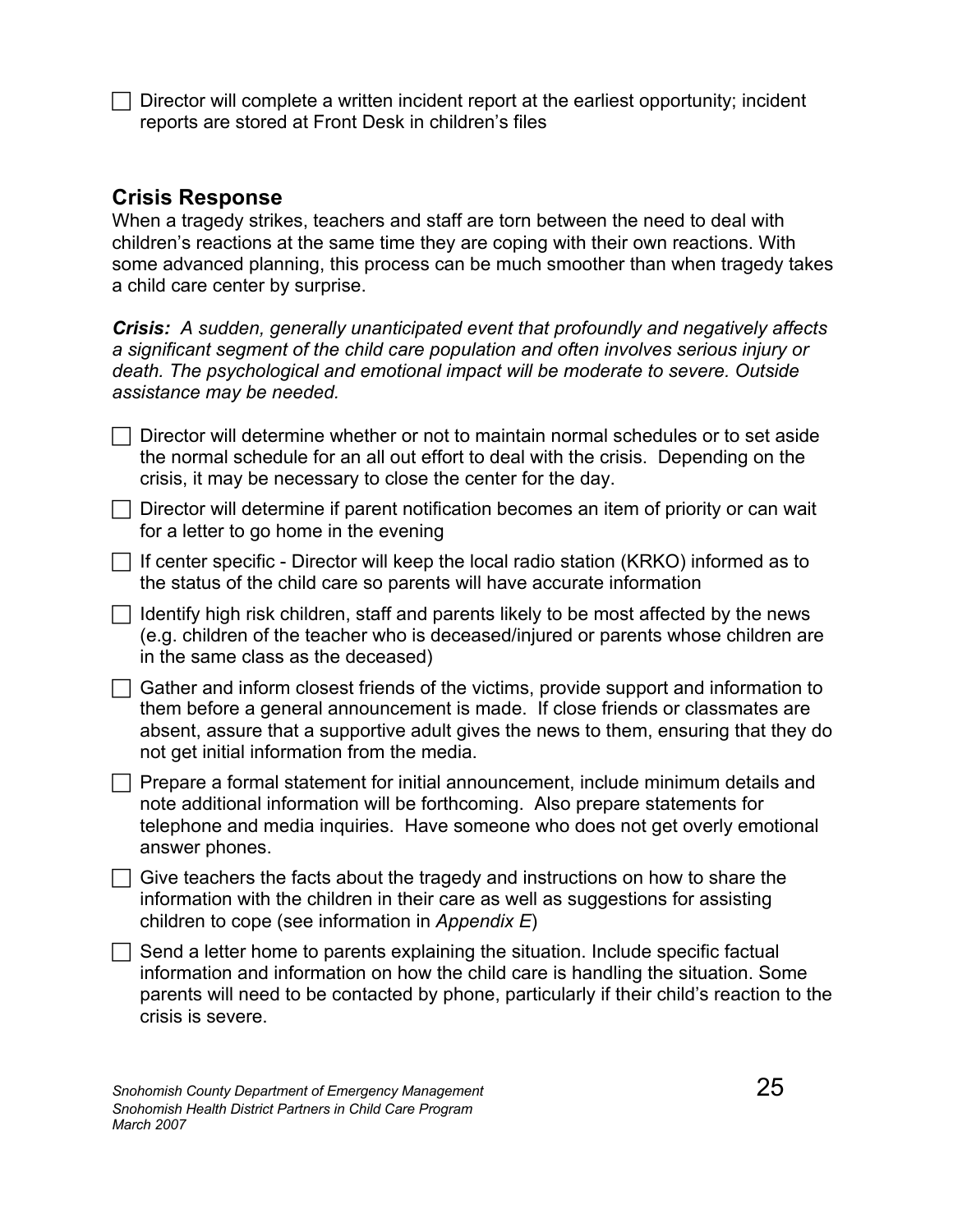| Determine if additional community resources are needed to be on "stand by" to<br>effectively manage the crisis. It is essential to minimize the number of "strangers"<br>standing around.                                                                                                                                                                                                                                                                                                                                                                                                                                                                                                                                                                                                                         |
|-------------------------------------------------------------------------------------------------------------------------------------------------------------------------------------------------------------------------------------------------------------------------------------------------------------------------------------------------------------------------------------------------------------------------------------------------------------------------------------------------------------------------------------------------------------------------------------------------------------------------------------------------------------------------------------------------------------------------------------------------------------------------------------------------------------------|
| Facilitate a staff meeting and, if possible, a parent meeting to provide information<br>related to the crisis. The following are some suggestions:                                                                                                                                                                                                                                                                                                                                                                                                                                                                                                                                                                                                                                                                |
| Assist with children's processing of information about the crisis<br>٠<br>Provide counselors to work with children/staff individually or in groups in a variety<br>٠<br>of locations<br>Provide support and counseling for parents<br>٠<br>Provide helpful, factual information to parents<br>٠<br>Have an individual assist with answering phones, providing information and<br>٠<br>handling non-media inquiries<br>Maintain a record of offers of assistance and ensure that proper personnel<br>٠<br>respond<br>Deal with the "empty chair/desk" problem. For example, a counselor would<br>٠<br>provide therapy while sitting in the child's chair. The chair would then be moved<br>to the back of the classroom. Finally the chair would be removed. Make sure<br>children are part of the entire process. |
| Julie Bliven, Director will deal with media/reporters promptly and factually                                                                                                                                                                                                                                                                                                                                                                                                                                                                                                                                                                                                                                                                                                                                      |
| Provide information as requested by police, hospital, or other agencies                                                                                                                                                                                                                                                                                                                                                                                                                                                                                                                                                                                                                                                                                                                                           |
| When appropriate, contact the friends/family of the deceased to get information<br>regarding funeral arrangements and pass on information to child care staff and<br>parents who may wish to attend                                                                                                                                                                                                                                                                                                                                                                                                                                                                                                                                                                                                               |
| Director will report incident to licensor                                                                                                                                                                                                                                                                                                                                                                                                                                                                                                                                                                                                                                                                                                                                                                         |
| Director will report incident to Child Protective Services if necessary                                                                                                                                                                                                                                                                                                                                                                                                                                                                                                                                                                                                                                                                                                                                           |
| Arrange for a child care/community debriefing 48-72 hours after the event                                                                                                                                                                                                                                                                                                                                                                                                                                                                                                                                                                                                                                                                                                                                         |
| Director will complete a written incident report at the earliest opportunity; incident<br>reports are stored at Front Desk in children's files                                                                                                                                                                                                                                                                                                                                                                                                                                                                                                                                                                                                                                                                    |
| Other considerations:<br>Have designated locations for the use of media, family, friends and workers, as<br>needed<br>Have transportation available to assist the family<br>٠<br>Young members of the victim's family should be cared for if possible<br>Children and staff should be given permission to feel a range of emotions.<br>٠<br>Typically, individuals go through a sequence of emotional reactions following a<br>crisis: High anxiety, denial, anger, remorse, grief and reconciliation<br>Provide for grief counseling through Hospice/Carousel Program. The phone<br>п<br>number is (425) 261-4777.                                                                                                                                                                                               |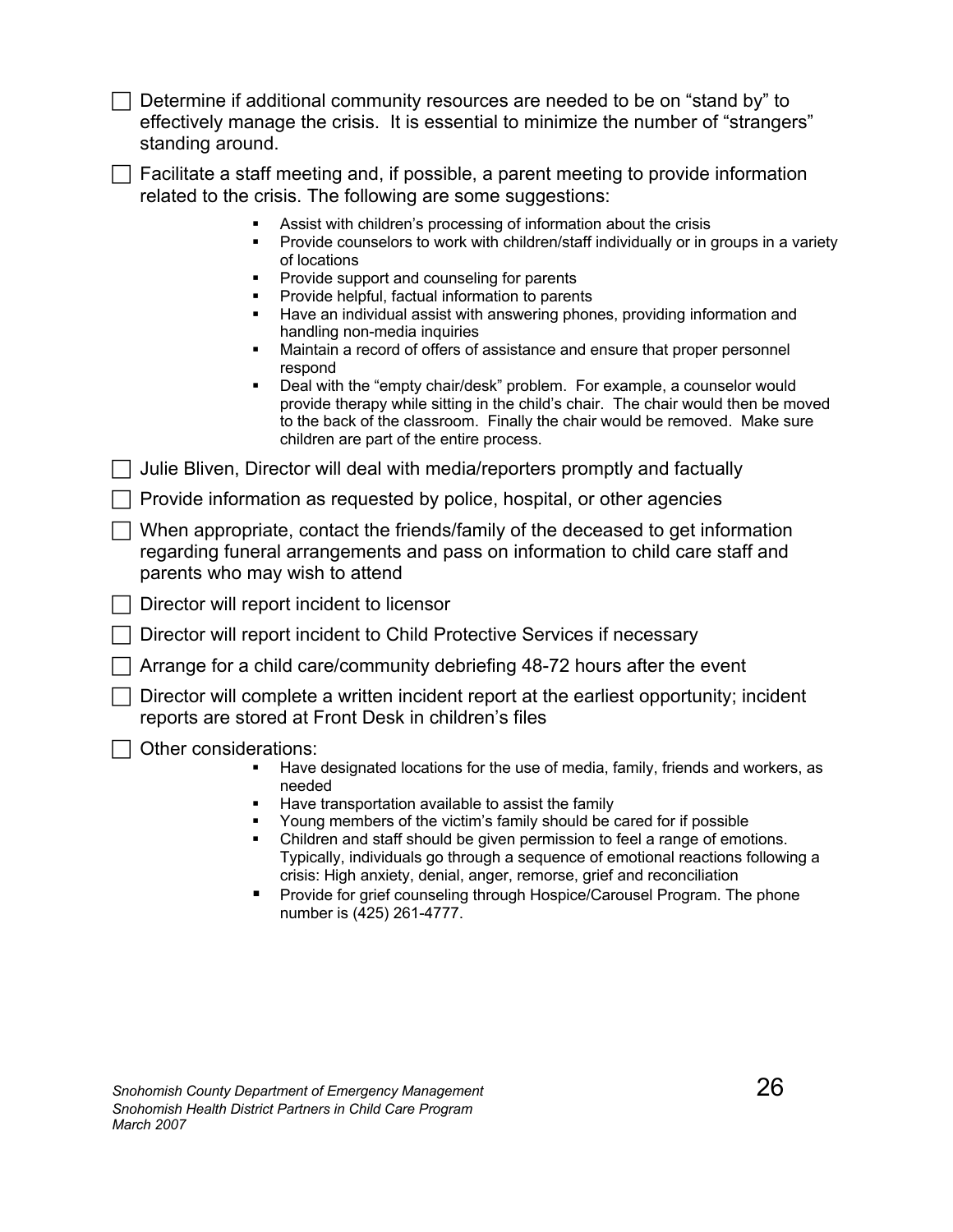# **Flu Outbreak**

Symptoms of flu include fever, headache, extreme tiredness, dry cough, sore throat, runny or stuffy nose, and muscle aches. Nausea, vomiting, and diarrhea are also common in children with the flu. Flu is spread from person to person through coughs and sneezes and indirectly through contaminated objects. For this reason, it is very important to isolate children with flu symptoms and have their parents or guardians pick them up as soon as possible. During a flu outbreak, as determined by the local health authority, additional steps should be taken to prevent the spread of disease. Make sure to keep emergency disaster supplies and emergency contact cards handy.

| $\Box$ Check all children upon arrival for flu symptoms before the parents leave the child |
|--------------------------------------------------------------------------------------------|
| care. Any children who have these symptoms should not be permitted to stay at the          |
| child care and should be asked to leave with the parent/guardian.                          |

- $\Box$  All staff, parents, and children should wash their hands with soap and warm water upon entering the child care.
- $\Box$  If a child or staff member develops flu-like symptoms while at the child care, physically separate the sick person.
- $\Box$  Call the parent/guardian to arrange for pick-up of the ill child. Insist that they come immediately.
- $\Box$  Send sick staff home and provide for paid sick-leave.
- $\Box$  Sick children will stay in the isolation area located at Front Desk until a parent or guardian is able to pick them up.
- $\Box$  The person in charge of caring for ill children in the isolation area is Supervisor in charge. This person will limit contact with the ill child to the greatest extent possible.
- $\Box$  Plenty of fluids will be provided to ill children.
- $\Box$  Children and staff with symptoms will be asked to wear a mask. The staff member caring for the ill child will wear a mask.
- $\Box$  All persons at the child care should carefully follow recommendations for hand hygiene after contact with an infected person or the environment in which the infected person was.
- $\Box$  Those persons who are not involved in caring for the ill child will not enter the isolation area.
- $\Box$  Place all used tissues in a bag and dispose of with other waste. A bag will be placed next to the ill child in the isolation area for this purpose.
- $\Box$  All parents will be notified of the illness.
- $\Box$  Sanitize the environment in which the sick child/staff had been located. Sanitize any toys or objects the sick child handled. Other cleaning and sanitizing activities should be done at the normal times.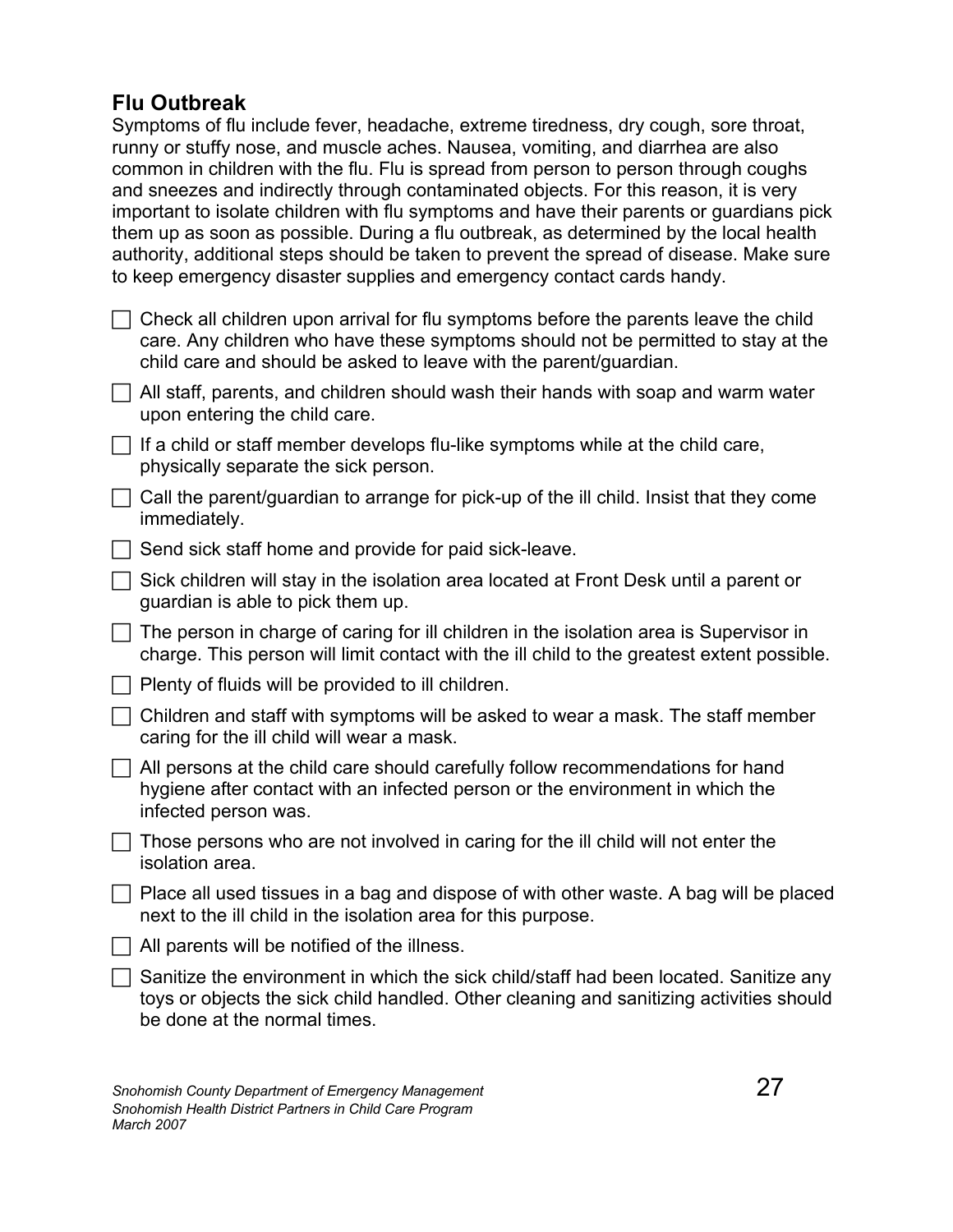| Wash and sanitize any bedding that was used by the sick child. Care should be<br>taken when handling soiled laundry (i.e. avoid holding the laundry close to your<br>body) to avoid self-contamination. Wash hands after doing laundry.                                                                                                                                                                                                                                                                                                                                           |
|-----------------------------------------------------------------------------------------------------------------------------------------------------------------------------------------------------------------------------------------------------------------------------------------------------------------------------------------------------------------------------------------------------------------------------------------------------------------------------------------------------------------------------------------------------------------------------------|
| Soiled dishes and eating utensils should be cleaned and sanitized as usual.                                                                                                                                                                                                                                                                                                                                                                                                                                                                                                       |
| Any staff member or child who has been in the child care with a sick individual is at<br>risk for developing influenza. Monitor staff and children continually for flu symptoms.<br>Consult with healthcare providers to determine whether a flu vaccine, if available or<br>antiviral prophylaxis should be considered.                                                                                                                                                                                                                                                          |
| Keep in contact with the local health authority and the child care licensor to<br>determine if and when the child care should be closed.                                                                                                                                                                                                                                                                                                                                                                                                                                          |
| Director will complete a written incident report at the earliest opportunity; Incident<br>reports are stored at Front Desk in children's files.                                                                                                                                                                                                                                                                                                                                                                                                                                   |
| <b>Field Trip Incident</b><br>Before leaving for a field trip, make sure the trip coordinator has the following<br>information:<br>Child list by assigned vehicle<br>Supervisor/Chaperone list by assigned vehicle<br>٠<br>Map of intended route<br>٠<br>Children's emergency and medical information/supplies<br>٠<br>Name and license number of driver, vehicle license number<br>٠<br>List of important phone numbers significant to the trip (including children's<br>$\blacksquare$<br>emergency contact information and chaperone cell phone numbers)<br>First aid kit<br>٠ |
| Attend to any medical needs if there are injuries or complaints of pain                                                                                                                                                                                                                                                                                                                                                                                                                                                                                                           |
| Call 911 if emergency medical treatment or police are required                                                                                                                                                                                                                                                                                                                                                                                                                                                                                                                    |
| Contact center and provide update and actions being taken; center should consider<br>deploying personnel to the scene, hospital, or to appropriate locations                                                                                                                                                                                                                                                                                                                                                                                                                      |

- $\Box$  Director will contact parents and give update of actions being taken; indicate meeting locations or pick-up times at the child care
- $\Box$  Director will report incident to licensor
- $\Box$  Director will complete a written incident report at the earliest opportunity; incident reports are stored at Front Desk in children's files
- $\Box$  Director will call insurance company (if needed)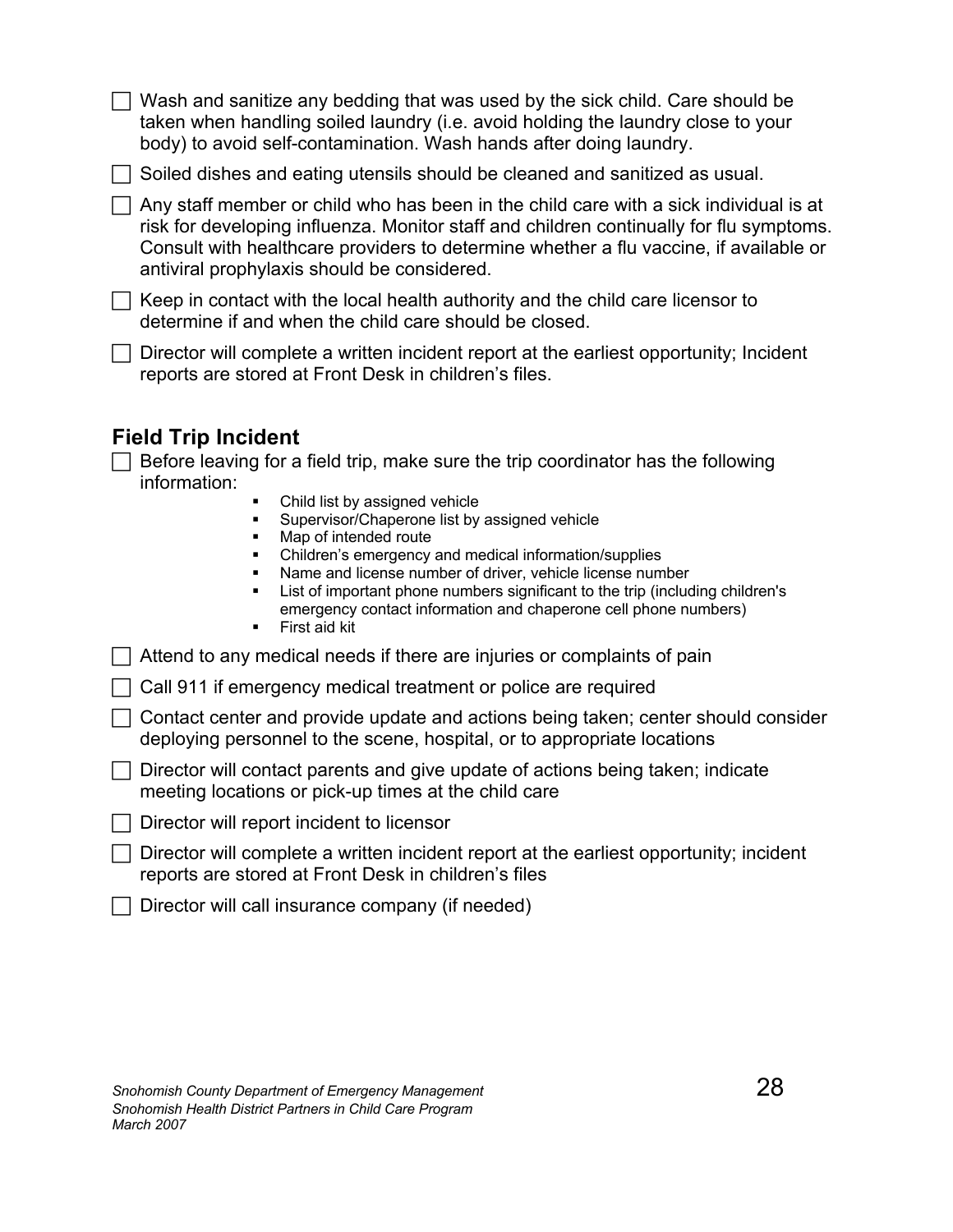# **Bomb Threat**

During the Bomb Threat Call:

|              | □ DO NOT HANG UP! Keep the conversation going and attempt to get the following |  |
|--------------|--------------------------------------------------------------------------------|--|
| information: |                                                                                |  |

- Where is the bomb?
- § What time will it go off?
- What kind of bomb is it?
- Who are you?
- Why is this going to happen?

 $\Box$  Listen for the following:

- § Voice of male or female
- § Speech impediment or accent
- What kind of background noise there is
- Cell phone or land-line

| $\Box$ Note the following: Time |  |
|---------------------------------|--|
|---------------------------------|--|

 $\Box$  Try to get the attention of another staff member and have them initiate the next steps.

 $\Box$  Notify Center Director

- □ Initiate a lockdown; follow *Lockdown procedure* in this plan.
- $\Box$  Confer with fire and police about evacuation
- c Have floor plan ready for police/fire personnel (*see appendix C*)
- $\Box$  Have teachers and staff glance around their area for suspicious items (DO NOT MOVE SUSPICIOUS ITEMS)
- □ If the decision is made to evacuate, follow *Building and Site Evacuation procedure* in this plan
- $\Box$  Director will notify parents if evacuated or moved to alternate location
- $\Box$  Director will report incident to licensor
- $\Box$  Director will complete a written incident report at the earliest opportunity; incident reports are stored at Front Desk in children's files
- $\Box$  All parents will be notified of incident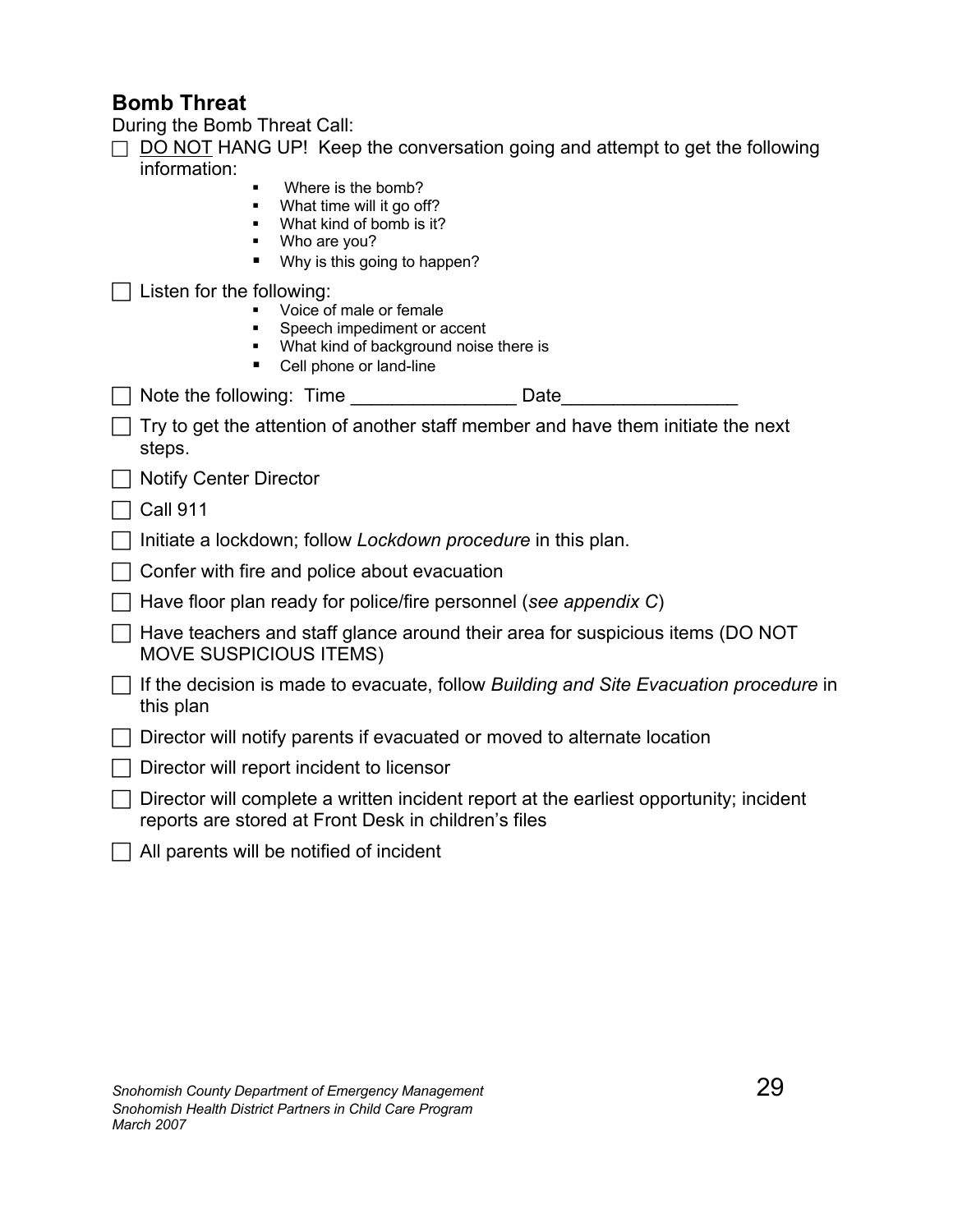# **Suspicious Mail or Package**

- $\Box$  Do not touch, smell, or taste unknown substances
- $\Box$  Cover substance with paper, trash can, clothes, or other material
- $\Box$  Evacuate and seal off room
- $\Box$  Wash hands thoroughly
- $\Box$  Mark room as "Dangerous"
- $\Box$  Call 911
- $\Box$  Make a list of all staff and children present in the room at the time of the incident to provide to local health authorities and the police
- $\Box$  Director will inform all parents of the incident
- $\Box$  Director will report incident to licensor
- $\Box$  Director will complete a written incident report at the earliest opportunity; incident reports are stored at Front Desk in children's files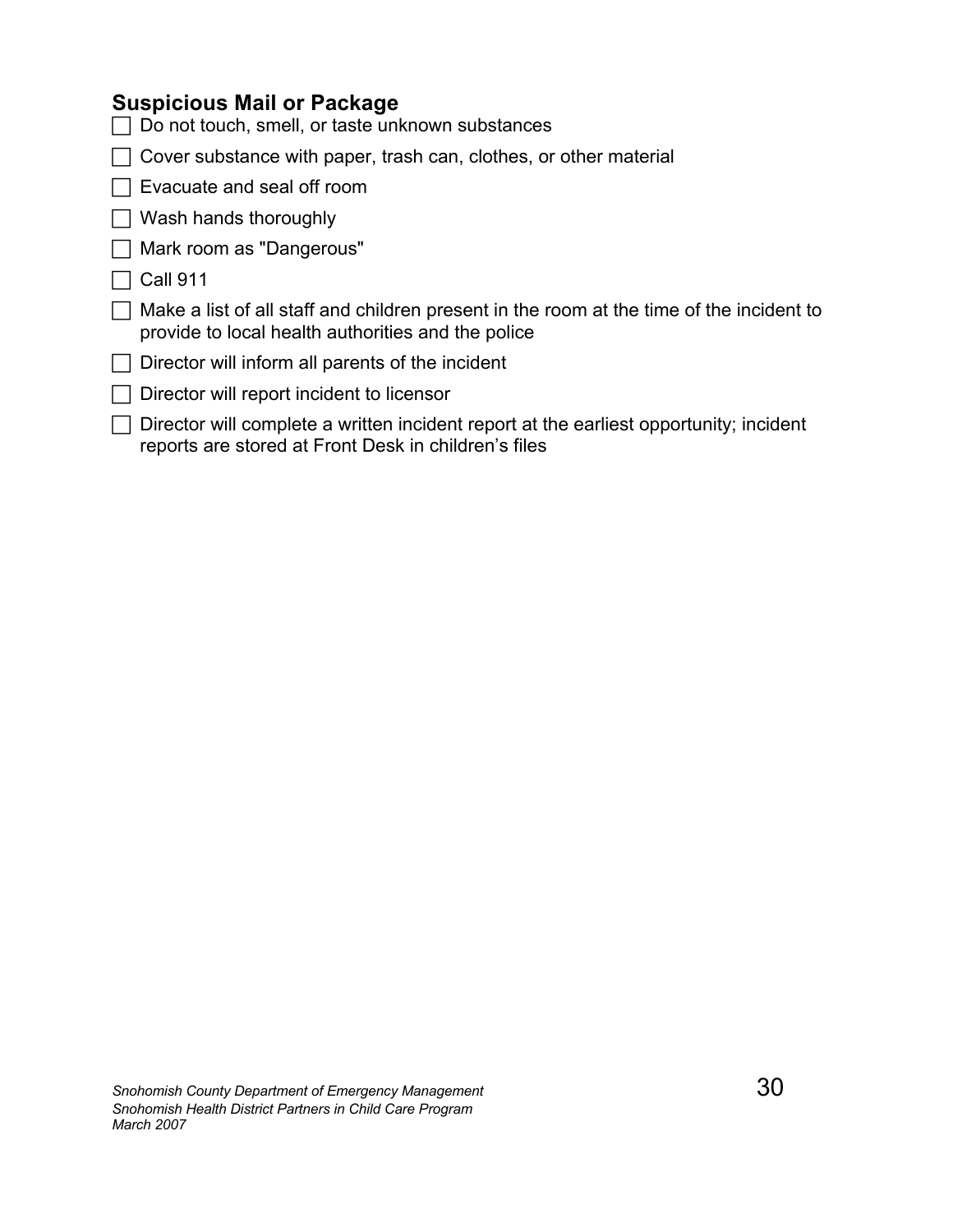# **Appendices**

*Snohomish County Department of Emergency Management* 31 *Snohomish Health District Partners in Child Care Program March 2007*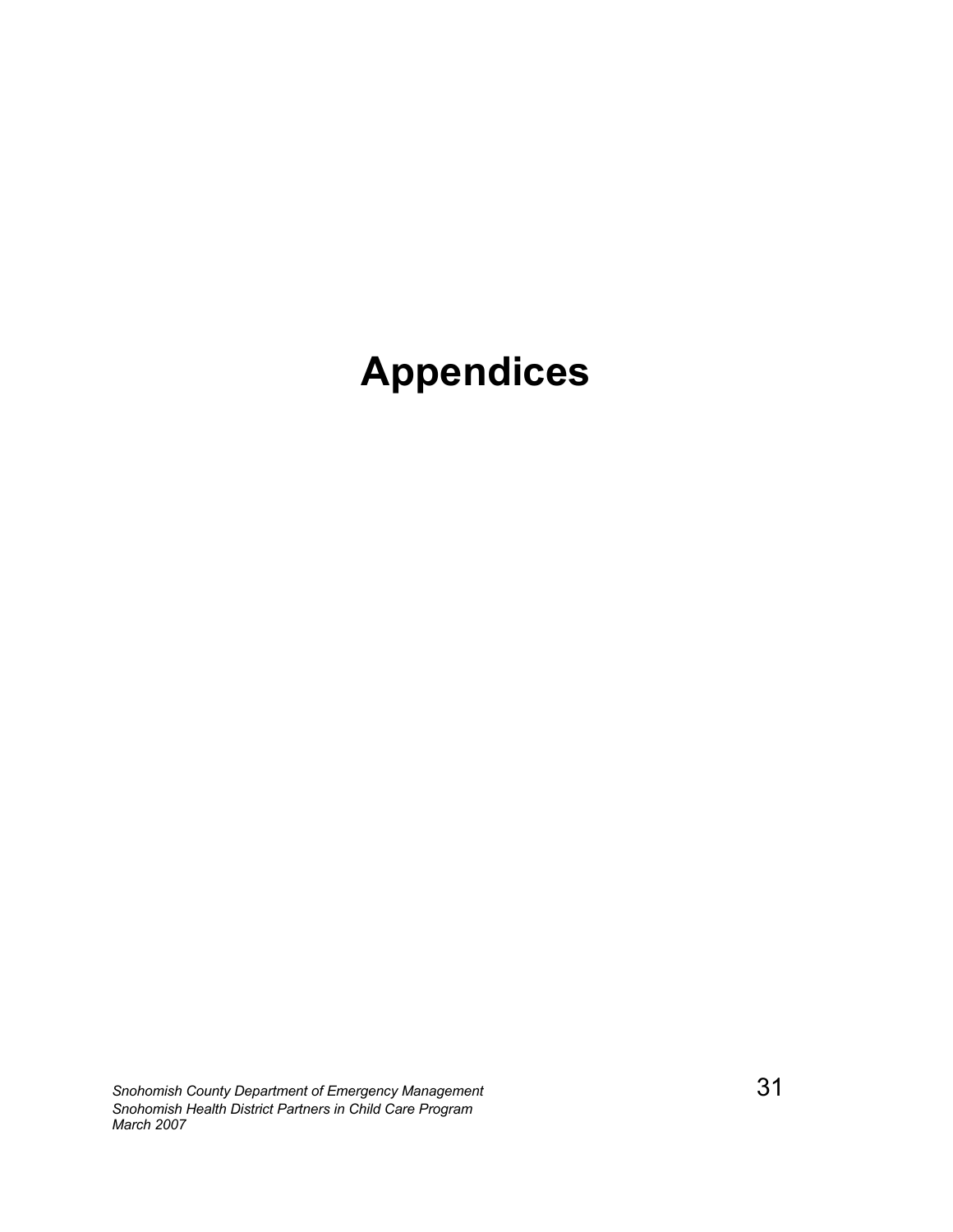# **Appendix A: Sample Parent Letter**

Date

Dear Child Care Parents:

Attached please find a copy of our "Crisis/Disaster Response Handbook" – or - Near the sign-in desk you will find a copy of our "Crisis/Disaster Response Handbook". Please take the time to read and become familiar with our procedures. With the implementation of this handbook you can rest assured we will do everything we can to protect your child in the event of a crisis or disaster.

With any disaster or crisis, your cooperation is necessary for the following:

- $\Box$  Encourage and explain to your child why the best place for them is at the child care center.
- $\Box$  Explain that if you are unable to pick them up quickly, the child care staff will care for them until you or your emergency contact comes to get them.
- $\Box$  Please do not immediately telephone the child care. Telephone lines will be needed for emergency personnel. Please call the center's out-of-area contact for information or to relay messages during a disaster.
- T Listen to KRKO or KOMO radio for updates.
- $\Box$  Provide an emergency/comfort kit for your child.
- $\Box$  Include an out-of-state contact number for your family with your kit.
- $\Box$  Provide a 72-hour supply of any medication or medical supplies/equipment that your child may need.

The child care staff will care for your child until you or your designee is able to reach them. Be sure to keep your child's emergency release card updated. Children will only be released to those specified by you on their card. We will also utilize the phone numbers on the emergency release card should we need to re-locate to our alternate site.

If local telephone lines are unavailable, utilize your out-of-state contact number for information. If possible, we will call that number to give information on your child and to see if you have left any information for us.

Thank you for your attention to this matter. Please feel free to contact the child care if you have any questions regarding our crisis/disaster response handbook. After reading this plan, parents should complete the following page and return it to the center director.

Keeping your children safe,

Center Director

*Snohomish County Department of Emergency Management* 32 *Snohomish Health District Partners in Child Care Program March 2007*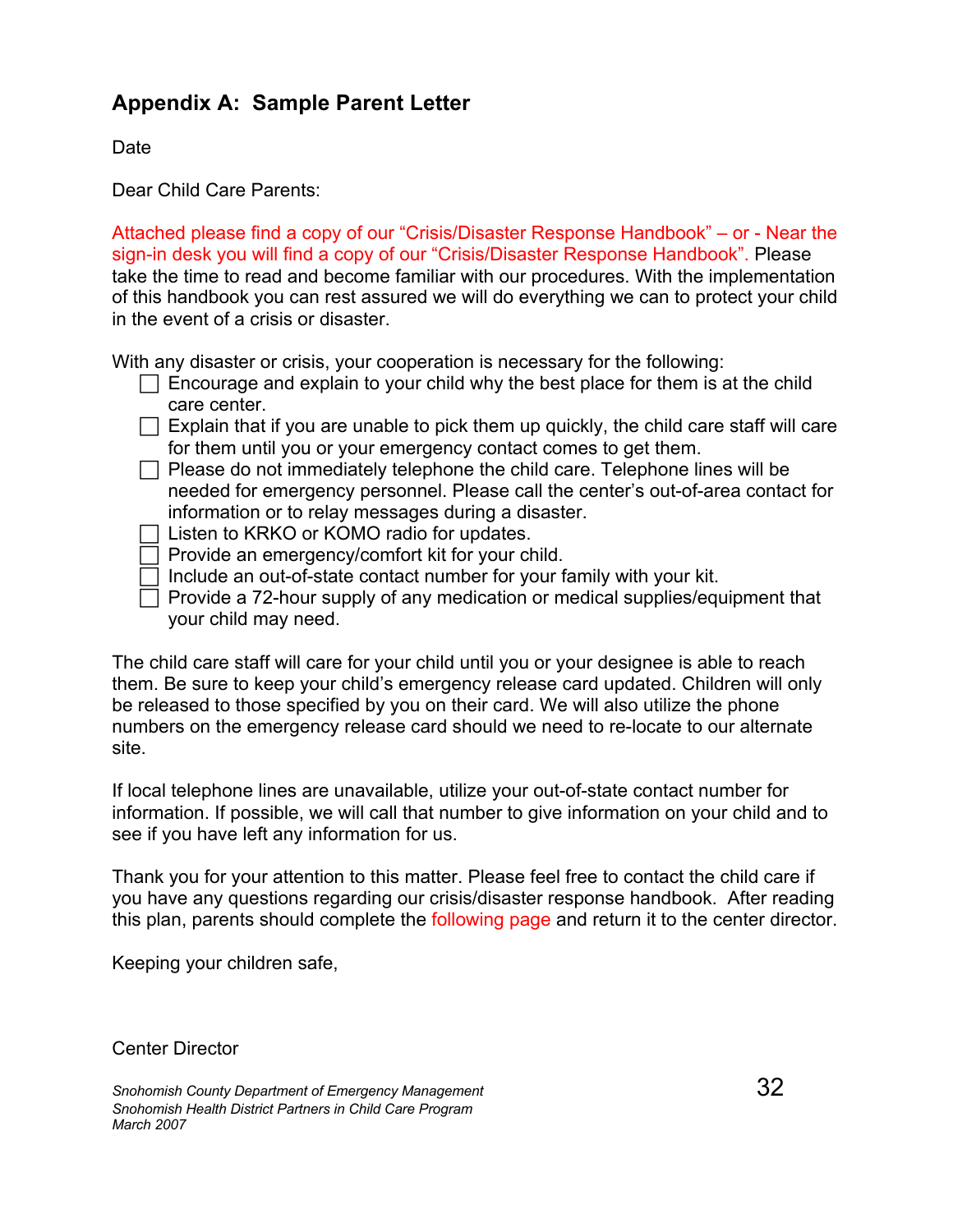### **Sample Parent Communication Form**

Dear Parent or Family,

During a disaster, communication may become challenging. Often it is easier to contact a long-distance phone number than a local or cell number. Our facility is establishing an out-of-area number to relay information throughout a disaster. Please put this number in a convenient and accessible place so that you are able to get information about your child should local calling become challenging. Our out-of-area contact is:

Name: \_\_\_\_\_\_\_\_\_\_\_\_\_\_\_\_\_\_\_\_\_\_\_\_\_\_\_\_\_\_\_\_\_\_\_\_\_\_\_\_\_\_\_\_\_\_\_\_\_\_\_\_\_\_\_\_\_\_\_\_\_\_\_

Phone #: \_\_\_\_\_\_\_\_\_\_\_\_\_\_\_\_\_\_\_\_\_\_\_\_\_\_\_\_

We encourage you to familiarize yourself with the disaster plans and policies established for our child care facility. If you have not already been given this information, it will be provided for you by:

Date: \_\_\_\_\_\_\_\_\_\_\_\_\_\_\_\_\_\_\_\_\_\_\_\_\_\_\_\_\_\_\_

Please sign and return the following portion

I have received information regarding your child care facility's out-of-area emergency contact.

I understand that your child care facility has established policies to respond appropriately to a disaster.

Signature: \_\_\_\_\_\_\_\_\_\_\_\_\_\_\_\_\_\_\_\_\_\_\_\_\_\_\_\_\_\_\_\_\_\_\_\_\_ Date: \_\_\_\_\_\_\_\_\_\_\_\_\_\_\_\_\_\_

Please provide the following information for our emergency records:

| Child's name: |  |  |  |  |  |
|---------------|--|--|--|--|--|
|               |  |  |  |  |  |

Child's out-of-area contact  $(100+$  miles away):

Emergency contact *(friend, family or loved-one):* **Emergency contact** 

Local contact *(the "nearest" acquaintance)*: \_\_\_\_\_\_\_\_\_\_\_\_\_\_\_\_\_\_\_\_\_\_\_\_\_\_\_\_\_\_\_\_\_\_\_

02/01/02CP/dlp

| Snohomish County Department of Emergency Management                           | 33 |
|-------------------------------------------------------------------------------|----|
| Snohomish Health District Partners in Child Care Program<br><i>March 2007</i> |    |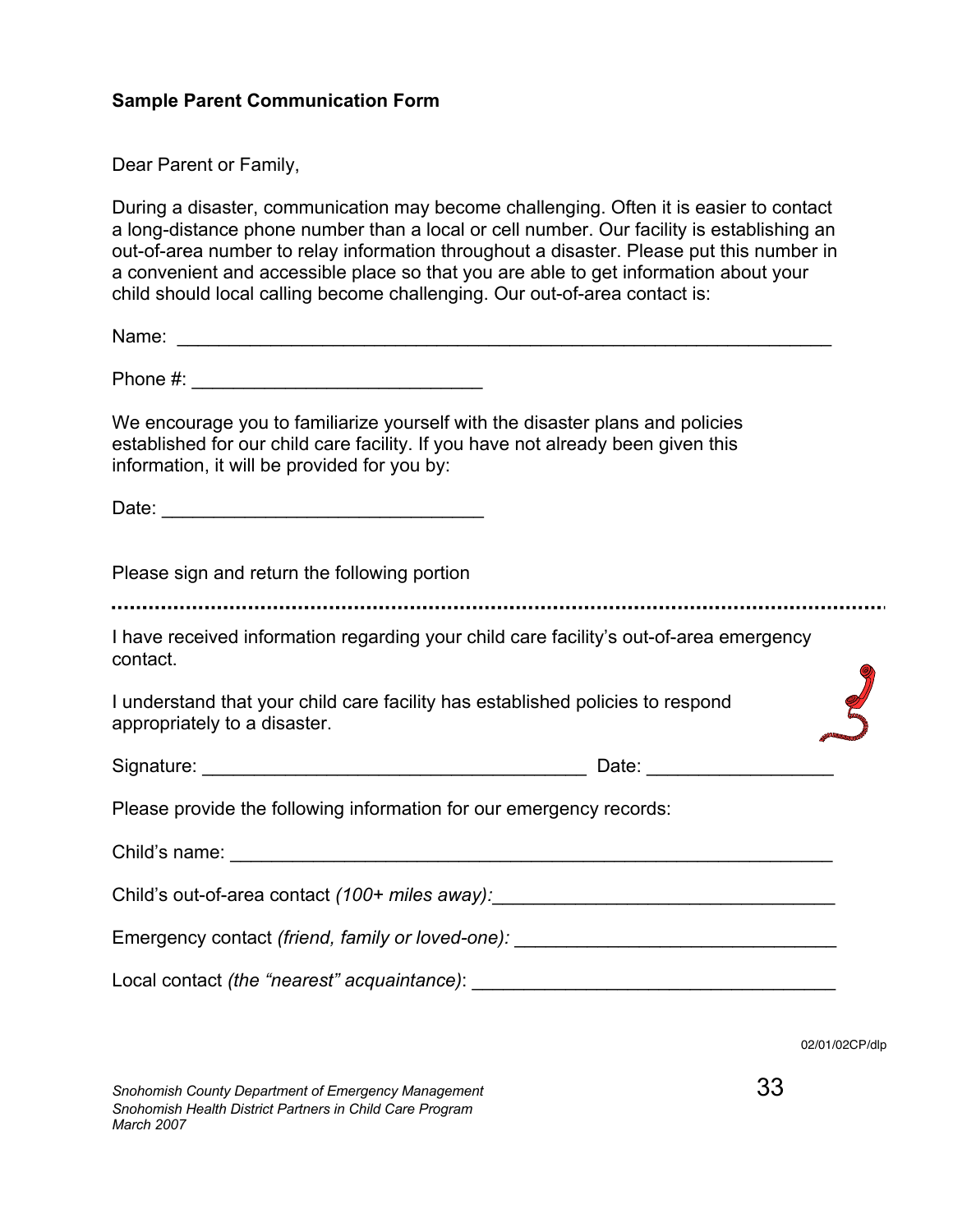# **Appendix B: Disaster Supply Lists**

| <b>Our Disaster Kits contain the following items:</b> |                                         |  |  |  |  |  |
|-------------------------------------------------------|-----------------------------------------|--|--|--|--|--|
| Anti-diarrhea medicine                                | Flashlights                             |  |  |  |  |  |
| <b>Batteries</b>                                      | Food (3 day supply)                     |  |  |  |  |  |
| Blankets (compact or space)                           | Gloves (heavy material/leather)         |  |  |  |  |  |
| Bleach, unscented                                     | Hand sanitizer                          |  |  |  |  |  |
| Books or games                                        | Infant care supplies (bottles, formula, |  |  |  |  |  |
| <b>Bucket</b>                                         | baby food, diapers)                     |  |  |  |  |  |
| Can opener (manual)                                   | Lighter or matches                      |  |  |  |  |  |
| Comfort kits for children (see below)                 | Money, change and small bills           |  |  |  |  |  |
| Copies of important papers                            | Office supplies (pen, paper, tape)      |  |  |  |  |  |
| (insurance documents, utility account                 | Paper towels                            |  |  |  |  |  |
| numbers, etc)                                         | Pet supplies (if appropriate)           |  |  |  |  |  |
| Crowbar                                               | PineSol <sup>®</sup> or similar product |  |  |  |  |  |
| Disaster Plan (copy)                                  | Plastic garbage bags (large, one per    |  |  |  |  |  |
| Disposable diapers/wipes                              | child for rain protection)              |  |  |  |  |  |
| Disposable face masks                                 | Plastic garbage bags (medium, for       |  |  |  |  |  |
| First Aid Kit (for disasters)                         | toilets)                                |  |  |  |  |  |
| Adhesive bandages<br>$\circ$                          | Plastic kitchen supplies                |  |  |  |  |  |
| Acetaminophen (children's)<br>O<br>Alcohol wipes      | <b>Pliers</b>                           |  |  |  |  |  |
| $\circ$<br>Anti-diarrheal medication<br>$\circ$       | Radio (portable)                        |  |  |  |  |  |
| Bandages (roller gauze, elastic)<br>$\circ$           | Soap                                    |  |  |  |  |  |
| Butterfly adhesive strips<br>$\circ$                  | Tarp or tent                            |  |  |  |  |  |
| Cotton balls<br>$\circ$<br>Eye drops (saline)         |                                         |  |  |  |  |  |
| $\circ$<br>First aid book<br>$\circ$                  | <b>Tissues</b>                          |  |  |  |  |  |
| Gauze dressing<br>$\circ$                             | Toilet paper                            |  |  |  |  |  |
| Gloves, disposable<br>$\circ$                         | Water (3-day supply)                    |  |  |  |  |  |
| Medications or equipment for<br>$\circ$               | Whistle                                 |  |  |  |  |  |
| children/staff with special needs<br>Pocket CPR mask  | Wrench                                  |  |  |  |  |  |
| $\circ$<br>Safety pins<br>$\circ$                     |                                         |  |  |  |  |  |
| Sanitary napkins<br>O                                 | <b>Other</b>                            |  |  |  |  |  |
| <b>Scissors</b><br>O                                  | <b>Other</b>                            |  |  |  |  |  |
| Splints<br>O                                          | <b>Other</b>                            |  |  |  |  |  |
| Tape, 2" non-allergenic<br>$\circ$                    |                                         |  |  |  |  |  |
| <b>Tissue</b><br>$\circ$                              | <b>Other</b>                            |  |  |  |  |  |
| Thermometer<br>$\circ$<br><b>Tweezers</b>             |                                         |  |  |  |  |  |
| $\circ$                                               |                                         |  |  |  |  |  |
| Emergency information cards for<br>children           |                                         |  |  |  |  |  |
| Extra clothing                                        |                                         |  |  |  |  |  |
|                                                       |                                         |  |  |  |  |  |

**Snohomish County Department of Emergency Management** 34 *Snohomish Health District Partners in Child Care Program March 2007*

 $\Box$  Eye dropper (for bleach)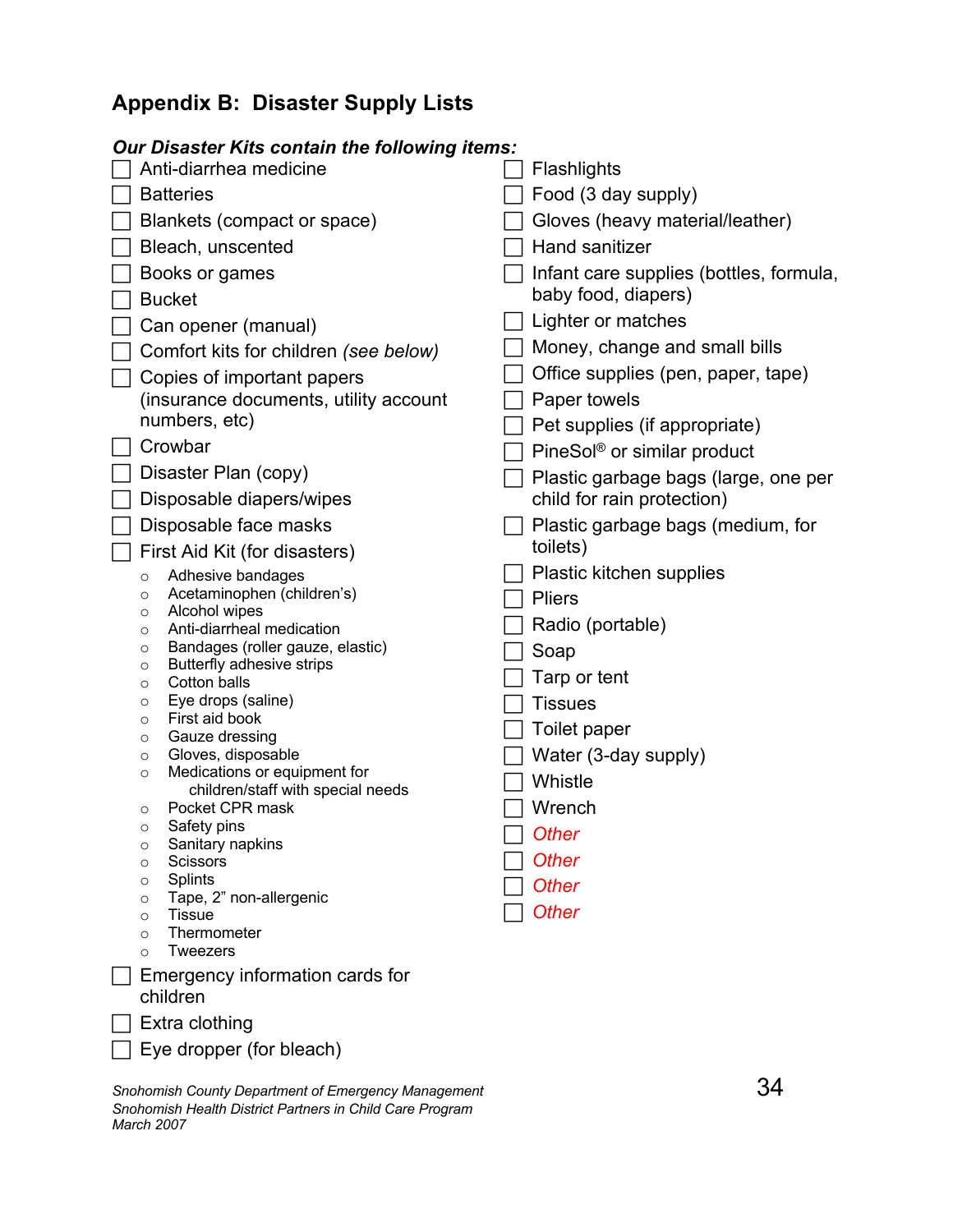# *Comfort Kits*

You may want to have small comfort kits for each child. Many disaster supply companies sell pre-made kits. Alternately you can give each parent a gallon size zip lock bag and the following list:

 $\Box$  Wool socks

 $\sqcap$  Hat

 $\Box$  Photo/letter from home

 $\Box$  Small toy or book

 $\sqcap$  Mylar (space) blanket

 $\exists$  3 day supply of prescription medication or a copy of the prescription including dose

1 Granola bar

Bottle of water

### *Car Kits*

You never know when a disaster may strike. Have emergency supplies in your car along with a first aid kit. Consider including the following items:

 $\Box$  Flashlight

 $\Box$  Batteries

 $\Box$  Non-perishable food

 $\sqsupset$  Bottled water

c Blanket

 $\Box$  Comfortable walking shoes

1 Flares

Booster cables

 $\exists$  Small fire extinguisher

# *Food*

Choose a variety of non-perishable foods that require little or no preparation. Rotate food items every 6 months. Try to select items that the children like to eat and ones low in sugar and salt. A sample menu and shopping list is found on the next page. Some ideas include:

 $\Box$  Commercially canned or processed foods, ready-to-eat meats, fish, pastas, fruit, and vegetables

 $\Box$  Canned evaporated or powdered milk

 $\Box$  Crackers, granola bars, energy bars, trail mixes, and cereals

 $\Box$  Freeze-dried foods, salmon/beef jerky, dried fruit, such as for camping

 $\Box$  Peanut or nut butter (provided no one is allergic)

 $\Box$  A personal energy booster for staff such as a candy bar, instant coffee, hard candies, or tea bags

 $\Box$  Infant formula and baby food for babies or other special foods for people with specific dietary needs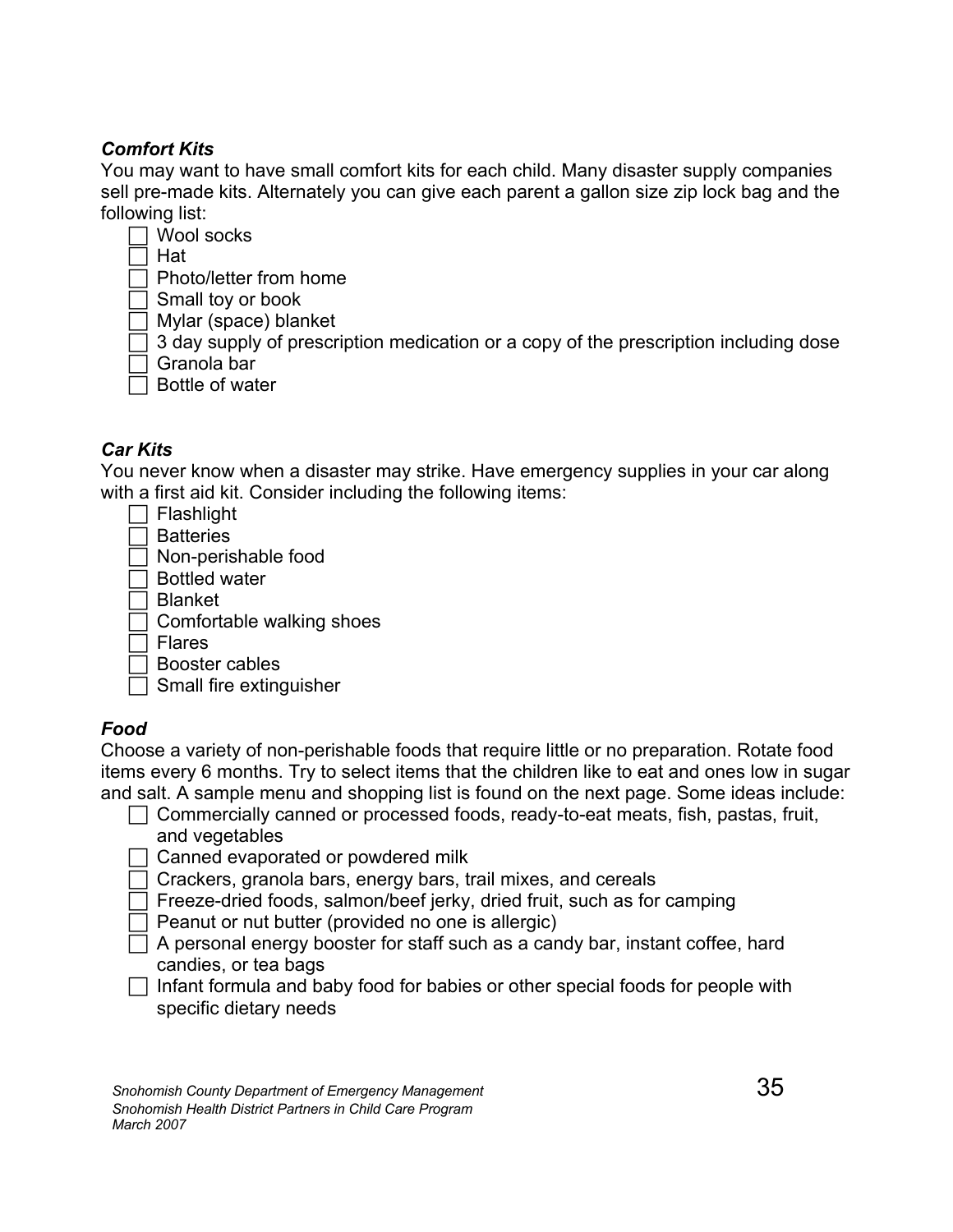3 Days Emergency Menu for Child Care Facilities (serves 120)

|                  | <b>DAY ONE</b>                  |                     |
|------------------|---------------------------------|---------------------|
| <b>MEAL</b>      | <b>FOOD</b>                     | <b>PORTION SIZE</b> |
| <b>Breakfast</b> | Cheerios                        | $\frac{1}{2}$ cup   |
|                  | <b>Mandarin Oranges</b>         | $\frac{1}{2}$ cup   |
|                  | Milk (dry milk powder + water)  |                     |
| Lunch            | Tuna                            | $1\frac{1}{2}$ oz   |
|                  | Saltine crackers                | $\overline{4}$      |
|                  | <b>Green Beans</b>              | $\frac{1}{4}$ cup   |
|                  | Peaches                         | $\frac{1}{4}$ cup   |
| <b>PM Snack</b>  | Granola bar                     | 1                   |
|                  | Pineapple juice                 | $\frac{1}{2}$ cup   |
| Dinner           | Canned Spaghetti with meatballs | $\frac{1}{2}$ cup   |
|                  | Green beans                     | $\frac{1}{4}$ cup   |
|                  | Pears                           | $\frac{1}{4}$ cup   |
|                  | <b>DAY TWO</b>                  |                     |
| <b>MEAL</b>      | <b>FOOD</b>                     | <b>PORTION SIZE</b> |
| <b>Breakfast</b> | Cornflakes                      | $\frac{1}{2}$ cup   |
|                  | Applesauce                      | $\frac{1}{2}$ cup   |
|                  | Milk (dry milk powder)          |                     |
| Lunch            | <b>Canned Chili</b>             | $\frac{1}{2}$ cup   |
|                  | Corn                            | $\frac{1}{4}$ cup   |
|                  | <b>Triscuit crackers</b>        | $\overline{4}$      |
|                  | Apricots                        | $\frac{1}{4}$ cup   |
| <b>PM Snack</b>  | Graham crackers                 | 2 pieces            |
|                  | Apple juice                     | $\frac{1}{2}$ cup   |
|                  | Dried prunes.                   | 2T                  |
| <b>Dinner</b>    | Canned beef stew                | $\frac{1}{2}$ cup   |
|                  | Crackers                        | $\overline{2}$      |
|                  | Corn                            | $\frac{1}{4}$ cup   |
|                  | Peaches                         | $\frac{1}{4}$ cup   |
|                  | <b>DAY THREE</b>                |                     |
| <b>MEAL</b>      | <b>FOOD</b>                     | <b>PORTION SIZE</b> |
| <b>Breakfast</b> | Cheerios                        | $\frac{1}{2}$ cup   |
|                  | Orange Juice                    | $\frac{1}{2}$ cup   |
|                  | Milk (dry milk powder)          |                     |
| Lunch            | <b>Baked beans</b>              | $\frac{1}{2}$ cup   |
|                  | <b>Saltines</b>                 | 4                   |
|                  | Corn                            | $\frac{1}{4}$ cup   |
|                  | Pineapple chunks                | $\frac{1}{4}$ cup   |
| <b>PM Snack</b>  | Granola bar                     | $\mathbf{1}$        |
|                  | Apple juice                     | $\frac{1}{2}$ cup   |
| <b>Dinner</b>    | Canned ravioli                  | $\frac{1}{2}$ cup   |
|                  | Green beans                     | $\frac{1}{4}$ cup   |
|                  | Fruit cocktail                  | $\frac{1}{4}$ cup   |

Bottled water: 1 gallon per person per day

**Snohomish County Department of Emergency Management** 36 **Source 20 Source 20** Source 36 *Snohomish Health District Partners in Child Care Program March 2007*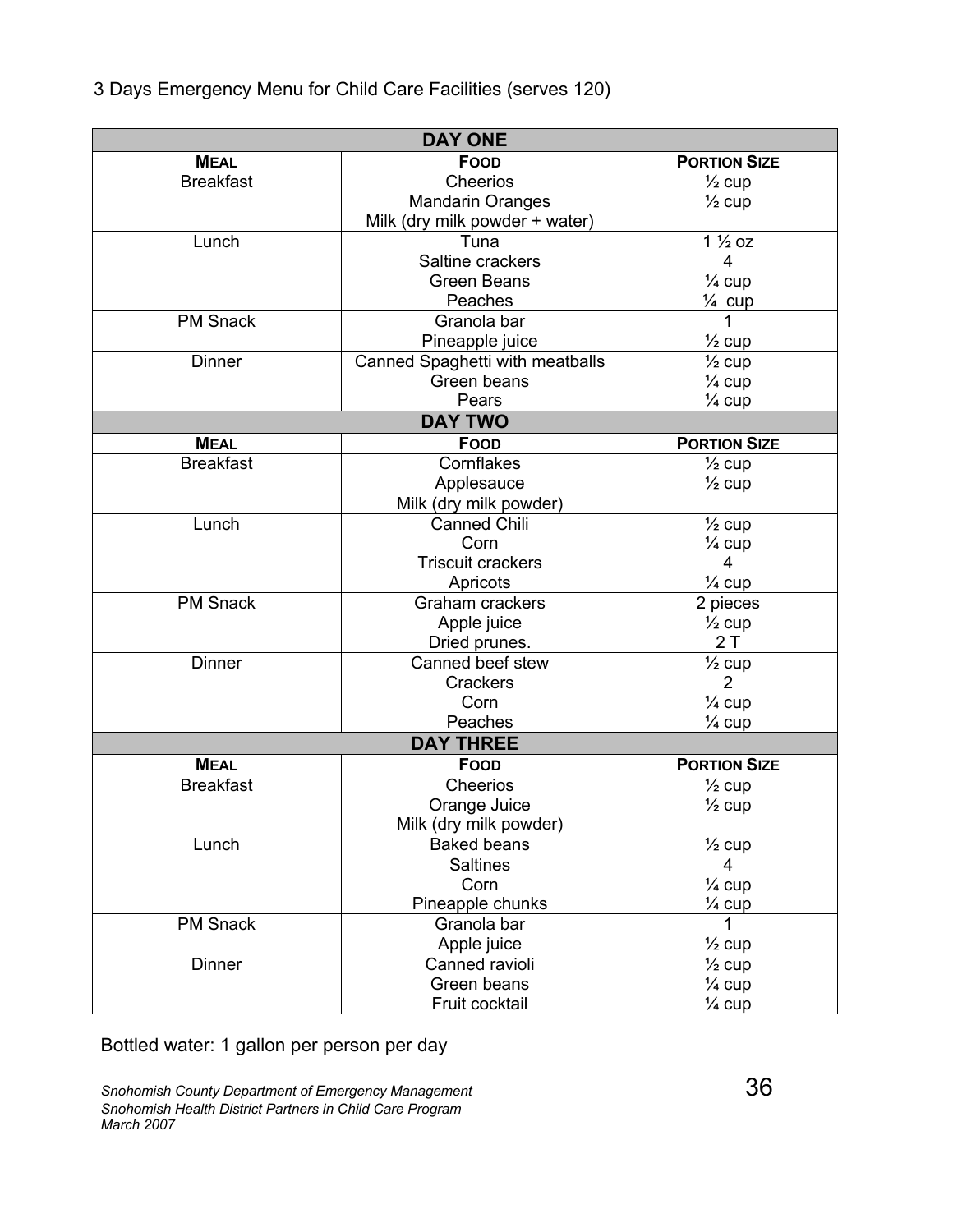3 Day Menu Grocery List for Child Care Facilities (serves 120)

| <b>Protein Group</b>         |                           |                   |  |  |  |
|------------------------------|---------------------------|-------------------|--|--|--|
| <b>CN Labeled Chili *</b>    | 15 oz. can = 4 servings   | $5 - 410$ cans    |  |  |  |
| Canned Beef Stew *           | 15 oz. can = $4$ servings | 5--#10 cans       |  |  |  |
| Canned Ravioli (CN Label) *  | 15 oz. can = $4$ servings | 5--#10 cans       |  |  |  |
| Canned Spaghetti/Meatballs * | 15 oz. can = $4$ servings | 5--#10 cans       |  |  |  |
| Water packed Tuna            | 12 oz. can = $6$ servings | 32-6 12/ oz. cans |  |  |  |
| <b>Baked Beans</b>           | 28 oz. can = $6$ servings | 5--#10 cans       |  |  |  |

| <b>GRAIN/BREAD GROUP</b> |                            |                     |  |  |  |
|--------------------------|----------------------------|---------------------|--|--|--|
| Cheerios                 | 20 oz. box = $20$ servings | $20 - 20$ oz. boxes |  |  |  |
| <b>Corn Flakes</b>       | 24 oz. box = $20$ servings | $10 - 24$ oz. boxes |  |  |  |
| Saltine crackers         | 16 oz. box = $38$ servings | $10 - 16$ oz. boxes |  |  |  |
| Graham crackers          | 14.4 oz. box = 13 servings | $4-16$ oz. boxes    |  |  |  |
| <b>Triscuit crackers</b> | 13 oz. box = $22$ servings | $6 - 13$ oz. boxes  |  |  |  |
| Granola bars             | 12 per box                 | 20 boxes            |  |  |  |

| <b>FRUIT/VEGETABLE GROUP</b>   |                             |                    |  |  |  |
|--------------------------------|-----------------------------|--------------------|--|--|--|
| <b>Canned Orange Juice</b>     | 46 oz. can = $10$ servings  | 12-46 oz. cans     |  |  |  |
| <b>Canned Pineapple Juice</b>  | 46 oz. $can = 10$ servings  | $12 - 46$ oz. cans |  |  |  |
| <b>Canned Apple Juice</b>      | 46 oz. $can = 10$ servings  | $24 - 46$ oz. cans |  |  |  |
| <b>Canned Green Beans</b>      | 14.5 oz. can = $6$ servings | $3 - 410$ cans     |  |  |  |
| <b>Canned Peaches</b>          | 29 oz. $can = 7$ servings   | $8 - 410$ cans     |  |  |  |
| <b>Canned Apricots</b>         | 29 oz. $can = 7$ servings   | $4 - 410$ cans     |  |  |  |
| <b>Canned Applesauce</b>       | 48 oz. jar = $9$ servings   | $3 - 410$ cans     |  |  |  |
| <b>Canned Corn</b>             | 15 oz. can = $7$ servings   | $3 - 410$ cans     |  |  |  |
| <b>Canned Pineapple chunks</b> | 20 oz. can = $5$ servings   | $4 - 410$ cans     |  |  |  |
| <b>Canned Mandarin oranges</b> | 11 oz. can = $5$ servings   | $4 - 410$ cans     |  |  |  |
| <b>Canned Pears</b>            | 29 oz. can = $7$ servings   | $4 - 410$ cans     |  |  |  |
| <b>Canned Fruit cocktail</b>   | 30 oz. can = $8$ servings   | $4 - 410$ cans     |  |  |  |
| <b>Dried Prunes</b>            | 24 oz. bag = $18$ servings  | 16# prunes         |  |  |  |

| <b>MILK GROUP</b>                                        |         |  |
|----------------------------------------------------------|---------|--|
| Nonfat Dry Milk Powder **                                | 5 Boxes |  |
| $*$ CNI Label – Child Nutrition Drearam approved product |         |  |

\* CN Label = Child Nutrition Program approved product

\*\* Mix with water for fluid milk to use on cereal or for drinking.

### **OTHER SUPPLIES:**

Can Opener, Paper plates, Paper cups, Plastic utensils, Moist towelettes.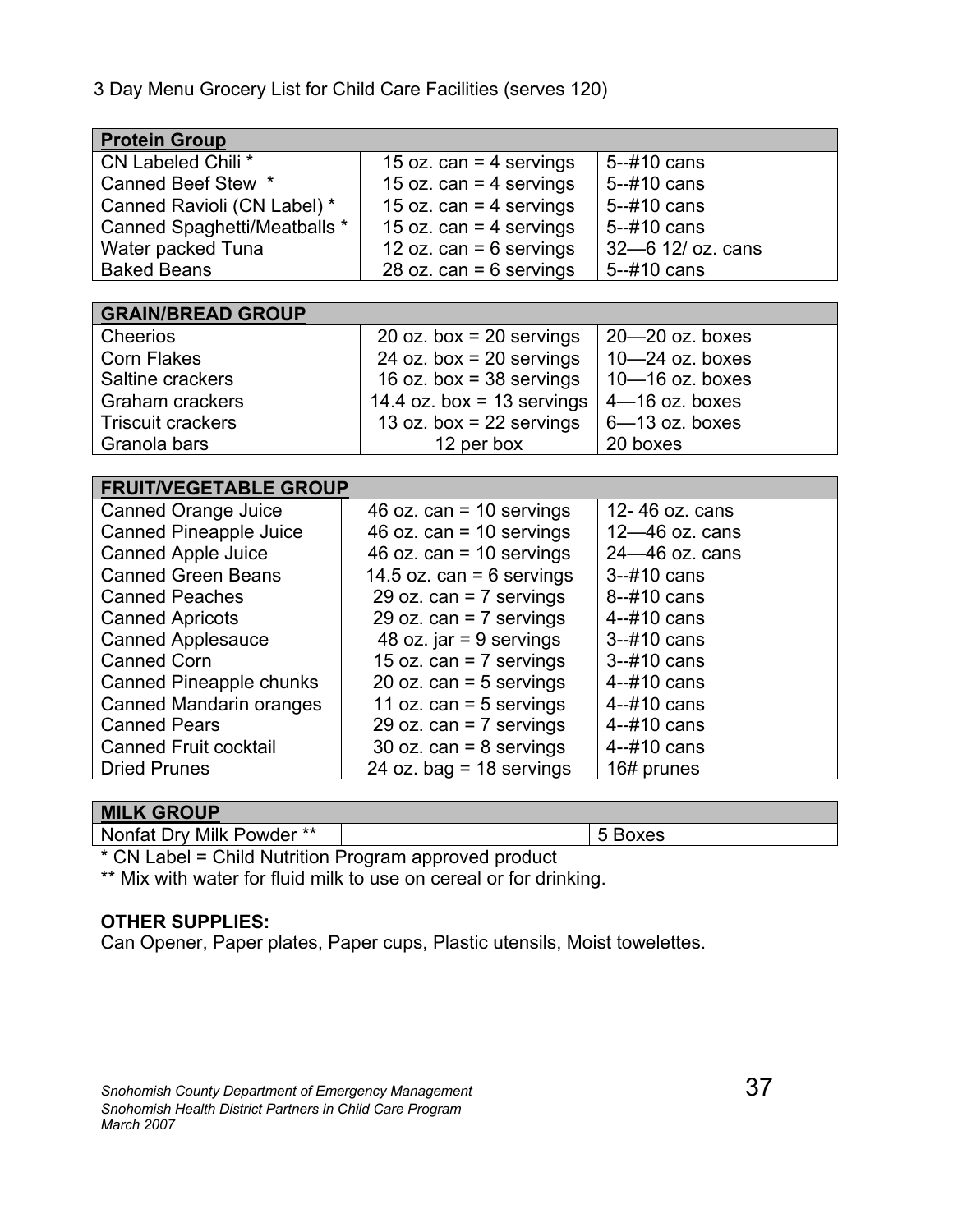### *Water*

Allow a minimum of 1 gallon per person per day. Include both staff and children in your count. Store your water in a cool place. Put some in your freezer if you have space, where it can help to keep food cold in a power outage.

You can purchase water or collect it yourself. If you choose to collect your own water, make sure it comes from a safe source and is stored in bottles previously used for beverages only. Wash, rinse, and sanitize all bottles. Do not use old milk jugs. Replace water you bottle yourself every 6 months. If you purchase water already bottled, replace it before the use-by-date.

In an emergency, if water must be treated, boiling is the best way to kill bacteria and parasites. If bleach is used to treat the water, add 10 drops per gallon for clear water and 20 drops per gallon for cloudy water. Use only unscented, 5% or 6% liquid chlorine bleach. Allow the bleach treated water to sit for 30 minutes before using it. Be aware that bleach may not destroy all the disease causing organisms.

Your hot water heater is a great source of water in an emergency. Make sure you know how to shut off the intake and outlet valves—this is to trap the water inside the tank and prevent contaminants from getting inside. It is also a good idea to flush your water heater annually. Check with your manufacturer's recommendation. Make sure it is strapped to wall studs to prevent tipping over. Don't rely on the water heater as your only source of water.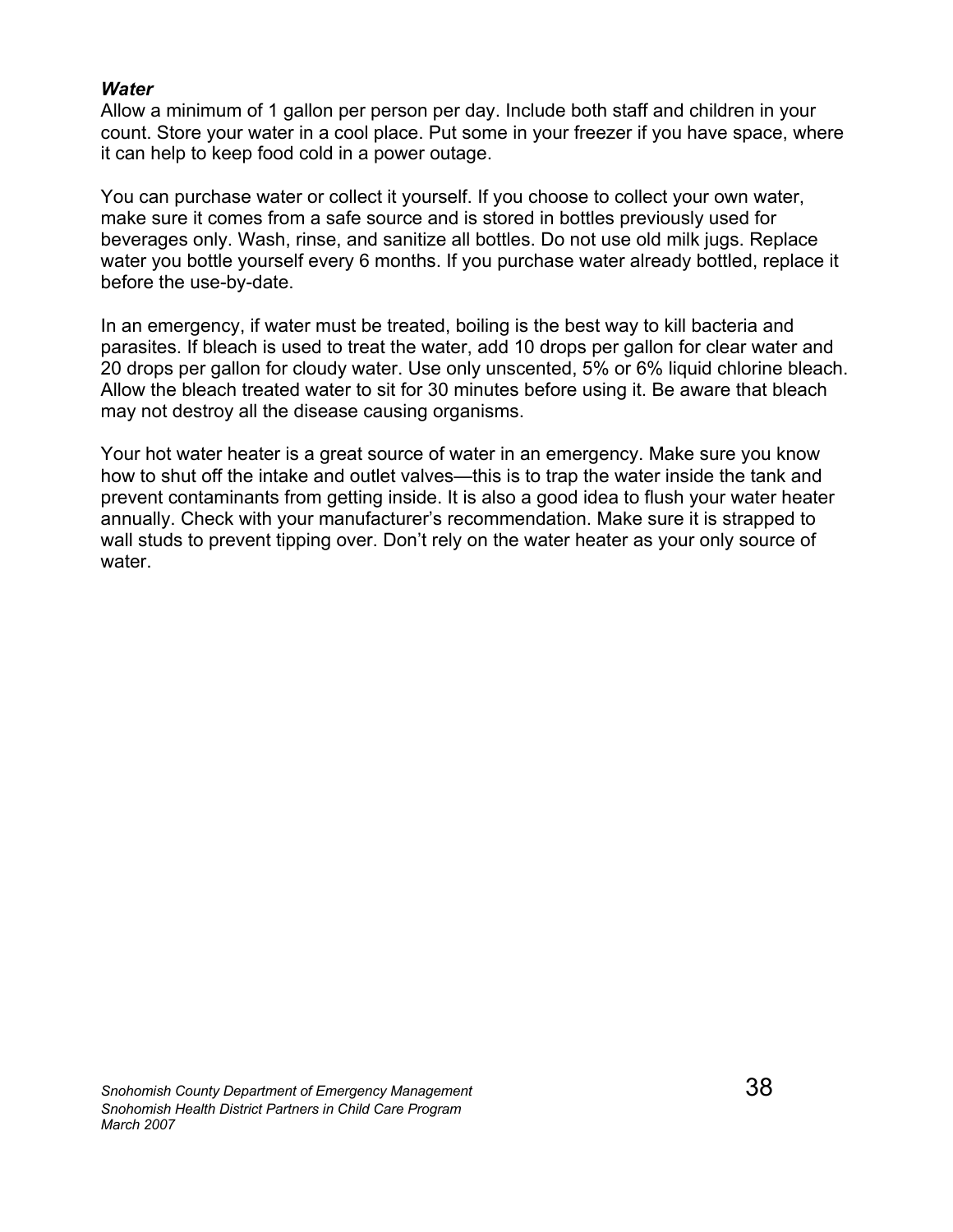# **Appendix C: Post-Damage Assessment List**

*March 2007*

Following an earthquake or other major disaster, this list will be used to evaluate the building to determine whether or not it is safe to re-enter. This diagram is also important for identifying where utility controls and chemicals are located in your facility. *(Note: follow the instructions to complete this form. This information must be gathered PRIOR to any disaster for this assessment list to be useful after an earthquake or other devastating event).*

*Draw a picture of your building.* On this diagram, mark windows, doors, utilities shut-off valves (including gas, electricity, water, etc), security system controls, heating and air conditioning units, fire extinguishers, chemical storage facilities, closets, any existing cracks, trees, power lines, etc.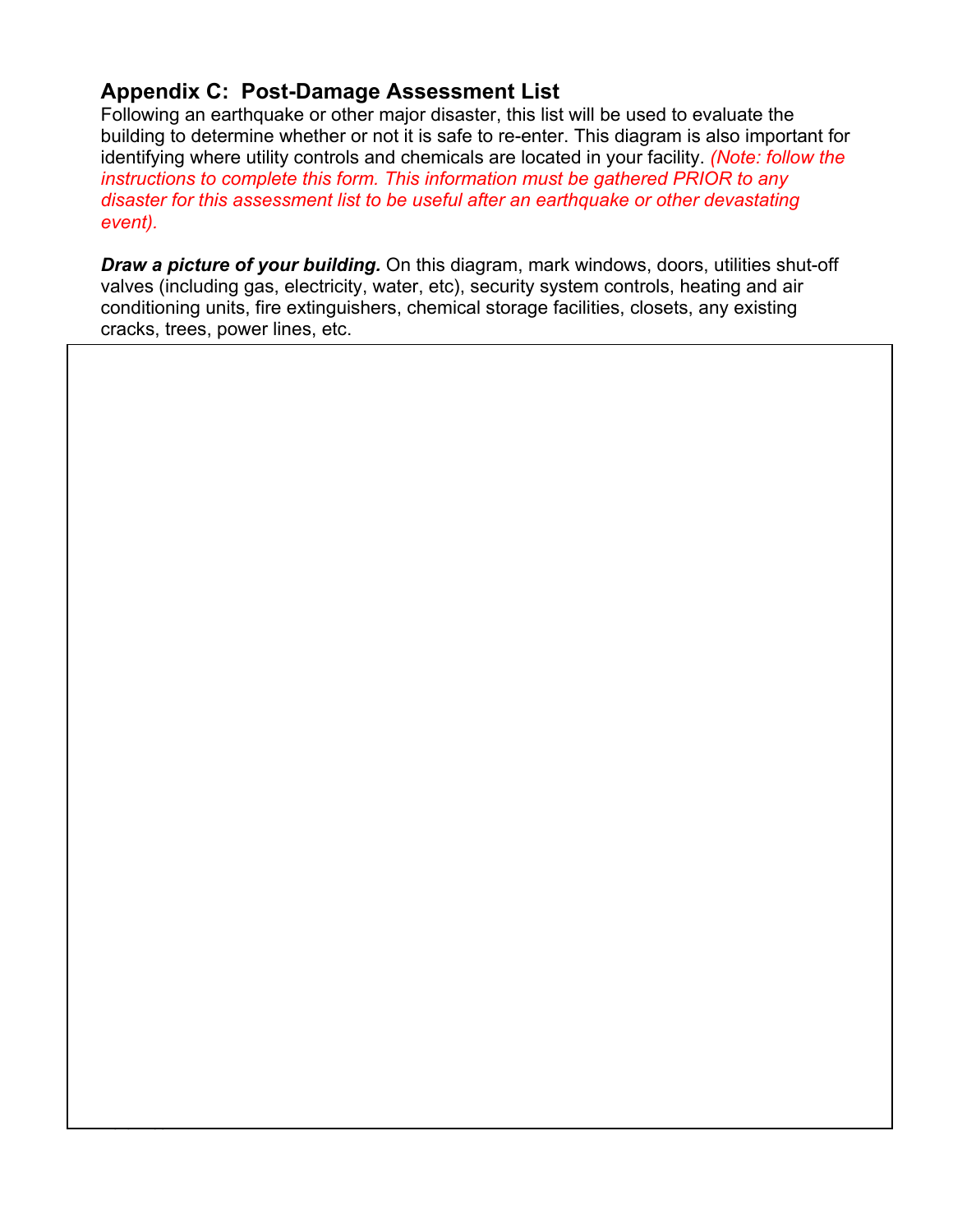### **List the following information:**

Number of children center normally cares for: Number of staff members normally present:

### *After a disaster, begin your assessment outside the building:*

Using the diagram on the previous page, walk around the outside of the building and mark on this map anything that is found to be out of place, such as new or enlarged cracks, broken windows, etc. Specific items outside of the building that we will check include:

| the control of the control of the control of                                                                          |
|-----------------------------------------------------------------------------------------------------------------------|
| the control of the control of the control of the control of the control of                                            |
|                                                                                                                       |
|                                                                                                                       |
| the control of the control of the control of the control of the control of the control of                             |
|                                                                                                                       |
|                                                                                                                       |
| <u> 1964 - Johann John Stein, market fan it ferskeart fan it ferskeart fan it ferskeart fan it ferskeart fan it f</u> |
|                                                                                                                       |
|                                                                                                                       |
|                                                                                                                       |

Determine if the facility is structurally safe to enter. If unsure, wait for assistance.

If it is determined that it is safe to enter, send a team of two staff persons into the building to check the interior, again using the diagram on the previous page. Begin by entering the facility and going to the right of the entrance door, systematically check each room, including closets, restrooms, and offices. Look for unsecured light fixtures, broken glass, overturned bookcases, chemicals, filing cabinets, water heaters, etc. Be cautious of live electrical wiring. Mark all findings on this map. Specific items that will be checked inside the building include:

Using this information, determine if it is safe to move all staff and children back into the building. If unsure, wait for assistance before entering. Send in a clean up team prior to children re-entering the facility.

*Snohomish County Department of Emergency Management* 40 *Snohomish Health District Partners in Child Care Program March 2007*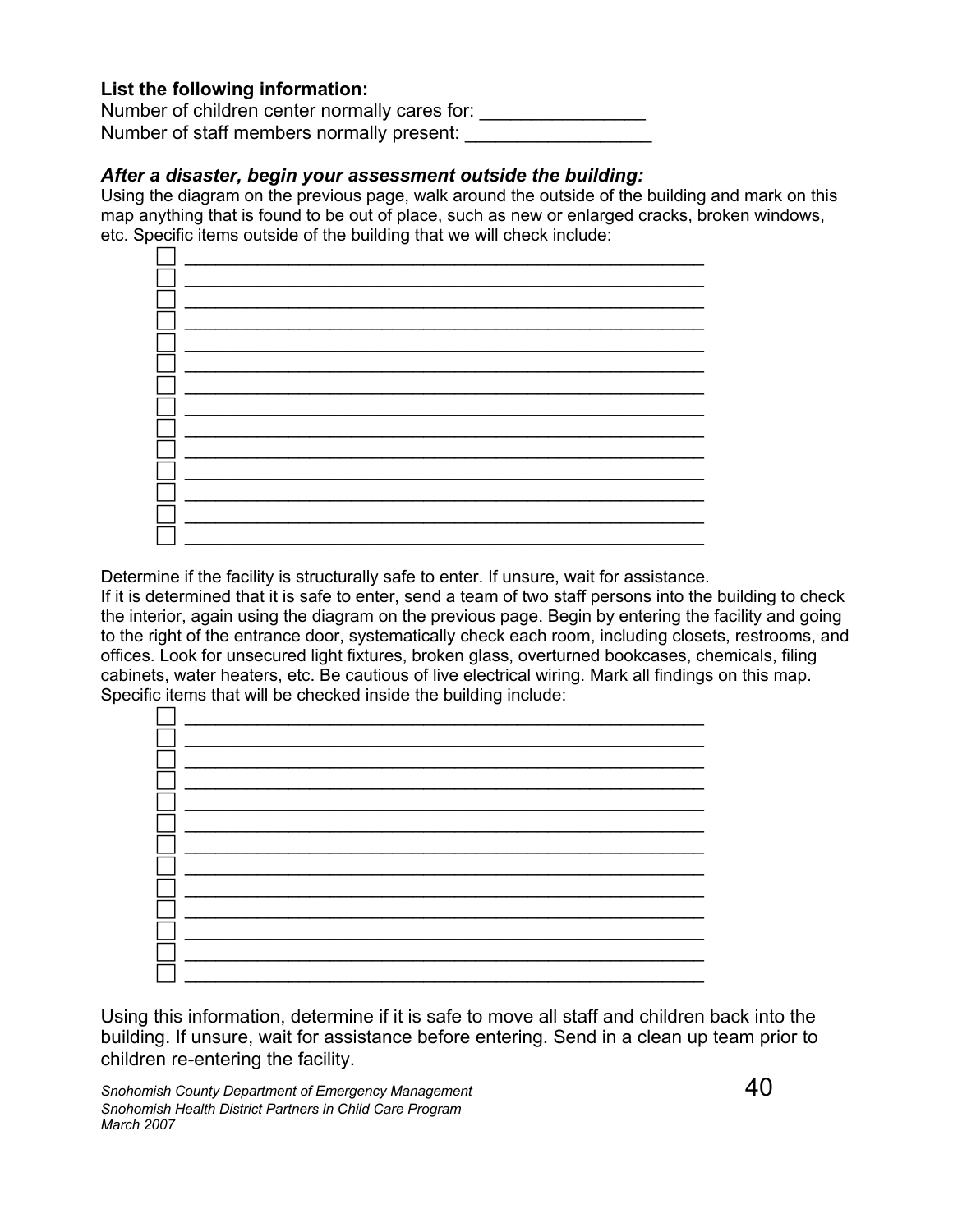# **Appendix D: Sample Forms**

Attach a copy of your child care's own incident report form here or describe how you keep record of significant incidents that occur. Our child care's incident reports are kept for *(how long)*.

Included in this section are two sample report forms: a "Child Care Situation Report" form and a "Child Care Situation/Conversation Log." Fill out the form completely and leave no blank spaces. If the information is unknown, state that in the blank. Also included is a log to track disaster drills.

### *Notes about the Child Care Situation Report:*

This form should be used to periodically update responding agencies or other groups about the status and needs of your child care in the event of a serious, widespread disaster.

In the message section, include the following information:

Kind of immediate assistance required If you can hold out without assistance and for how long Overall condition of the facility, children, and adults Names of outside agencies at the site and their actions

### *Notes about the Child Care Situation/Conversation Log:*

This form should be used to keep a running log of the activities taking place during any disaster or crisis response. It will become very important when multiple individuals are responding to the situation.

A permanent log may be typed or rewritten at a later time for clarity and better understanding. If you do this, be sure to keep all original notes and records; **THEY ARE LEGAL DOCUMENTS.**

The following is a sample of how this log can be used and what information to include:

| <b>Time</b> | <b>Situation</b>                                                   | <b>Response</b>                                                                                            | <b>Initials</b> |
|-------------|--------------------------------------------------------------------|------------------------------------------------------------------------------------------------------------|-----------------|
| 1:30<br>pm  | <b>Earthquake</b>                                                  | Center was evacuated.                                                                                      | <b>CD</b>       |
| 1:45<br>pm  | Susy's mom came to<br>center upset and upset<br>Susy's classmates. | <b>Escorted Susy's mom away</b><br>from children to compose<br>herself and then let her take<br>Susy home. | CD              |
| 1:55<br>pm  | Water running out of<br>bathroom.                                  | Sent Becky to shut off the<br>water main.                                                                  | CD              |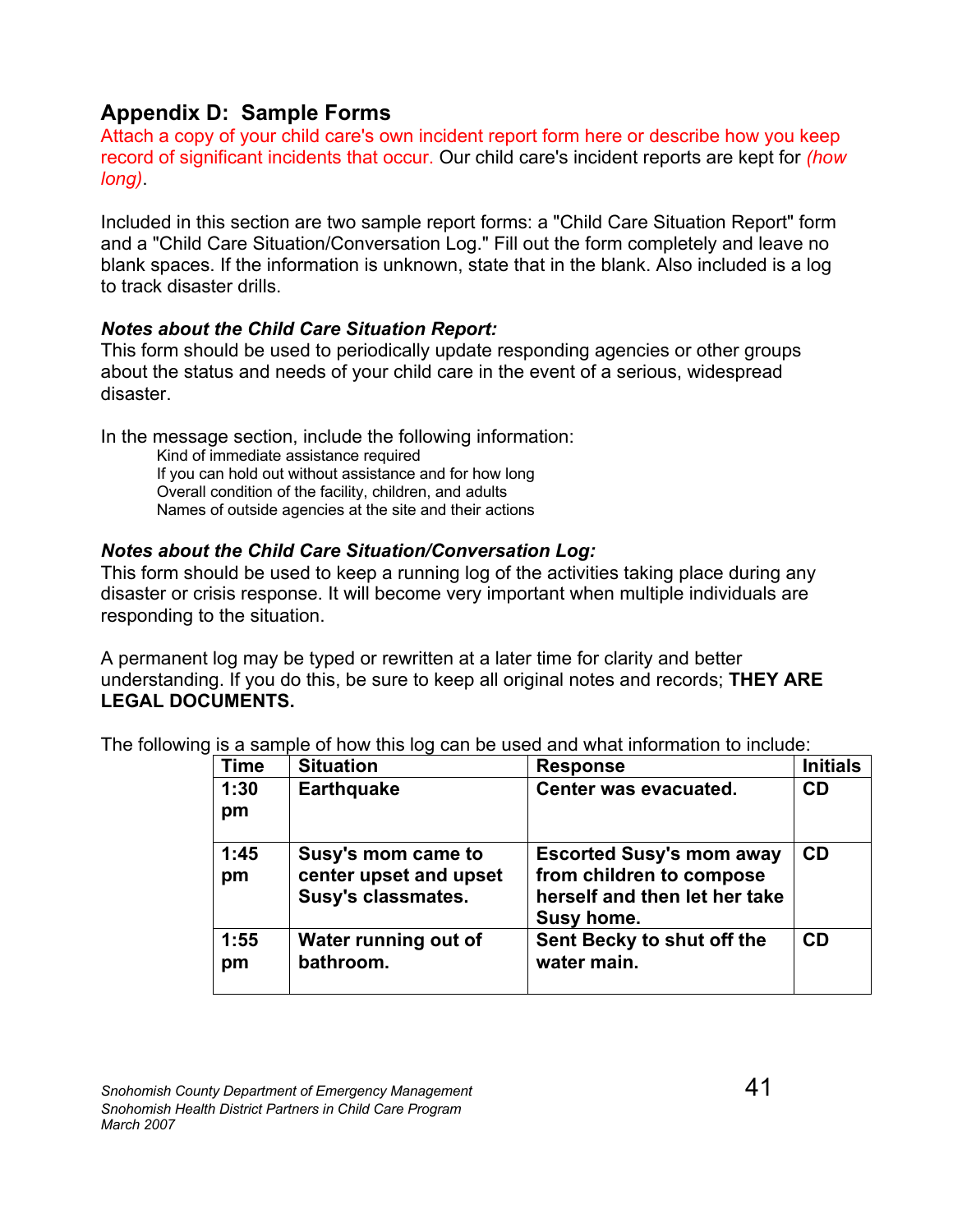*Child Care Situation Report Form*

|                                        |                                                                             |  | From: ___________________________    |  |  |
|----------------------------------------|-----------------------------------------------------------------------------|--|--------------------------------------|--|--|
|                                        |                                                                             |  | Location: __________________________ |  |  |
|                                        |                                                                             |  |                                      |  |  |
| $\Box$ Cellular Phone $\Box$ Messenger | This message was sent via: $\Box$ 2-way Radio $\Box$ Radio $\Box$ Telephone |  |                                      |  |  |
| Description of the Incident/Situation: |                                                                             |  |                                      |  |  |

### **Employee/Child Status:**

|               | <b>Absent</b> | <b>Injured</b> | <b>Sent to</b>  | <b>Dead</b> | <b>Missing</b> | <b>Unaccounted</b> | <b>Released</b> | <b>Being</b>      |
|---------------|---------------|----------------|-----------------|-------------|----------------|--------------------|-----------------|-------------------|
|               |               |                | <b>Hospital</b> |             |                | for                | to Parents      | <b>Supervised</b> |
| <b>Staff</b>  |               |                |                 |             |                |                    |                 |                   |
| Children      |               |                |                 |             |                |                    |                 |                   |
| <b>Others</b> |               |                |                 |             |                |                    |                 |                   |
|               |               |                |                 |             |                |                    |                 |                   |

### **Structural Damage (Areas checked for damage/problems and location(s) of problems):**

| <b>Checked</b> | (X) | <b>Damage/Problem Area</b>    | <b>Location of damage/problems</b> |
|----------------|-----|-------------------------------|------------------------------------|
|                |     | Gas                           |                                    |
|                |     | <b>Water</b>                  |                                    |
|                |     | <b>Fire</b>                   |                                    |
|                |     | <b>Electrical</b>             |                                    |
|                |     | <b>Communications</b>         |                                    |
|                |     | <b>Heating/Cooling System</b> |                                    |
|                |     | <b>Main Building</b>          |                                    |
|                |     | Other:                        |                                    |

### **Message:**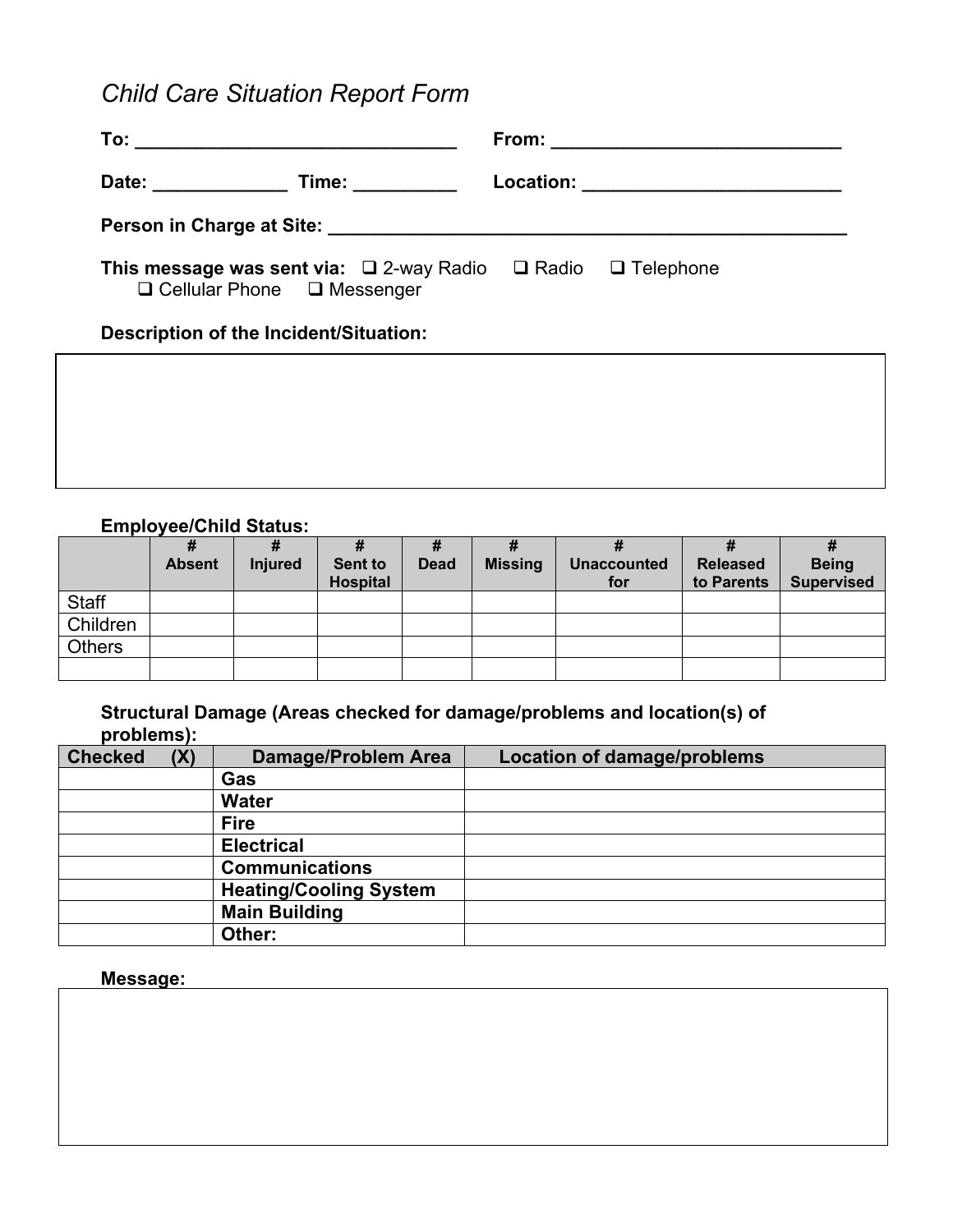# *Child Care Situation/Conversation Log*

Date: \_\_\_\_\_\_\_\_\_\_\_\_\_\_\_\_\_\_\_\_\_\_\_\_ Incident/Situation: \_\_\_\_\_\_\_\_\_\_\_\_\_\_\_\_\_\_\_\_\_\_\_\_\_\_\_\_\_\_

| <b>Time</b> | <b>Situation</b> | Response | <b>Initials</b> |
|-------------|------------------|----------|-----------------|
|             |                  |          |                 |
|             |                  |          |                 |
|             |                  |          |                 |
|             |                  |          |                 |
|             |                  |          |                 |
|             |                  |          |                 |
|             |                  |          |                 |
|             |                  |          |                 |
|             |                  |          |                 |
|             |                  |          |                 |
|             |                  |          |                 |
|             |                  |          |                 |
|             |                  |          |                 |
|             |                  |          |                 |
|             |                  |          |                 |
|             |                  |          |                 |
|             |                  |          |                 |
|             |                  |          |                 |
|             |                  |          |                 |

**Snohomish County Department of Emergency Management 1988** *Snohomish Health District Partners in Child Care Program March 2007*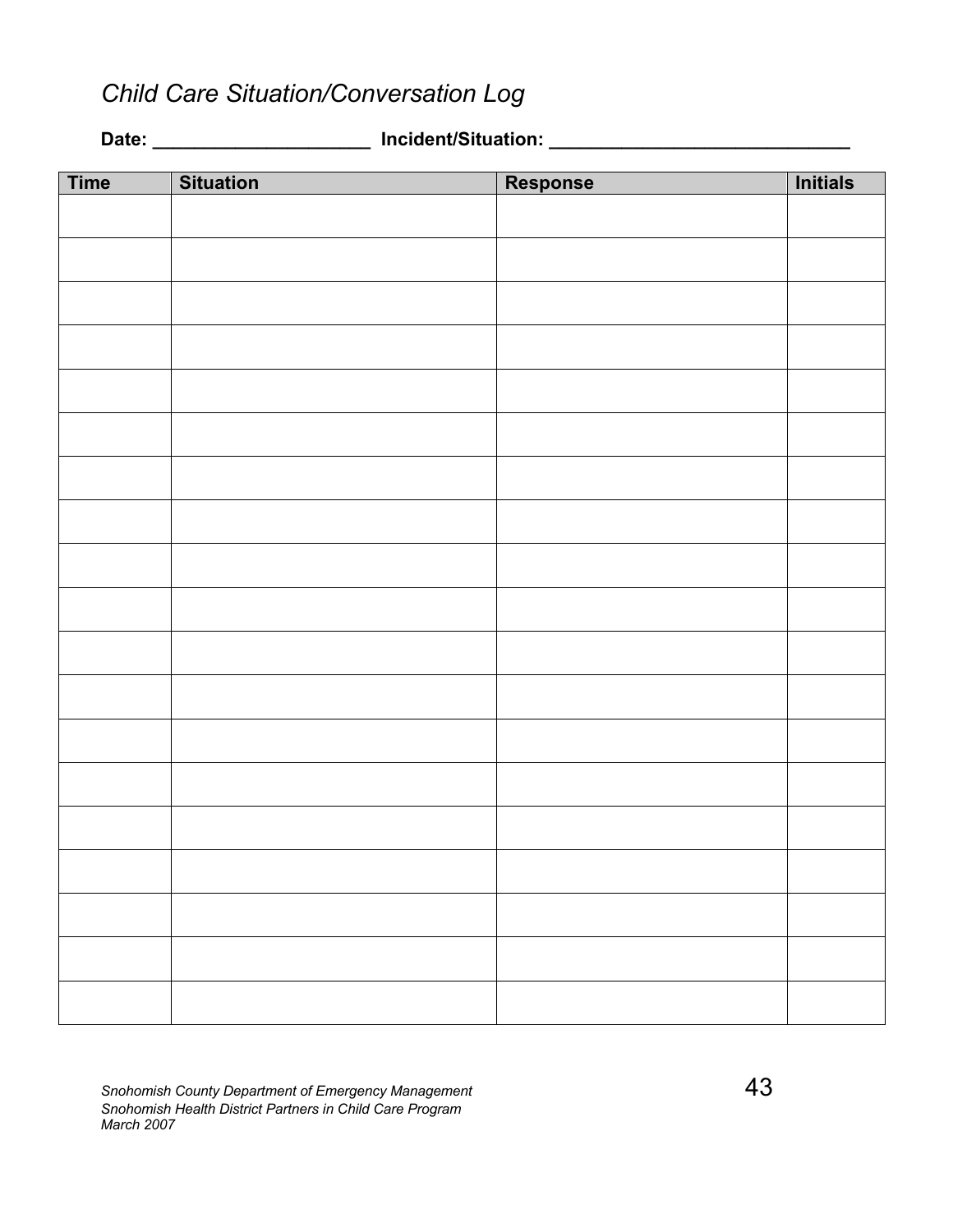# *Child Care Disaster Drill Record (year)*

# **Center:** (name of center) **Address:** (center address)

**Contact Person:** (name of contact person) **Phone Number:** (center phone)

Written Procedures: (what is disaster plan called and where is it kept?)

| <b>Type of Drill</b> | Date<br>$\prime$ time | Objective of drill | <b>Drill evaluation</b> | Changes to be made | Changes made by<br>when and by<br>whom |
|----------------------|-----------------------|--------------------|-------------------------|--------------------|----------------------------------------|
|                      |                       |                    |                         |                    |                                        |
|                      |                       |                    |                         |                    |                                        |
|                      |                       |                    |                         |                    |                                        |
|                      |                       |                    |                         |                    |                                        |
|                      |                       |                    |                         |                    |                                        |
|                      |                       |                    |                         |                    |                                        |
|                      |                       |                    |                         |                    |                                        |
|                      |                       |                    |                         |                    |                                        |
|                      |                       |                    |                         |                    |                                        |
|                      |                       |                    |                         |                    |                                        |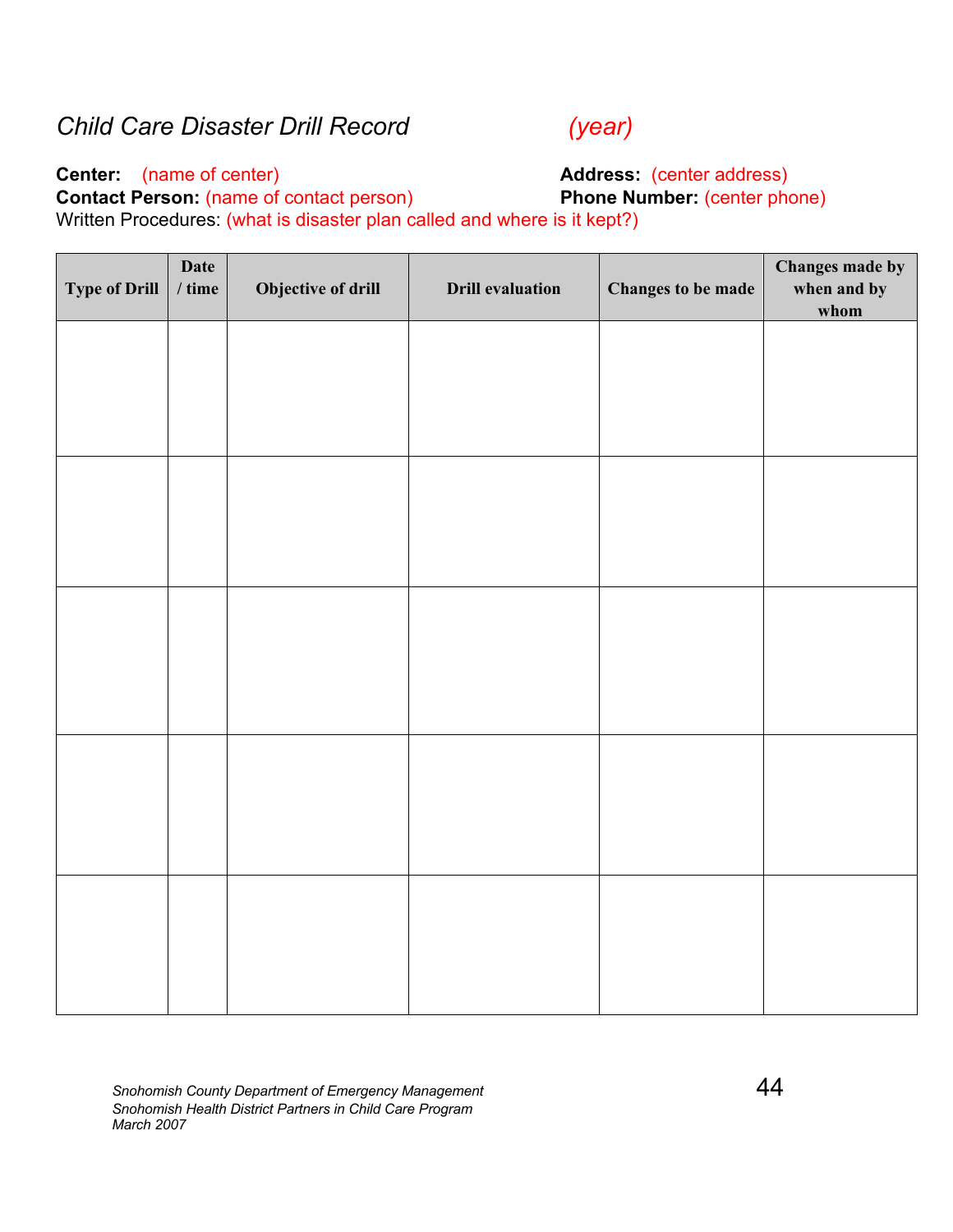# **Appendix E: Helping Children Cope with Disaster**

Disasters can be very frightening and traumatic, especially for young children. There are several things that you can do to help the children in your care cope with their feelings.

| Reassure the children that they will not be left alone and that you are there to protect                                                                                                                                                                                                                                                                                                                                                                                               |
|----------------------------------------------------------------------------------------------------------------------------------------------------------------------------------------------------------------------------------------------------------------------------------------------------------------------------------------------------------------------------------------------------------------------------------------------------------------------------------------|
| them.                                                                                                                                                                                                                                                                                                                                                                                                                                                                                  |
| Be aware of changes in a child's behavior but also know that some children may not<br>outwardly show their distress.                                                                                                                                                                                                                                                                                                                                                                   |
| Keep to routines such as meals, activities, and naps, as much as possible.                                                                                                                                                                                                                                                                                                                                                                                                             |
| Avoid allowing young children to watch or listen to news coverage of the disaster.                                                                                                                                                                                                                                                                                                                                                                                                     |
| Give simple but truthful answers to children's questions and make sure children<br>understand your answers. Don't give more information than the children can use and<br>understand.                                                                                                                                                                                                                                                                                                   |
| Give children opportunities to express their feelings through activities such as play-<br>acting, using dolls, storytelling, painting, or drawing.                                                                                                                                                                                                                                                                                                                                     |
| Be especially supportive of the children's feelings and need to be close. Give lots of<br>hugs, smiles, and kind words.                                                                                                                                                                                                                                                                                                                                                                |
| Reassure children that they are not responsible for the disaster. Listening to<br>children's stories about disasters and feelings may help.                                                                                                                                                                                                                                                                                                                                            |
| If possible, take a moment away from the children and make sure you address your<br>own fears and anxieties by talking with other adults.                                                                                                                                                                                                                                                                                                                                              |
| Seek professional assistance when needed. The Mental Health Checklist on the<br>following two pages may help you in determining the need for additional assistance.<br>Your own knowledge of the child and your instincts about the child's needs will also<br>help you make a decision. When in doubt, call for professional help. (List here<br>names and phone numbers of professionals you may call for help such as child<br>psychologists or other mental health professionals). |

In the event of a disaster or crisis, grief counseling may be provided through the Hospice/Carousel Program. The phone number is (425) 261-4777.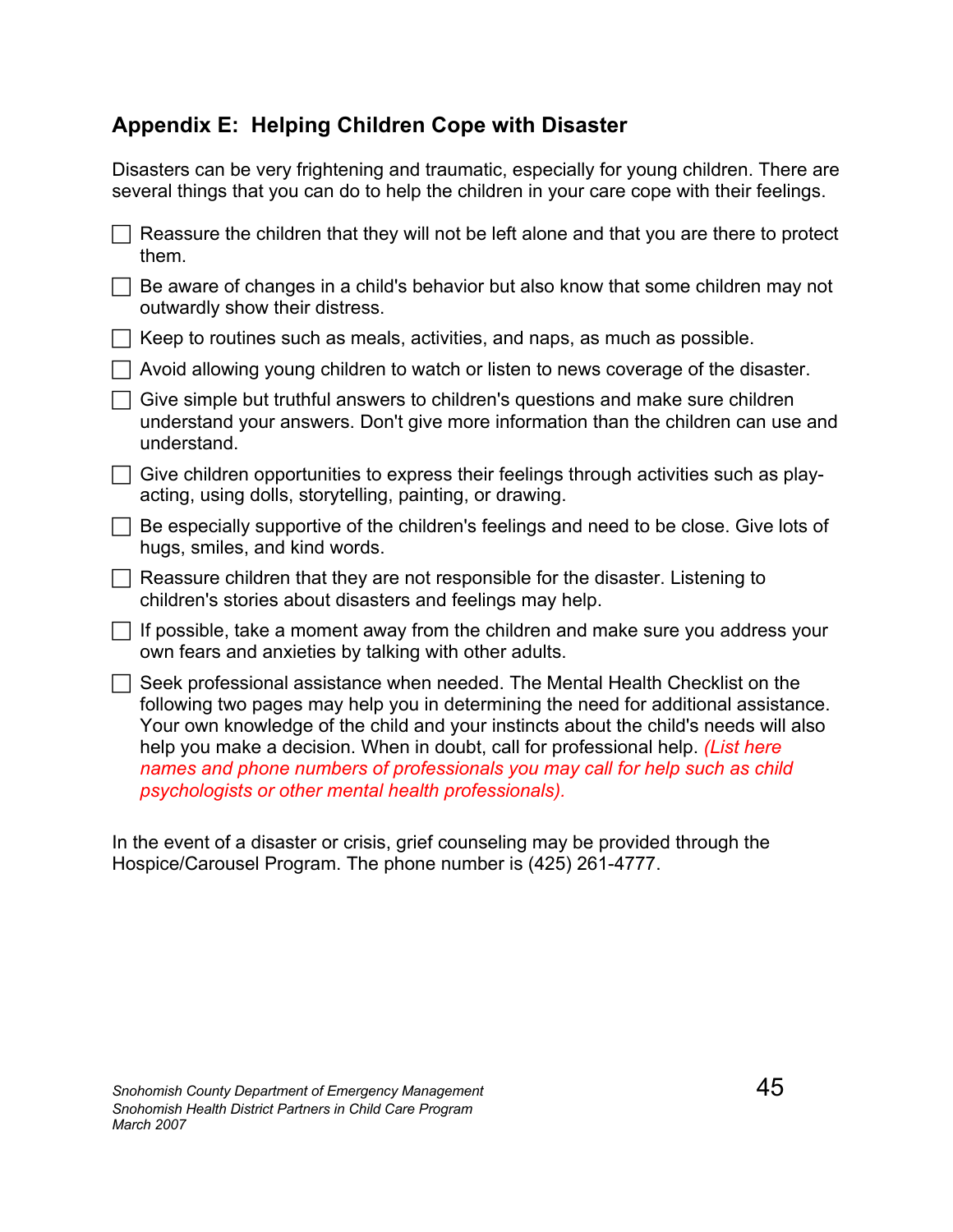# *Mental Health Checklist*

This checklist provided by FEMA can assist parents, teachers and child care providers in determining if a child is in need of professional counseling following a disaster or traumatic event. Add up the pluses and minuses to obtain a final score. If the child scores more than 35, it is suggested you seek a mental health consultation.

1. Has the child had more than one major stress within a year BEFORE this disaster such as a death, molestation, major illness or divorce? If yes, +5.

2. Does the child have a network of supportive, caring individuals who relate to him daily? If yes, -10.

3. Has the child had to move out of his/her house because of this disaster? If yes, +5.

4. Was there reliable housing within one week of the disaster with resumption of the usual household members living together? If yes, -10.

5. Is the child showing severe disobedience or delinquency? If yes, +5.

Has the child shown any of the following as a NEW behavior for more than three weeks after the disaster:

- 6. Nightly states of terror? +5
- 7. Waking from dreams confused or in a sweat? +5
- 8. Difficulty concentrating? +5
- 9. Extreme irritability? +5
- 10. Loss of previous abilities in toilet or speech? +5
- 11. Onset of stuttering or lisping? +5

Subtotal for this page



| 6.  |  |
|-----|--|
| 7.  |  |
| 8.  |  |
| 9.  |  |
| 10. |  |
| 11. |  |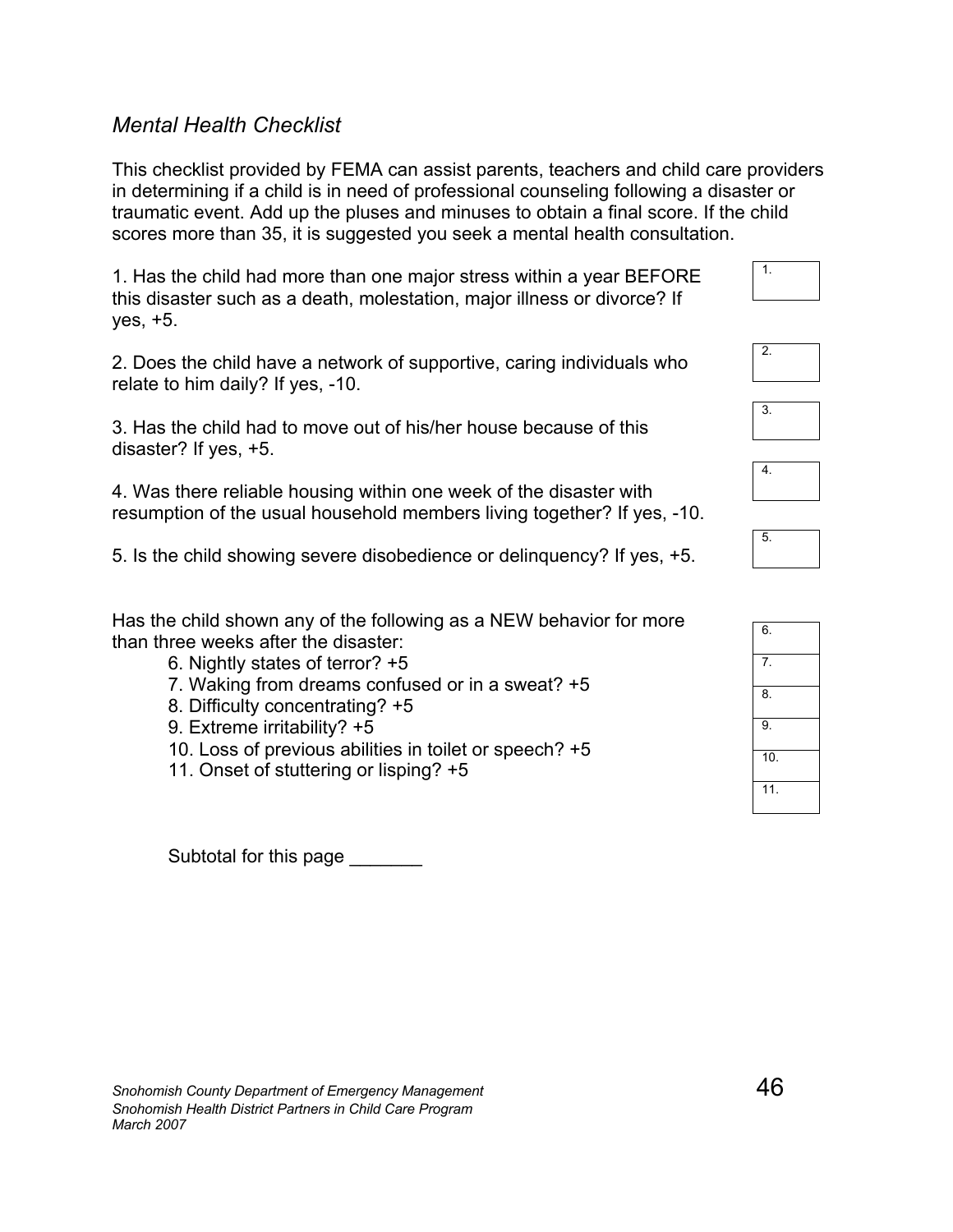| 12. Persistent severe anxiety or phobias? +5      | 12. |
|---------------------------------------------------|-----|
| 13. Obstinacy/stubborness? +5                     | 13. |
| 14. New or exaggerated fears? +5                  | 14. |
| 15. Rituals or compulsions? +5                    |     |
| 16. Severe clinging to adults? +5                 | 15. |
| 17. Inability to fall asleep or stay asleep? +5   | 16. |
| 18. Startling at any reminder of the disaster? +5 | 17. |
| 19. Loss of ambition in the future? $+5$          | 18. |
| 20. Loss of pleasure in usual activities? +5      | 19. |
| 21. Loss of curiosity? +5                         |     |
| 22. Persistent sadness or crying? +5              | 20. |
| 23. Persistent headaches or stomach aches? +5     | 21. |
| 24. Hypochondria? +5                              | 22. |
|                                                   | 23. |
|                                                   | 24. |
|                                                   |     |

25. Was anyone in the child's immediate family killed or severely injured in the disaster (including injury to the child)? If yes, +15.

Subtotal for this page

Total for both pages

NOTE: Any child presenting a preoccupation with death, unusual accident proneness, or suicidal threats should be referred for immediate consultations. It is also recommended that any child who has been seriously injured or who has lost a parent, sibling, or caregiver to death have a psychological evaluation.

25.